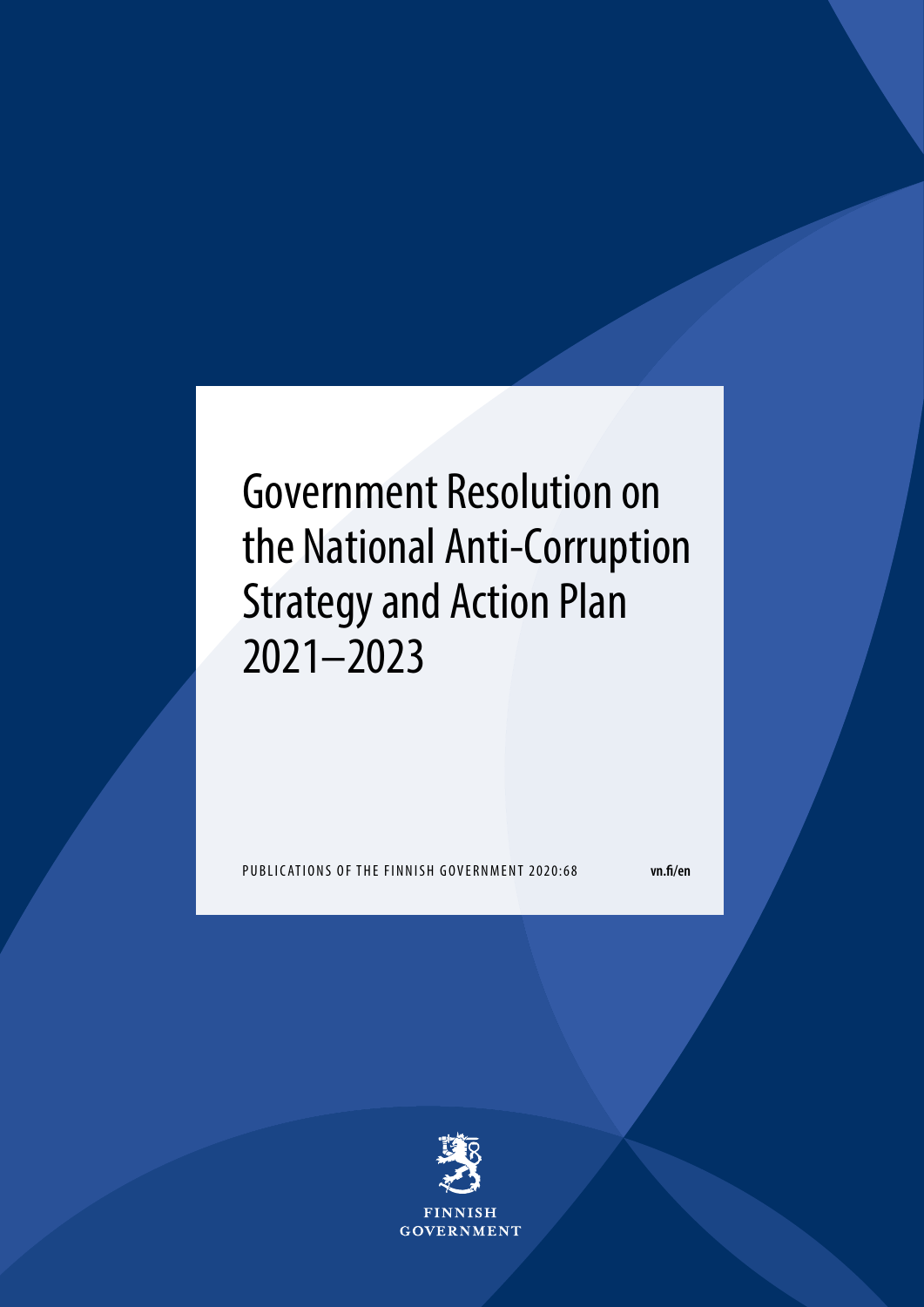Publications of the Finnish Government 2021:68

# Government Resolution on the National Anti-Corruption Strategy and Action Plan 2021–2023

Ministry of Justice, Finland, Helsinki 2021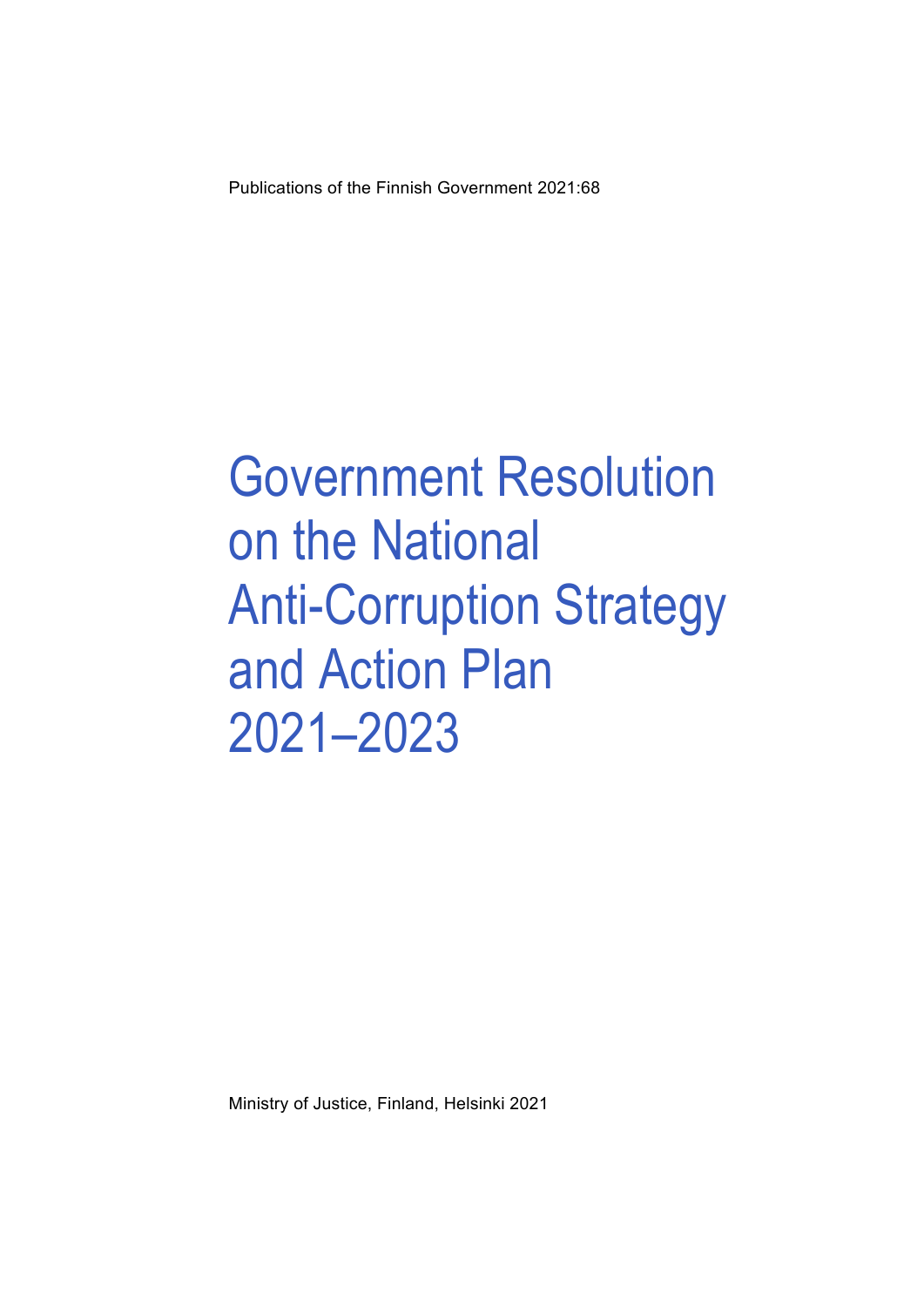#### **Publication distribution**

**Institutional Repository** for the Government of Finland Valto

julkaisut.valtioneuvosto.fi

#### **Publication sale**

**Online bookstore** of the Finnish **Government** 

vnjulkaisumyynti.fi

Ministry of Justice, Finland © 2021 Authors and Ministry of Justice

ISBN pdf: 978-952-383-678-5 ISSN pdf: 2490-0966

Layout: Government Administration Department, Publications

Helsinki 2021, Finland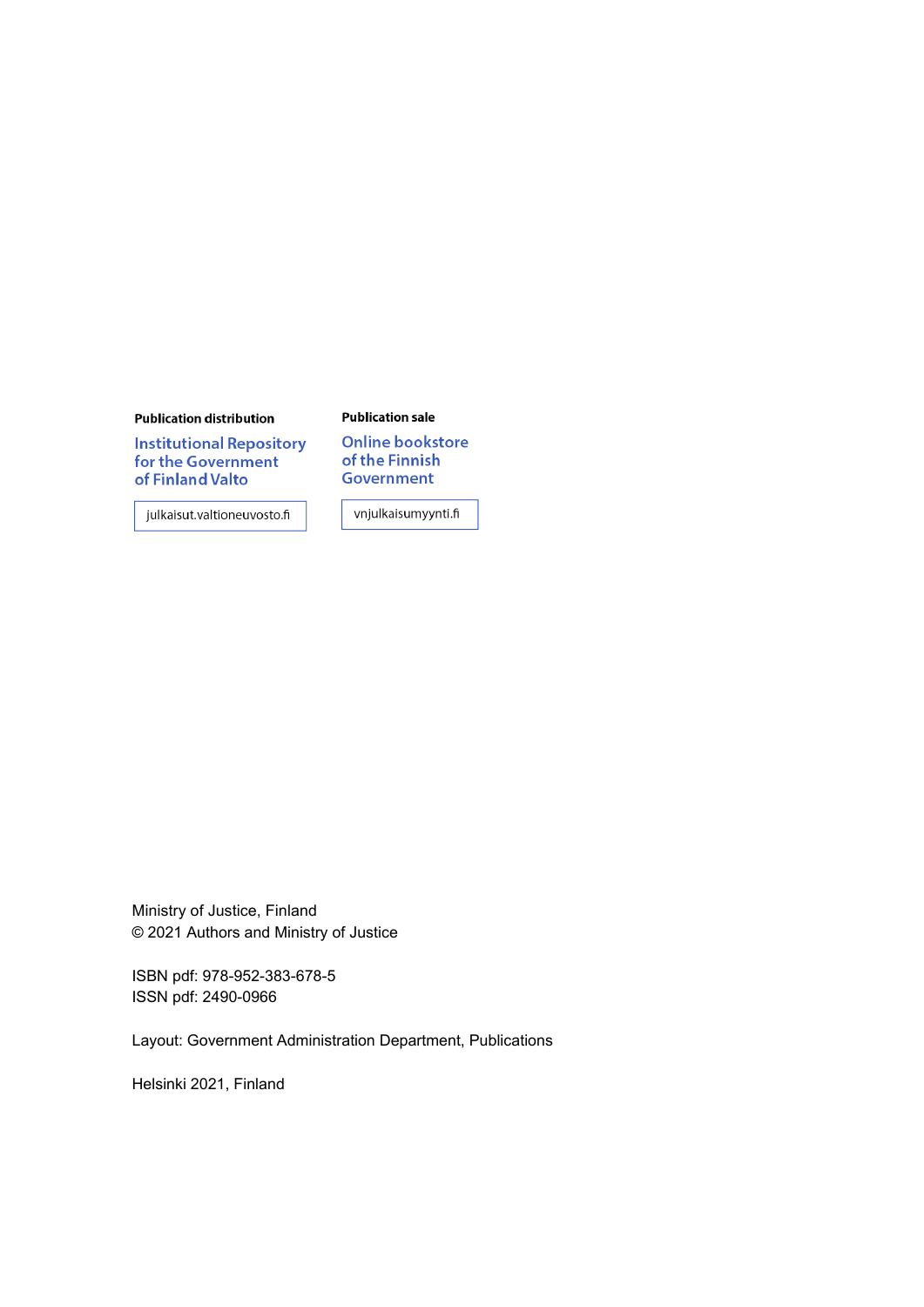## **Government Resolution on the National Anti-Corruption Strategy and Action Plan 2021–2023**

| <b>Publisher</b>   | <b>Finnish Government</b>                                                                                                                                                                                                                                                                                                                                                                                     |                 |           |  |  |  |  |
|--------------------|---------------------------------------------------------------------------------------------------------------------------------------------------------------------------------------------------------------------------------------------------------------------------------------------------------------------------------------------------------------------------------------------------------------|-----------------|-----------|--|--|--|--|
| Author(s)          | Juuso Oilinki                                                                                                                                                                                                                                                                                                                                                                                                 |                 |           |  |  |  |  |
| Group author       | Ministry of Justice and the Preparation and Steering group for the National Anti-Corruption<br>Strategy and Action Plan                                                                                                                                                                                                                                                                                       |                 |           |  |  |  |  |
| Language           | English                                                                                                                                                                                                                                                                                                                                                                                                       | Pages           | 43        |  |  |  |  |
| <b>Abstract</b>    | In November 2019, the Ministerial Working Group on Internal Security and<br>Strengthening the Rule of Law decided to launch further preparation of an anti-<br>corruption strategy. On 23 April 2020, the Ministry of Justice appointed a preparation<br>and steering group to draft an anti-corruption strategy and action plan.                                                                             |                 |           |  |  |  |  |
|                    | The group utilised the draft strategy formulated by the anti-corruption cooperation<br>network in the preparation of the Strategy and Action Plan. The preparation work<br>also took into account the UN Sustainable Development Goals (2030 Agenda) and<br>the recommendations issued by the UN, the OECD, the Council of Europe and the<br>European Union to Finland to reinforce its anti-corruption work. |                 |           |  |  |  |  |
|                    | The objective of the Strategy is to intensify the fight against corruption in the short<br>term, and in the long term to build a society where corruption has no chance of<br>success. To reach the objectives of the Strategy, the preparation and steering group<br>drew up the Action Plan, which includes scheduled measures for which different<br>authorities and stakeholders are responsible.         |                 |           |  |  |  |  |
|                    | The Action Plan will be implemented in 2021-2023. The preparation and steering<br>group will monitor the implementation and report on the progress to the Ministerial<br>Working Group on Internal Security and Strengthening the Rule of Law.                                                                                                                                                                |                 |           |  |  |  |  |
| <b>Keywords</b>    | corruption, criminal policy, crime prevention, ethics, good governance                                                                                                                                                                                                                                                                                                                                        |                 |           |  |  |  |  |
| <b>ISBN PDF</b>    | 978-952-383-678-5                                                                                                                                                                                                                                                                                                                                                                                             | <b>ISSN PDF</b> | 2490-0966 |  |  |  |  |
| Project no.        | OM045:00/2020                                                                                                                                                                                                                                                                                                                                                                                                 |                 |           |  |  |  |  |
| <b>URN</b> address | http://urn.fi/URN:ISBN:978-952-383-678-5                                                                                                                                                                                                                                                                                                                                                                      |                 |           |  |  |  |  |

### **Publications of the Finnish Government 2021:68**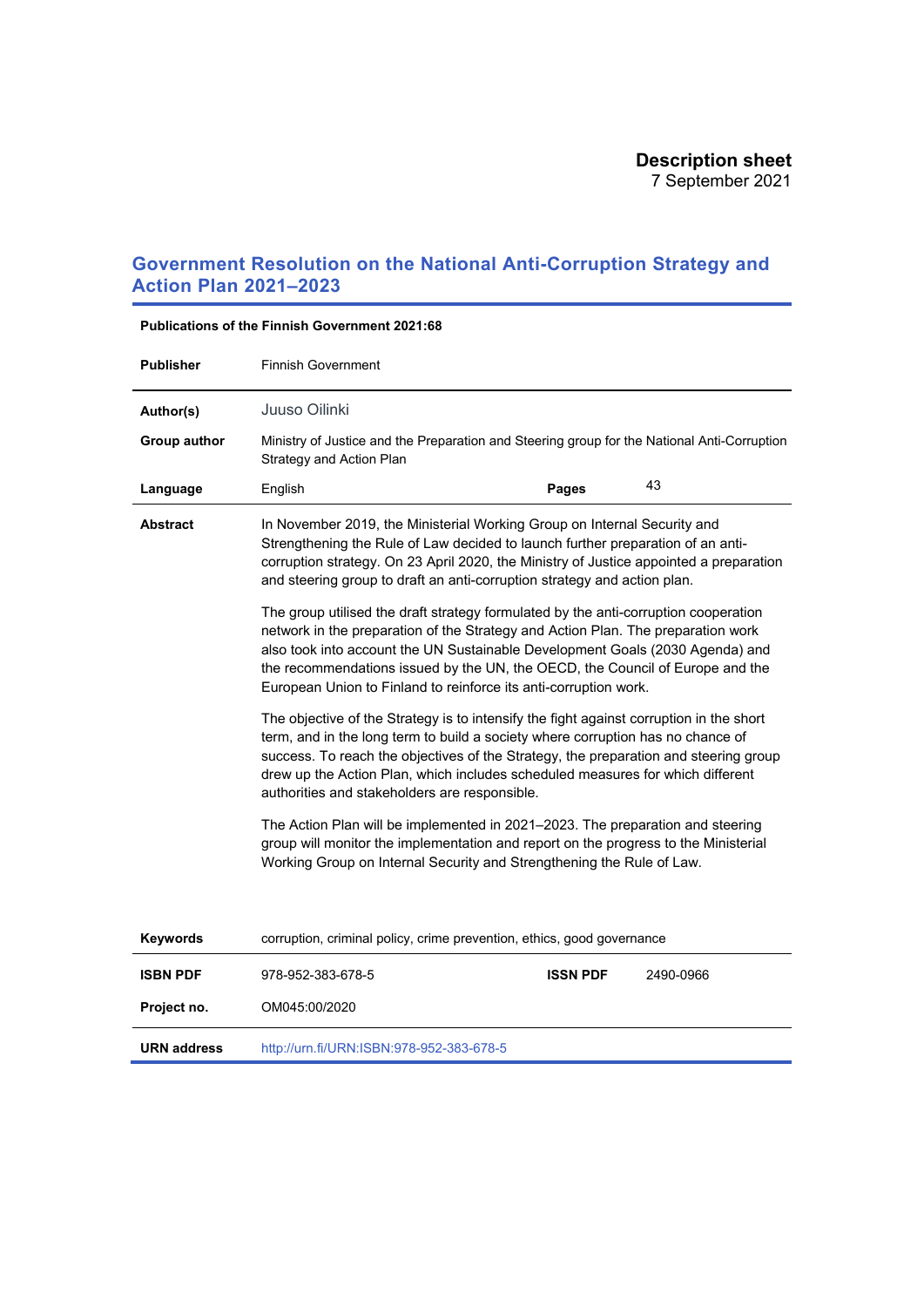## **Valtioneuvoston periaatepäätös kansalliseksi korruptionvastaiseksi strategiaksi ja toimenpideohjelmaksi 2021–2023**

| Julkaisija      | Valtioneuvosto                                                                                                                                                                                                                                                                                                                                                                                          |  |  |  |  |  |
|-----------------|---------------------------------------------------------------------------------------------------------------------------------------------------------------------------------------------------------------------------------------------------------------------------------------------------------------------------------------------------------------------------------------------------------|--|--|--|--|--|
|                 |                                                                                                                                                                                                                                                                                                                                                                                                         |  |  |  |  |  |
| Tekijä/t        | Juuso Oilinki                                                                                                                                                                                                                                                                                                                                                                                           |  |  |  |  |  |
| Yhteisötekijä   | Oikeusministeriö ja Korruptionvastaisen strategian ja toimenpideohjelman valmistelu- ja<br>ohjausryhmä                                                                                                                                                                                                                                                                                                  |  |  |  |  |  |
| Kieli           | 43<br>Sivumäärä<br>englanti                                                                                                                                                                                                                                                                                                                                                                             |  |  |  |  |  |
| Tiivistelmä     | Oikeusvaltion kehittämisen ja sisäisen turvallisuuden ministeriryhmä päätti<br>marraskuussa 2019 käynnistää korruption vastaisen strategian jatkovalmistelun.<br>Oikeusministeriö asetti 23.4.2020 valmistelu- ja ohjausryhmän korruptionvastaisen<br>strategian ja sitä koskevan toimenpideohjelman valmistelua varten.<br>Valmistelussa hyödynnettiin korruptionvastaisen yhteistyöverkoston laatimaa |  |  |  |  |  |
|                 | strategialuonnosta. Strategian ja toimenpideohjelman valmistelussa on myös<br>huomioitu YK:n, OECD:n, Euroopan neuvoston ja EU:n Suomelle osoitetut<br>korruption vastaisen työn tehostamiseen liittyvät suositukset sekä YK:n kestävän<br>kehityksen (Agenda 2030) tavoitteet.                                                                                                                         |  |  |  |  |  |
|                 | Strategialla pyritään lyhyellä aikavälillä tehostamaan korruption torjuntaa ja pitkällä<br>aikavälillä rakentamaan yhteiskuntaa, jossa korruptiolla ei ole menestymisen<br>mahdollisuuksia. Strategian tavoitteiden saavuttamiseksi valmistelu- ja ohjausryhmä<br>laati toimenpideohjelman, joka sisältää aikataulutettuja ja vastuutettuja toimenpiteitä.                                              |  |  |  |  |  |
|                 | Toimenpideohjelman toimeenpano tapahtuu vuosina 2021-2023. Valmistelu- ja<br>ohjausryhmä seuraa toimeenpanoa ja raportoi siitä oikeusvaltion kehittämisen ja<br>sisäisenturvallisuuden ministeriryhmälle.                                                                                                                                                                                               |  |  |  |  |  |
|                 |                                                                                                                                                                                                                                                                                                                                                                                                         |  |  |  |  |  |
| Asiasanat       | korruptio, kriminaalipolitiikka, rikoksentorjunta, etiikka, hyvä hallinto                                                                                                                                                                                                                                                                                                                               |  |  |  |  |  |
| <b>ISBN PDF</b> | 978-952-383-678-5<br><b>ISSN PDF</b><br>2490-0966                                                                                                                                                                                                                                                                                                                                                       |  |  |  |  |  |
| Hankenumero     | OM045:00/2020                                                                                                                                                                                                                                                                                                                                                                                           |  |  |  |  |  |

**URN-adress** <http://urn.fi/URN:ISBN:978-952-383-678-5>

**Valtioneuvoston julkaisuja 2021:68**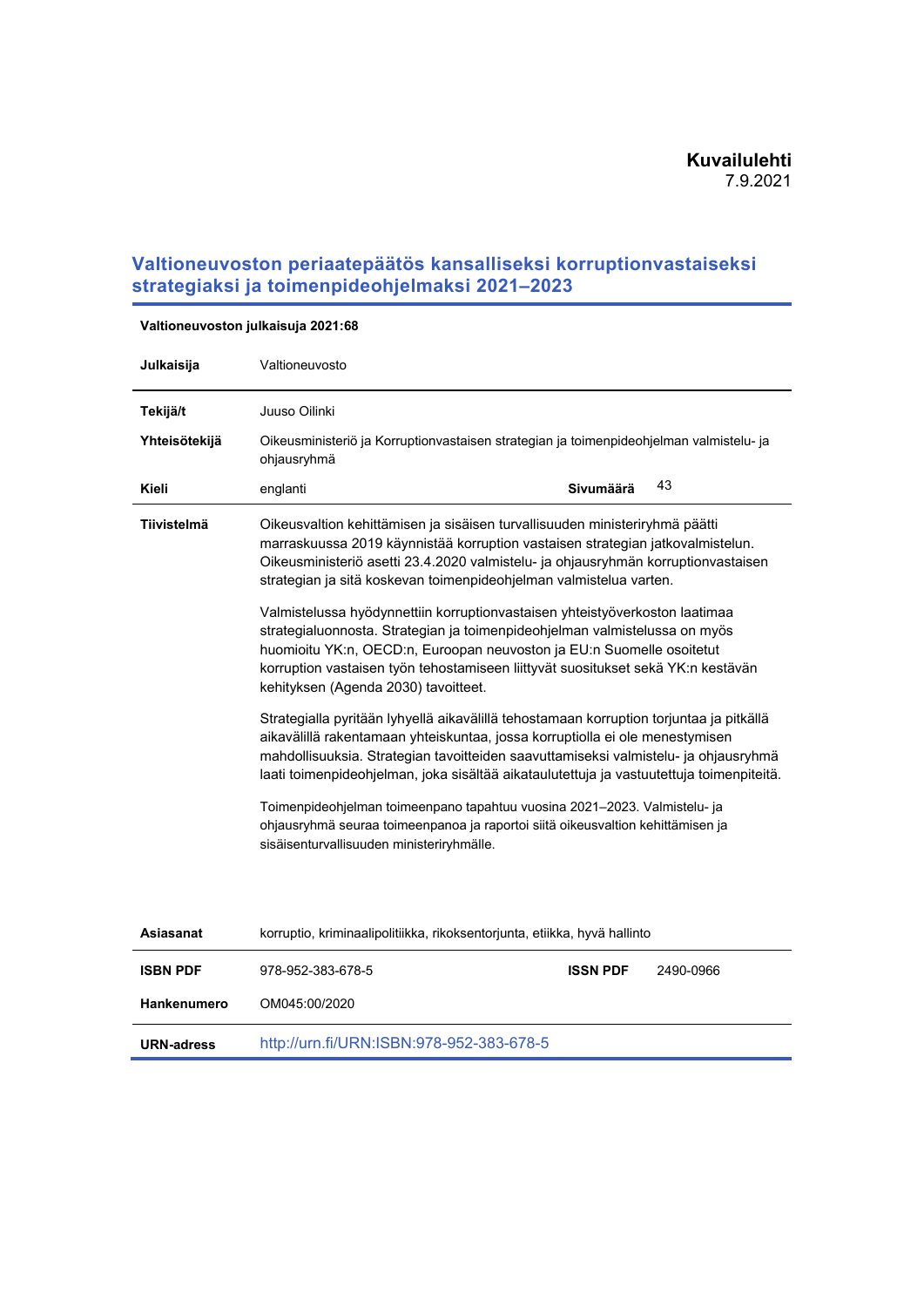## **Statsrådets principbeslut om en nationell strategi och ett åtgärdsprogram för bekämpning av korruption 2021–2023**

| <b>Utgivare</b> | Statsrådet                                                                                                                                                                                                                                                                                                                                      |
|-----------------|-------------------------------------------------------------------------------------------------------------------------------------------------------------------------------------------------------------------------------------------------------------------------------------------------------------------------------------------------|
| Författare      | Juuso Oilinki                                                                                                                                                                                                                                                                                                                                   |
| Utarbetad av    | Justitieministeriet och Berednings- och styrgruppen för strategin och åtgärdsprogrammet för<br>bekämpning av korruption                                                                                                                                                                                                                         |
| Språk           | 43<br><b>Sidantal</b><br>engelska                                                                                                                                                                                                                                                                                                               |
| Referat         | Ministerarbetsgruppen för utvecklande av rättsstaten och för inre säkerhet beslutade<br>i november 2019 att inleda den fortsatta beredningen av en strategi mot korruption.<br>Den 23 april 2020 tillsatte justitieministeriet en berednings- och styrgrupp för<br>beredning av strategin mot korruption och det åtgärdsprogram som gäller den. |
|                 | Vid beredningen användes det strategiutkast som utarbetats av samarbetsnätverket<br>mot korruption. I arbetet har också beaktats FN:s, OECD:s, Europarådets och EU:s<br>rekommendationer till Finland om en intensifiering av antikorruptionsarbetet samt<br>FN:s mål för hållbar utveckling (Agenda 2030).                                     |
|                 | På kort sikt är målet med strategin att effektivisera bekämpningen av korruption och<br>på lång sikt att bygga upp ett samhälle där korruption inte kan få fotfäste. För att nå<br>målen i strategin utarbetade berednings- och styrgruppen ett åtgärdsprogram som<br>innehåller schemalagda åtgärder med definierade ansvariga.                |
|                 | Åtgärdsprogrammet genomförs 2021–2023. Berednings- och styrgruppen följer upp<br>genomförandet av programmet och rapporterar om utfallet till ministerarbetsgruppen för<br>utvecklande av rättsstaten och för inre säkerhet.                                                                                                                    |
|                 |                                                                                                                                                                                                                                                                                                                                                 |

### **Statsrådets publikationer 2021:68**

| <b>Nyckelord</b>   | korruption, kriminalpolitik, brottsbekämpning, etik, god förvaltning |  |  |  |  |
|--------------------|----------------------------------------------------------------------|--|--|--|--|
| <b>ISBN PDF</b>    | <b>ISSN PDF</b><br>978-952-383-678-5<br>2490-0966                    |  |  |  |  |
| Projektnr.         | OM045:00/2020                                                        |  |  |  |  |
| <b>URN</b> address | http://urn.fi/URN:ISBN:978-952-383-678-5                             |  |  |  |  |
|                    |                                                                      |  |  |  |  |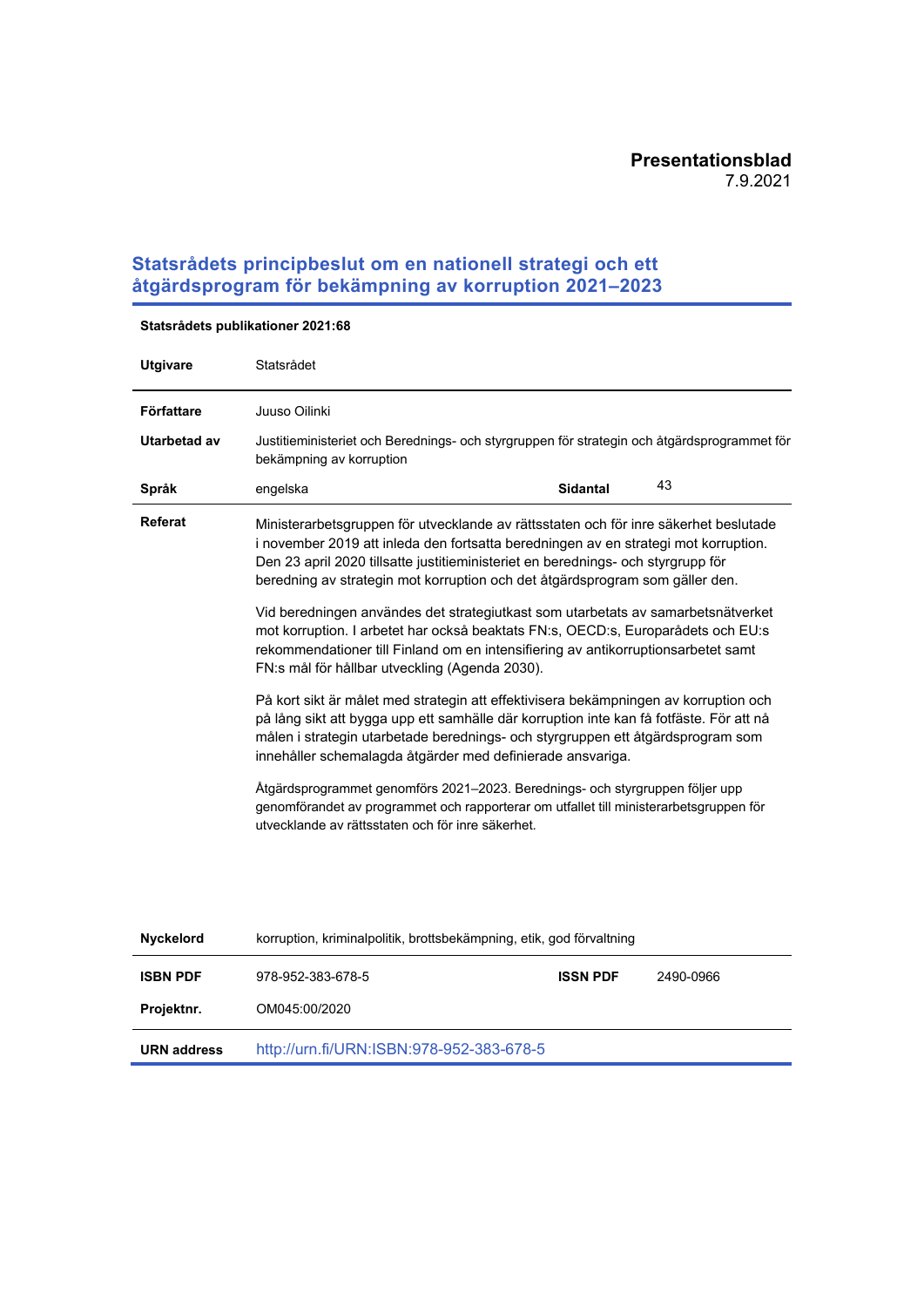## **Contents**

| 1                       | <b>Covernment Resolution on the National Anti-Corruption</b>    |
|-------------------------|-----------------------------------------------------------------|
|                         |                                                                 |
|                         | q                                                               |
| $\overline{\mathbf{4}}$ | Key development areas for combating corruption set out in<br>10 |
| 5                       | Action Plan of the Anti-Corruption Strategy for 2021-2023 13    |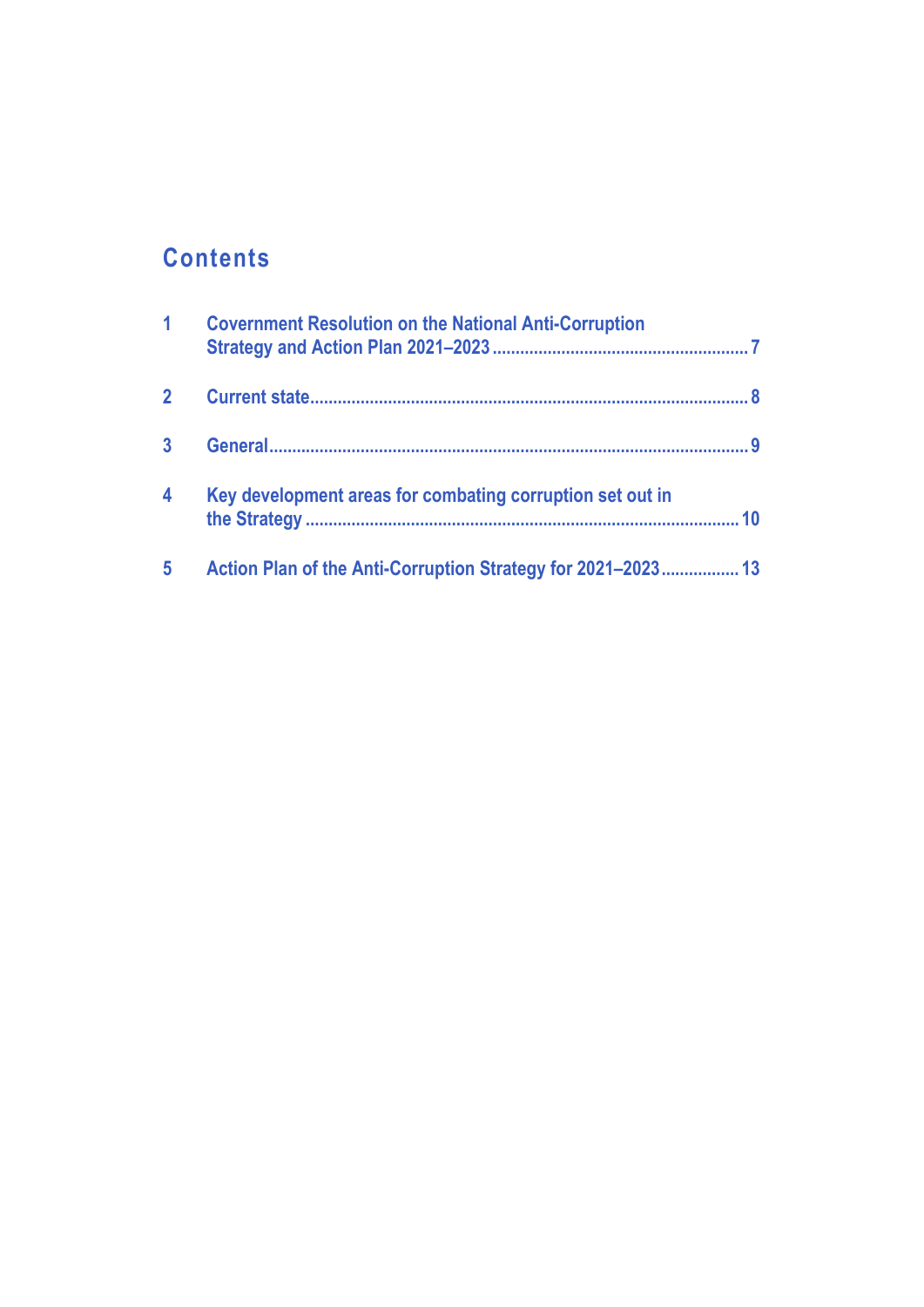## <span id="page-7-0"></span>**1 Covernment Resolution on the National Anti-Corruption Strategy and Action Plan 2021–2023**

**The aim of the Anti-Corruption Strategy is to:**

- **1. commit public administration and political actors to combat corruption effectively;**
- **2. promote the identification of corruption and the transparency of decision-making;**
- **3. seek to improve the ability of authorities to hold those who have engaged in corrupt practices accountable for their actions;**
- **4. facilitate the creation of national situation awareness of corruption.**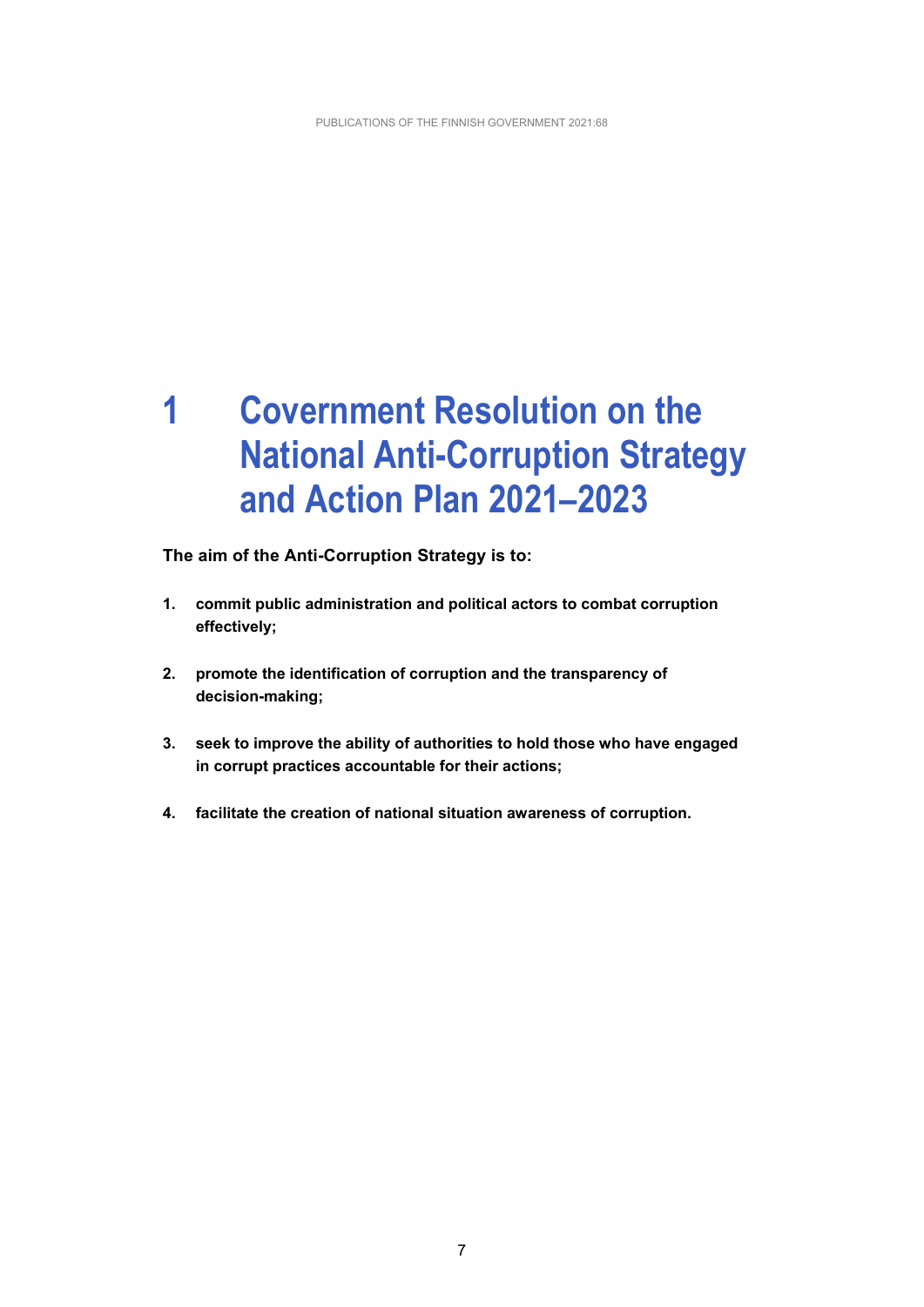## <span id="page-8-0"></span>**2 Current state**

Corruption is harmful in many ways to individuals and society at large. Corruption has serious consequences that slow down economic development, and that undermine democracy, the implementation of human rights and competitiveness. If no effective efforts are made to prevent corruption, the credibility of the rule of law will also be weakened.

Corruption means any abuse of a position of authority for personal gain. No country is without corruption, and this holds true for Finland as well. While open 'street-level' corruption is very rare in Finland, studies show that corruption exists in Finland at all levels of society and in many different sectors and contexts. Instead of street-level corruption, structural corruption that is more difficult to detect appears in Finland. This kind of corruption occurs often in the interface between the public and private sectors and as part of other economic crime. Corruption in Finland is, to a large extent, hidden crime, and only some of the corruption offences are brought to the attention of the authorities. Statistical data on corruption are incomplete and relatively little research has been carried out on corruption. High-risk sectors for corruption are construction, public procurement and competitive tendering, urban planning, political decision-making, and party and election funding. Other areas with a high risk of corruption are foreign trade and sports. Corruption typically takes the form of giving and accepting undue advantages, conflicts of interest and favouritism. It also appears in the form of unethical preparation of decisions outside the formal decision-making structures.

The importance of preventing and combating corruption is raised in several international conventions, recommendations, guidelines and other publications. It has been stressed in many contexts how important it is to take systematic and determined action against corruption. For example, Article 5 of the United Nations Convention against Corruption (UNCAC) requires that the States Parties to the Convention shall develop and implement or maintain effective, coordinated anti-corruption practices and policies. Reducing corruption and bribery is one of the targets under the UN Sustainable Development Goals, which were adopted in September 2015 by Finland among other countries. This means that Finland is expected to adopt measures to reduce corruption in all its forms by 2030. In addition, Finland is committed to the work of the Organisation for Economic Co-operation and Development (OECD), the Council of Europe and the European Union against corruption as part of international anti-corruption cooperation.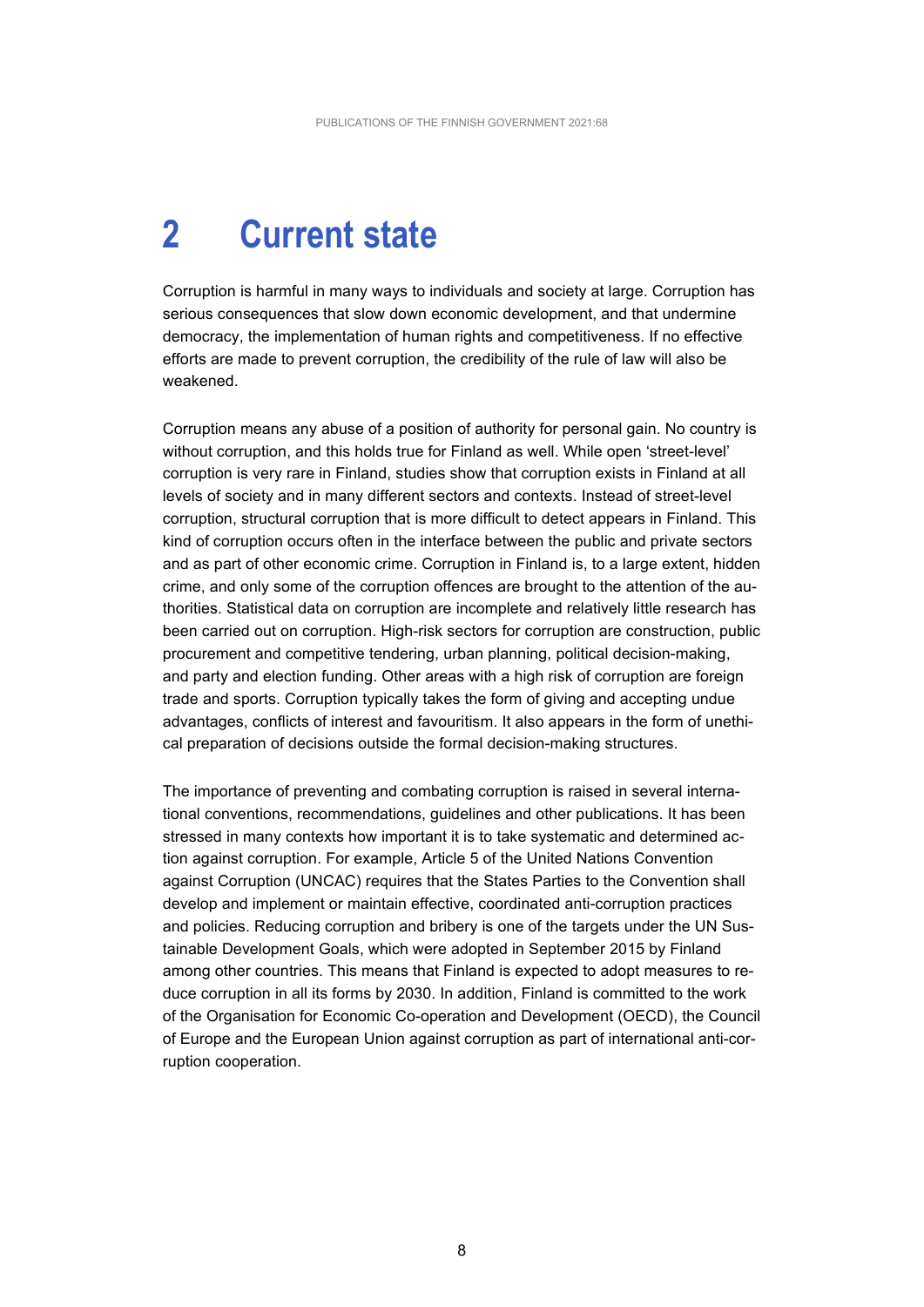## <span id="page-9-0"></span>**3 General**

In November 2019, the Ministerial Working Group on Internal Security and Strengthening the Rule of Law decided to launch further preparation of an anti-corruption strategy. The short-term objective of this Strategy is to reinforce the prevention and combating of corruption. The vision and long-term objective of the Strategy is to build a society where corruption cannot take hold or go unnoticed.

The Strategy will have a preventive effect on corruption and will strengthen ethically sound practices in public administration and companies. The Strategy and the related Action Plan will also help to prevent and combat corruption in the context of public procurement and increase the transparency of procurement, which in turn will promote healthy competition. Additionally, the Strategy will have a positive impact on the transparency and credibility of political decision-making.

As outlined in the Government Programme, the Anti-Corruption Strategy will support the implementation of sustainable development objectives, such as those aimed at the strengthening of the rule of law and good governance, and the reduction of corruption and bribery. Measures under the Action Plan of the Strategy may be implemented as separate projects or as part of other strategies of the Government, such as the Action Plan for Tackling the Grey Economy and Economic Crime.

The Strategy is in line with the UN Sustainable Development Goals (2030 Agenda) and the recommendations issued by the UN, the OECD, the Council of Europe and the European Union to Finland to reinforce its anti-corruption work.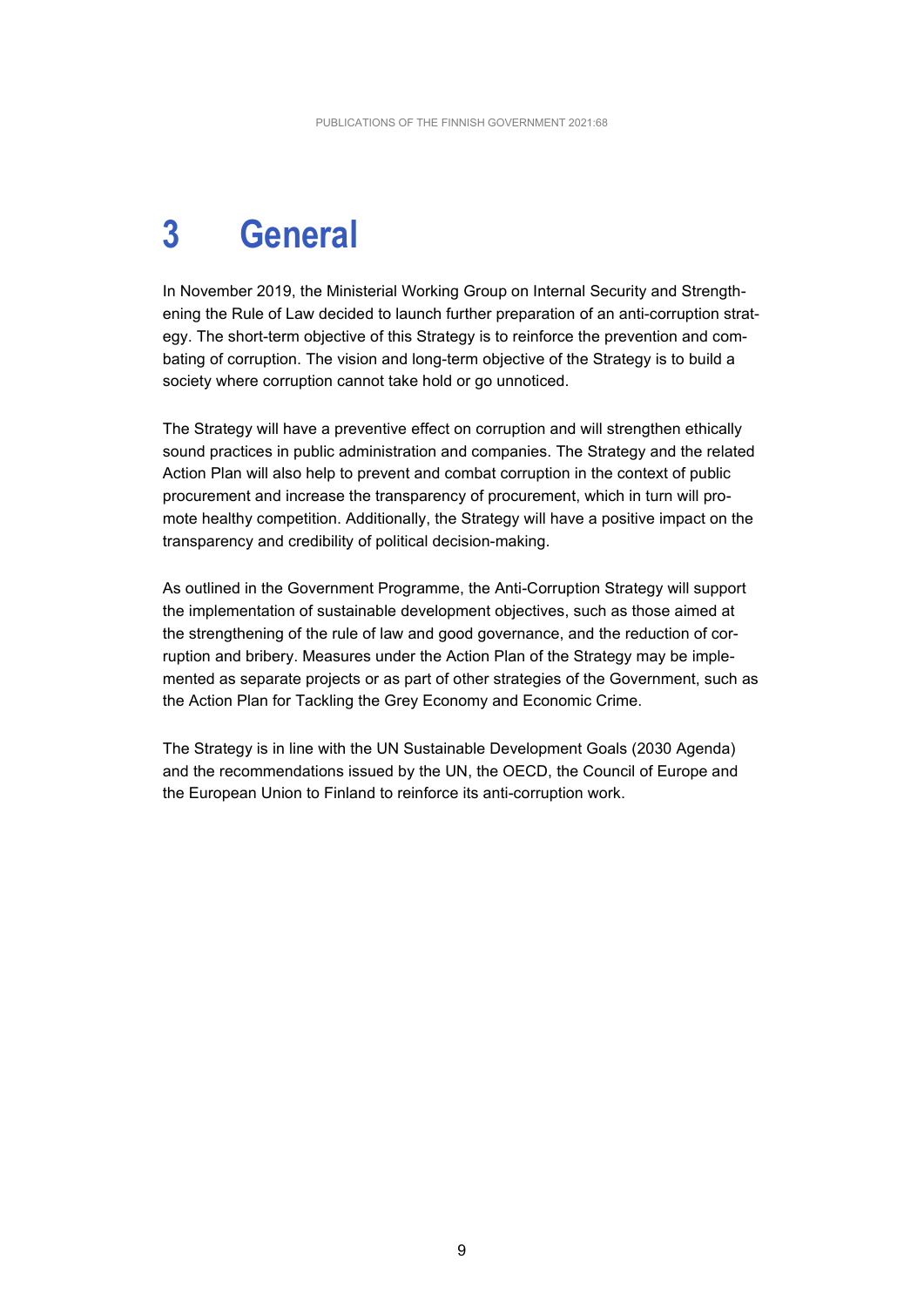## <span id="page-10-0"></span>**4 Key development areas for combating corruption set out in the Strategy**

Although anti-corruption work has been intensified in recent years, the Government considers that the work to combat corruption should be more systematic and comprehensive at national level. On 23 April 2020, the Ministry of Justice appointed a preparation and steering group to draft an anti-corruption strategy and action plan for Finland to improve the effectiveness of anti-corruption and prevention measures. In 2015, the anti-corruption cooperation network started preparing a draft anti-corruption strategy. In preparing the Strategy and Action Plan, the preparation and steering group utilised the draft strategy formulated by the anti-corruption cooperation network (2017).

Finland's active participation in international anti-corruption work, including the fight against cross-border crime and the fulfilment of international treaty obligations at national level and as part of Finland's external relations, are incorporated across the board in the development areas listed below.

Key development areas for the combating of corruption are:

### **1. Reinforcement and clarification of the official structures for preventing and combating corruption and improvement of cooperation between the parties involved**

The structures of anti-corruption work in Finland will be reinforced and clarified and clear responsibilities will be established. In cross-administrative cooperation, means will be developed to improve the effectiveness of anti-corruption work and to implement the Strategy.

#### **2. Raising awareness of corruption**

To raise awareness of corruption, training will be organised for different target groups, and the Ministry of Justice's website, korruptiontorjunta.fi, and various other sources of information will be actively updated and utilised. It will be ensured that the authorities have both sufficient awareness of corruption and the necessary skills to combat corruption. Material relating to the prevention and combating of corruption will be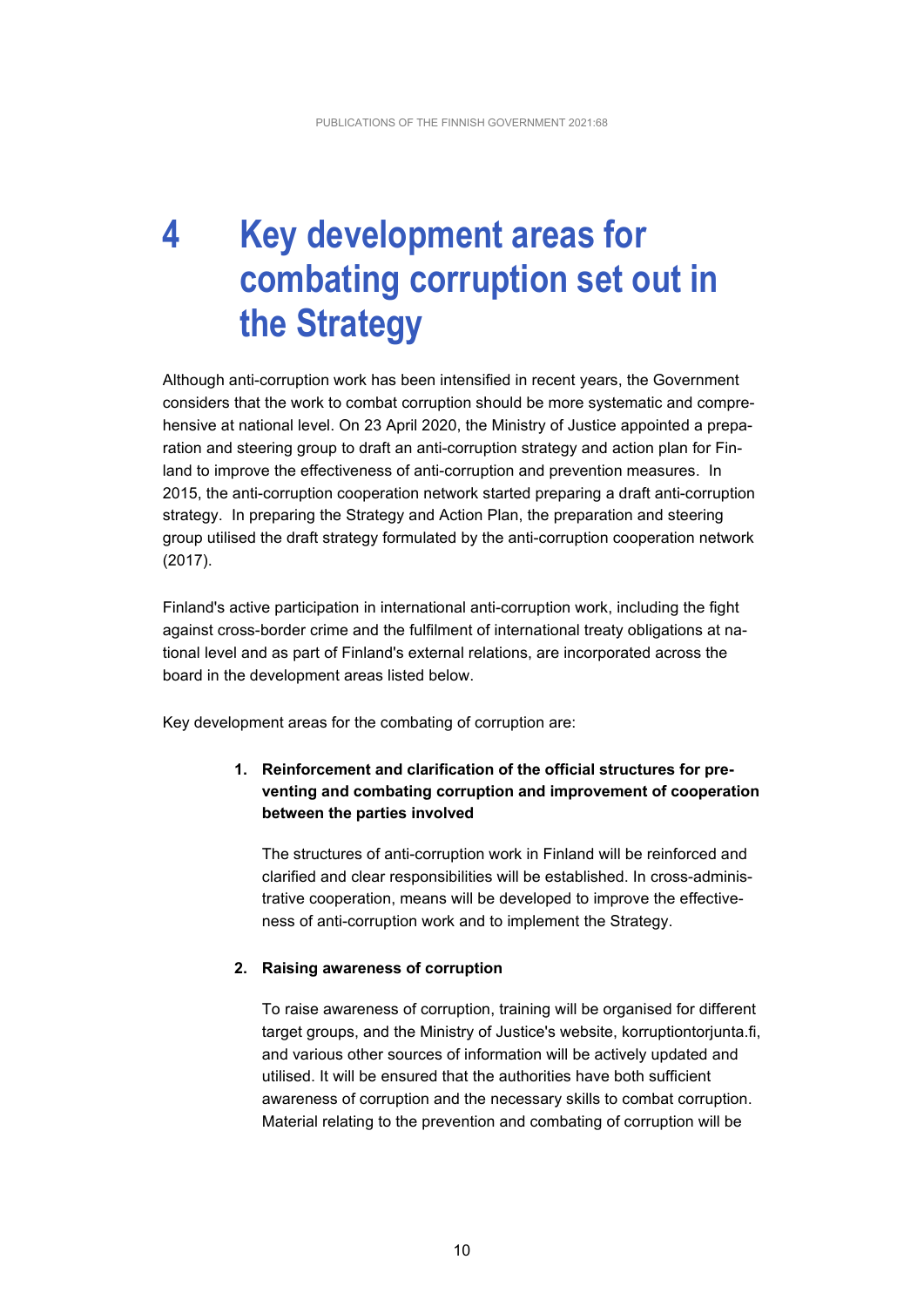drawn up for different target groups, such as public officials (state and municipalities), companies and the sectors at risk of corruption.

#### **3. Increase in transparency**

In line with the Government Programme, transparency will be promoted in all decision-making. In particular, the transparency of the acts of public authorities and political activities will be promoted. Measures will be explored and implemented to enhance the identification and monitoring of private interests and conflicts of interest, including through the wider use of the transparency register and open data. At the same time, measures will be sought and taken to increase transparency in the economic activities and decision-making principles of publicly owned companies, for example through improving access to documents and openness of decision-making.

#### **4. Promoting the exposure of corruption**

To intensify the exposure of corruption requires better operating conditions for key authorities. The exposure of corruption cases will be enhanced by improving access to information for authorities central to the fight against corruption and by promoting opportunities for reporting. For example, the EU Directive on the protection of whistleblowers requires wide-ranging awareness raising and possibly reorganisation of official structures for the establishment of a confidential reporting channel. Increasing awareness of corruption is essentially linked to enhancing the exposure of cases.

#### **5. Examination of the functioning of legislation relevant to the prevention of corruption, and the development of legislation**

To assess the functioning of legislation relevant to preventing corruption and to develop such legislation, it will be examined how the criminal procedure works in connection with bribery offences, for example. The aim is to examine potential problems in the identification of bribery cases and in criminal procedures, and to evaluate and implement other key measures in the fight against corruption.

#### **6. Promotion of research related to corruption and its prevention**

To increase up-to-date information, research on corruption will be promoted. Only a small amount of information is available on the corruption occurring in Finland. Corrupt practices tend to take place away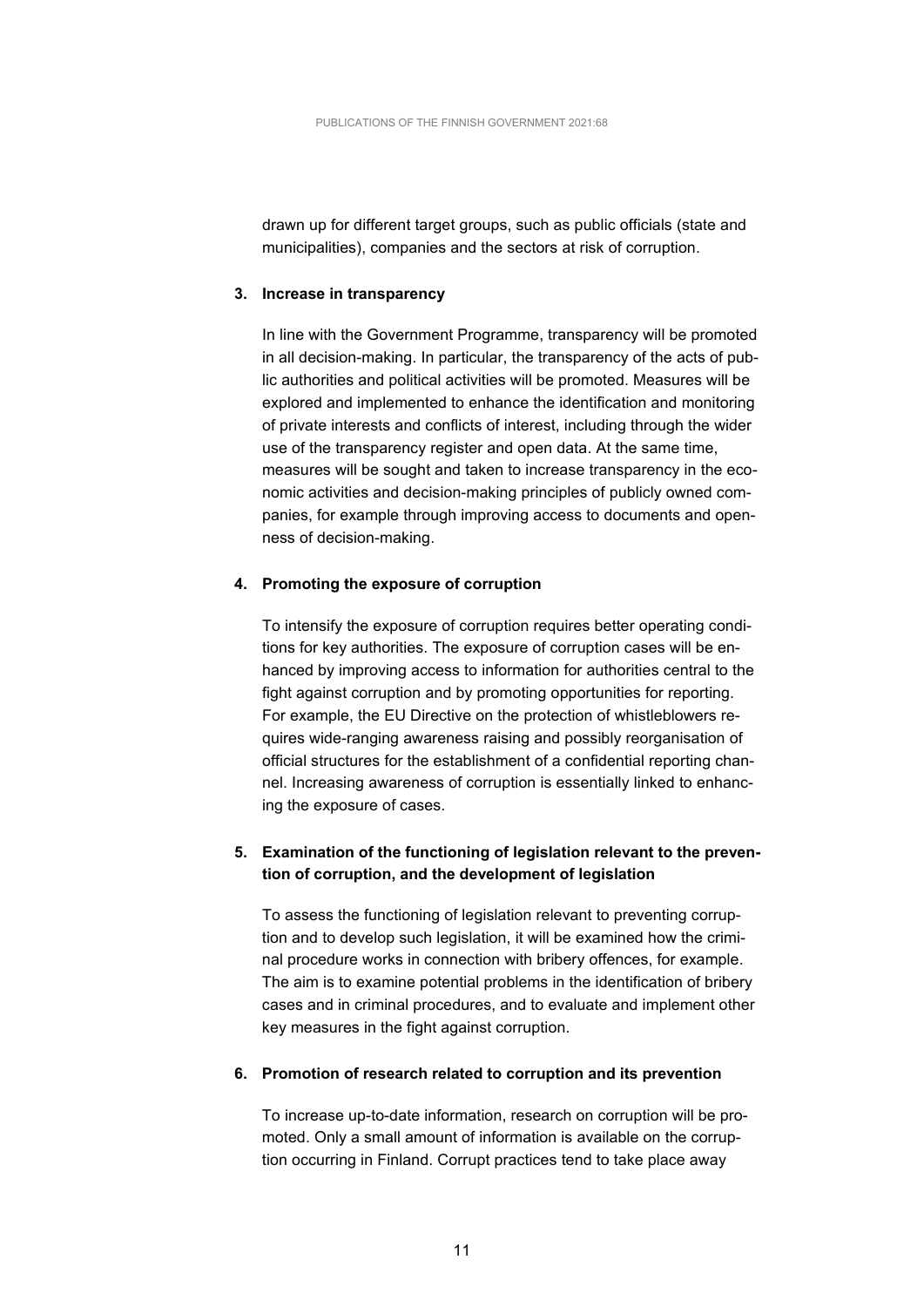from the public eye, and annually only a few suspected cases of corruption are reported to the police or other authorities. Very few corruption cases come to the attention of the authorities or the public.

To reach these objectives, the Action Plan of the Strategy includes scheduled measures, and the implementation and effectiveness of these will be monitored and assessed. The Strategy and Action Plan were drawn up by the preparation and steering group led by the Ministry of Justice and presented to the Ministerial Working Group on Internal Security and Strengthening the Rule of Law. The task of the preparation and steering group appointed by the Ministry of Justice is to guide and coordinate the implementation of the Strategy and the related Action Plan and to report on the progress of the measures to the Ministerial Working Group on Internal Security and Strengthening the Rule of Law.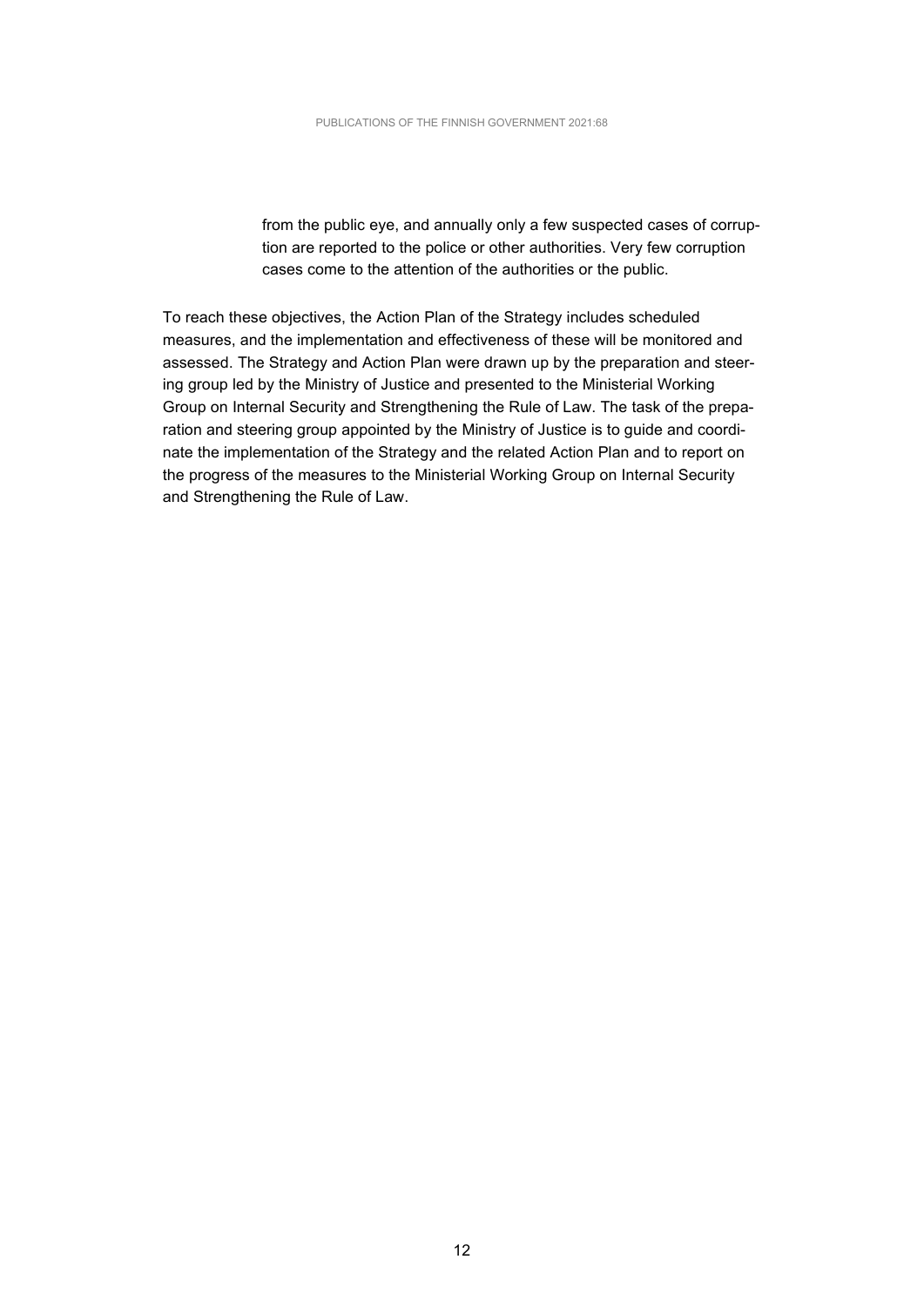## **5 Action Plan of the Anti-Corruption Strategy for 2021–2023**

Each authority implements their planned measures within their own jurisdiction in accordance with relevant statutes.

| 1. Reinforcement and clarification of the official structures for preventing and combating corruption and improvement of cooperation between the |  |
|--------------------------------------------------------------------------------------------------------------------------------------------------|--|
| parties involved                                                                                                                                 |  |
|                                                                                                                                                  |  |

<span id="page-13-0"></span>

| <b>Target</b>                                               | <b>Measures taken to</b><br>meet targets                                                                                                                        | <b>Principal</b><br>responsibility<br><b>Other bodies</b>                                                                                                                                                                                             | <b>Schedule</b><br>(implemented) | <b>Resource</b>                                 | <b>Assessment of implementation</b>                                                      |
|-------------------------------------------------------------|-----------------------------------------------------------------------------------------------------------------------------------------------------------------|-------------------------------------------------------------------------------------------------------------------------------------------------------------------------------------------------------------------------------------------------------|----------------------------------|-------------------------------------------------|------------------------------------------------------------------------------------------|
| 1.1.1. Coordination and<br>cooperation to be en-<br>hanced. | Set up an operational cooperation<br>group to enhance the fight against<br>corruption and to improve opera-<br>tional cooperation between the au-<br>thorities. | <b>National Prosecution</b><br>Authority, National Bu-<br>reau of Investigation /<br>Helsinki Police Depart-<br>ment, Finnish Compe-<br>tition and Consumer<br>Authority, Finnish Tax<br>Administration, Finan-<br>cial Intelligence Unit,<br>Customs | 2021                             | Carried out as<br>part of official du-<br>ties. | Working group appointed.<br>(Yes/No)<br>Reporting of results.                            |
|                                                             | Ministries appoint contact persons<br>for the prevention and combating of<br>corruption to draw attention to cor-<br>ruption issues within their own organ-     | <b>Ministries</b>                                                                                                                                                                                                                                     | 2021                             | Carried out as<br>part of official<br>duties.   | Contact persons appointed by ministries<br>(number).<br>Operations launched.<br>(Yes/No) |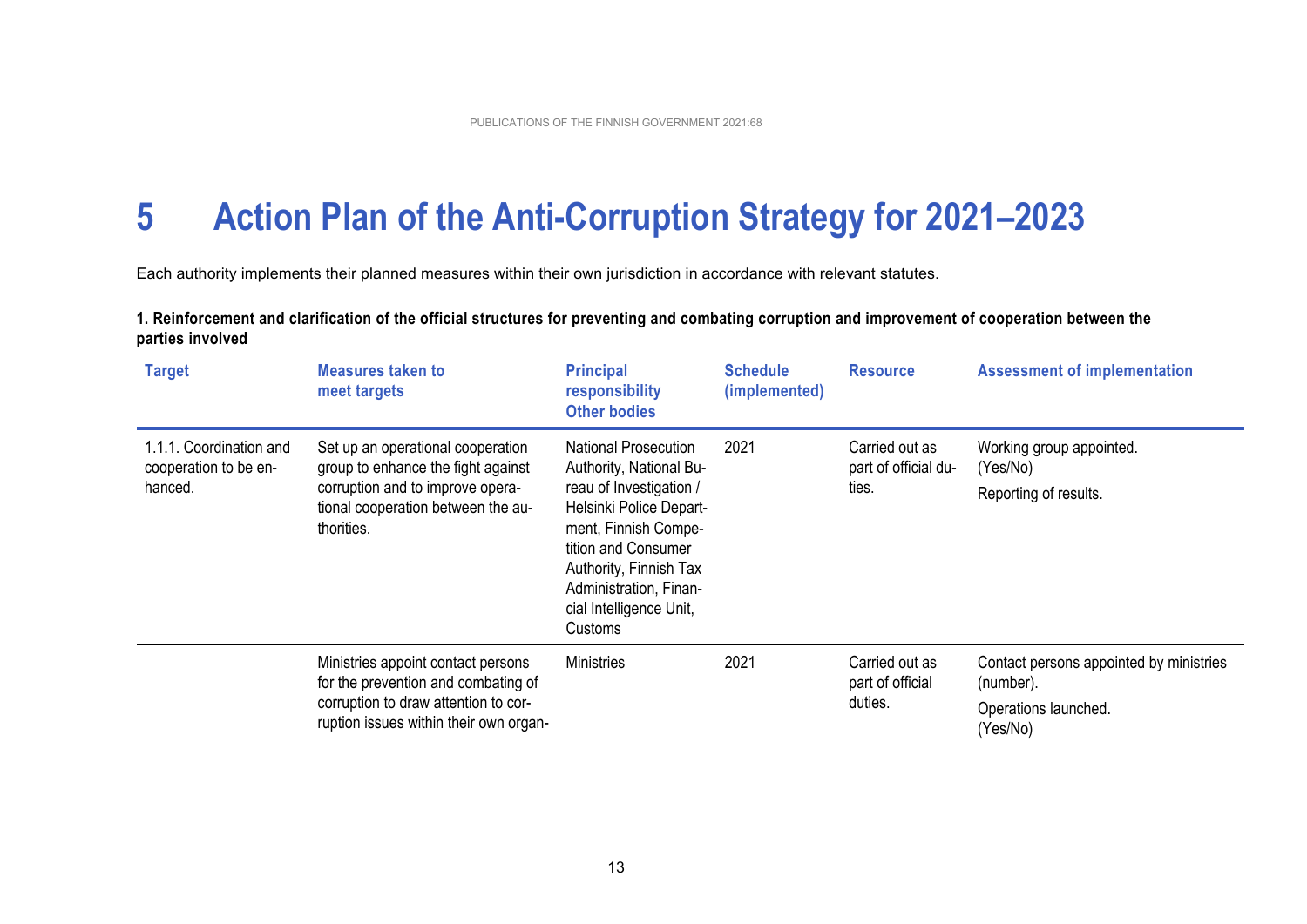| <b>Target</b>                                                                 | <b>Measures taken to</b><br>meet targets                                                                                                                                                                                                                                                                                                  | <b>Principal</b><br>responsibility<br><b>Other bodies</b>                                    | <b>Schedule</b><br>(implemented) | <b>Resource</b>                               | <b>Assessment of implementation</b>                                                                                |
|-------------------------------------------------------------------------------|-------------------------------------------------------------------------------------------------------------------------------------------------------------------------------------------------------------------------------------------------------------------------------------------------------------------------------------------|----------------------------------------------------------------------------------------------|----------------------------------|-----------------------------------------------|--------------------------------------------------------------------------------------------------------------------|
|                                                                               | isation, to monitor the implementa-<br>tion of the Anti-Corruption Strategy<br>and report on it to the Ministry of Jus-<br>tice, which supports ministries in<br>anti-corruption work.                                                                                                                                                    |                                                                                              |                                  |                                               |                                                                                                                    |
| 1.1.2. Exposure of cor-<br>ruption offences and<br>support for investigation. | With existing structures and re-<br>sources strengthen the National Bu-<br>reau of Investigation's anti-corruption<br>function, utilising existing official<br>structures and focusing on the detec-<br>tion of corruption offences and sup-<br>port for investigation.                                                                   | Ministry of the Interior,<br>National Police Board,<br>National Bureau of In-<br>vestigation | 2021                             | Carried out as<br>part of official<br>duties. | National Bureau of Investigation's anti-<br>corruption function strengthened.<br>(Yes/No)<br>Reporting of results. |
|                                                                               | The function is responsible for<br>- collecting operative tips, intelli-<br>gence and information and other re-<br>ports on corruption, for their analysis<br>and for bringing cases for criminal in-<br>vestigation on a national level,<br>- disseminating good practices and<br>for communications to make preven-<br>tion successful, |                                                                                              |                                  |                                               |                                                                                                                    |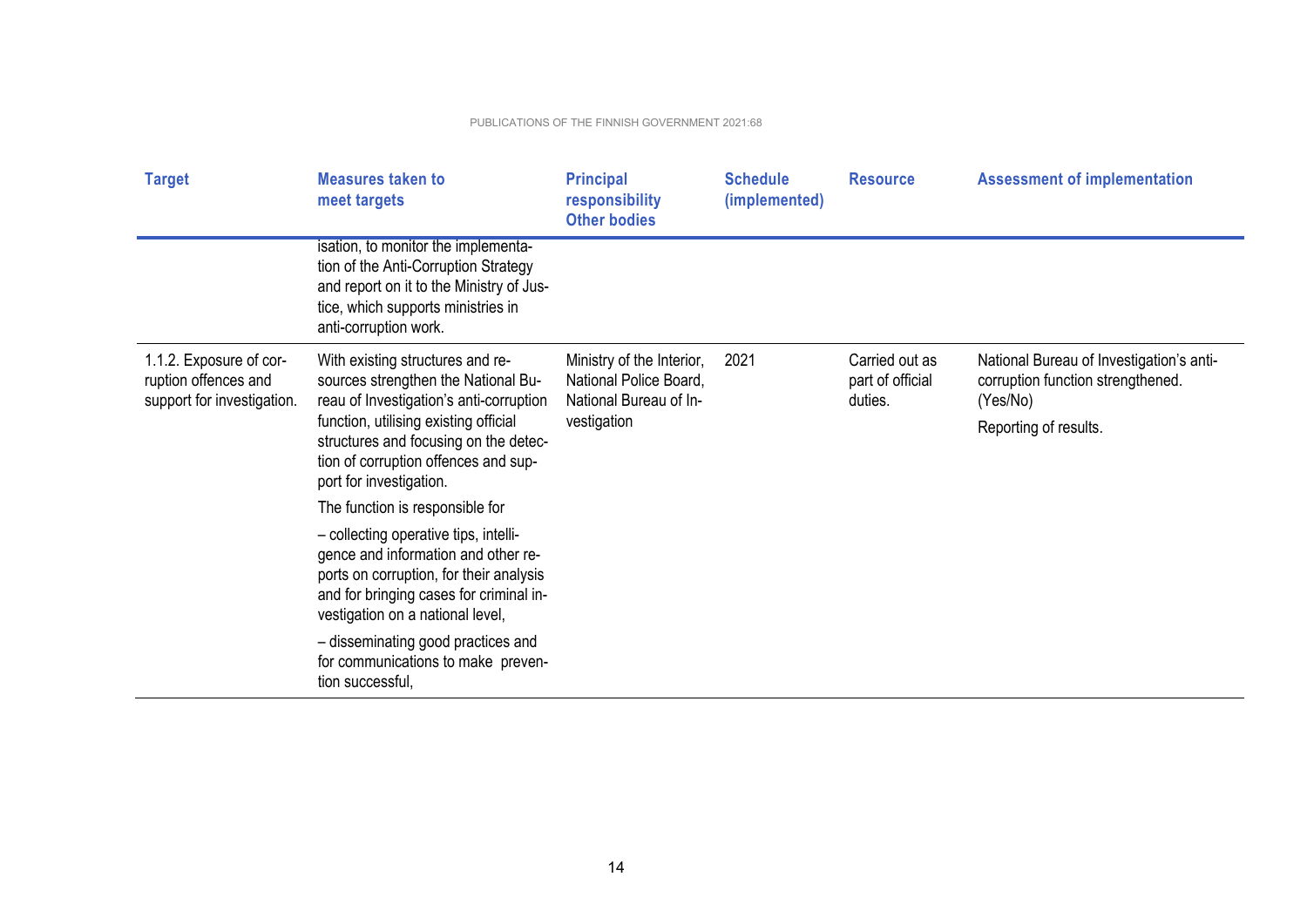| <b>Target</b>                                                                                    | <b>Measures taken to</b><br>meet targets                                                                                                                                                                                    | <b>Principal</b><br>responsibility<br><b>Other bodies</b> | <b>Schedule</b><br>(implemented) | <b>Resource</b>                               | <b>Assessment of implementation</b>   |
|--------------------------------------------------------------------------------------------------|-----------------------------------------------------------------------------------------------------------------------------------------------------------------------------------------------------------------------------|-----------------------------------------------------------|----------------------------------|-----------------------------------------------|---------------------------------------|
|                                                                                                  | - maintaining the operational situa-<br>tion awareness of the police con-<br>cerning corruption,                                                                                                                            |                                                           |                                  |                                               |                                       |
|                                                                                                  | - receiving and analysing investiga-<br>tion requests, tips and other infor-<br>mation from authorities, and bringing<br>cases for criminal investigation on a<br>national level,                                           |                                                           |                                  |                                               |                                       |
|                                                                                                  | - coordinating the national contact<br>person network of the police,                                                                                                                                                        |                                                           |                                  |                                               |                                       |
|                                                                                                  | - developing national and interna-<br>tional cooperation between authori-<br>ties and stakeholders, and improving<br>the exchange of information jointly<br>with the National Police Board and<br>other police departments. |                                                           |                                  |                                               |                                       |
| 1.1.3. Development of<br>anti-corruption activities<br>by criminal investigation<br>authorities. | The police, the Border Guard and<br>Customs develop anti-corruption<br>strategies and policies that are com-<br>municated to the general public<br>(GRECO 5, paragraph 129).                                                | National Police Board,<br>Border Guard, Cus-<br>toms      | 2022                             | Carried out as<br>part of official<br>duties. | Strategy/policy prepared.<br>(Yes/No) |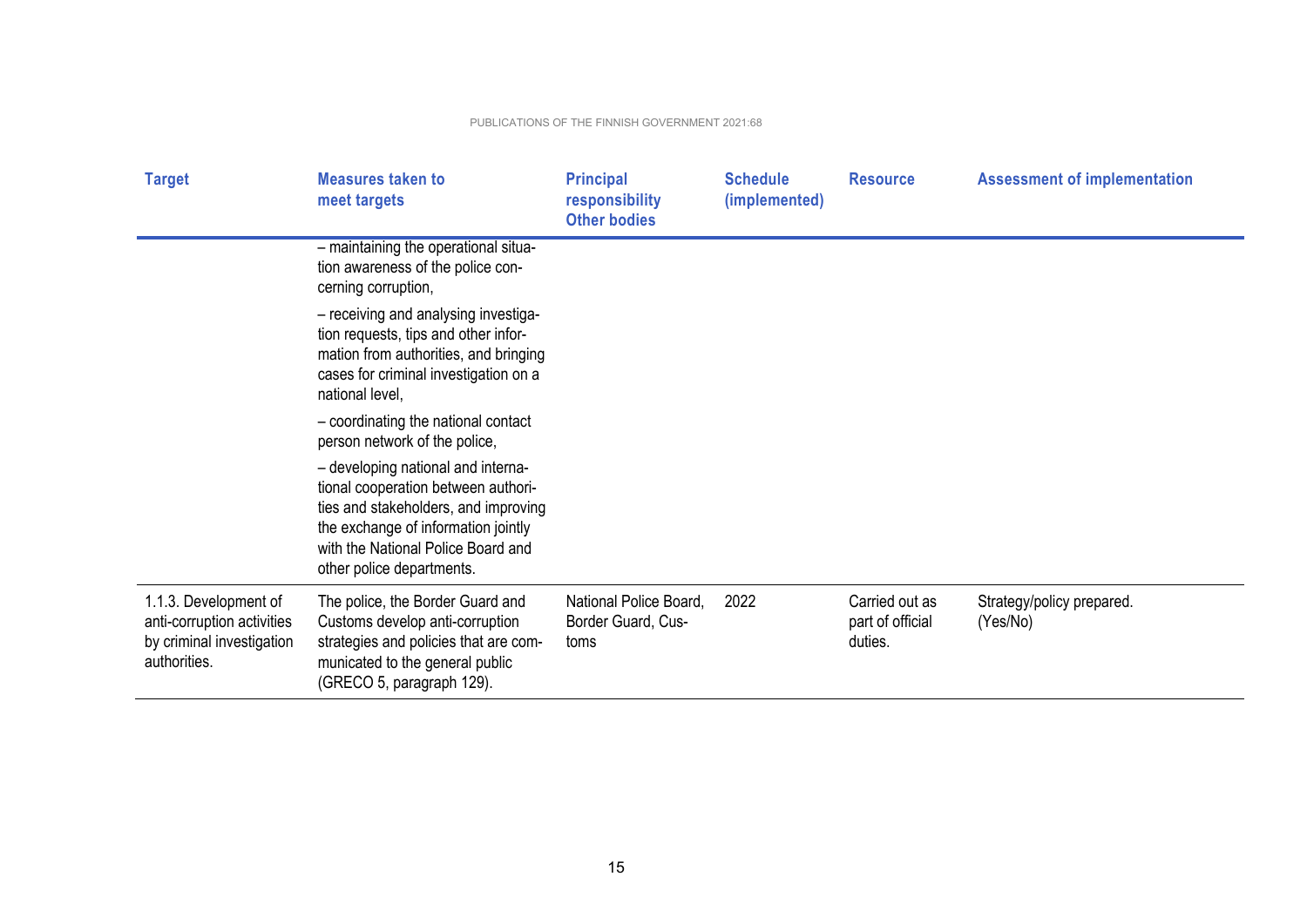| <b>Target</b> | <b>Measures taken to</b><br>meet targets                                                                                                                                                                                                                                                                                                                                                                                                                                                                                                            | <b>Principal</b><br>responsibility<br><b>Other bodies</b>    | <b>Schedule</b><br>(implemented) | <b>Resource</b>                               | <b>Assessment of implementation</b>                             |
|---------------|-----------------------------------------------------------------------------------------------------------------------------------------------------------------------------------------------------------------------------------------------------------------------------------------------------------------------------------------------------------------------------------------------------------------------------------------------------------------------------------------------------------------------------------------------------|--------------------------------------------------------------|----------------------------------|-----------------------------------------------|-----------------------------------------------------------------|
|               | (i) Prepare rules/requirements for ap-<br>propriate procedures for the police,<br>the Border Guard and Customs from<br>the perspective of integrity and anti-<br>corruption, which are made easily<br>accessible to the public; (ii) supple-<br>ment these rules/requirements with<br>practical implementation measures,<br>including, in particular, confidential<br>advisory services and special, man-<br>datory induction and continuing train-<br>ing. Pay particular attention to ethical<br>management training (GRECO 5,<br>paragraph 132). | National Police Board,<br>Border Guard, Cus-<br>toms         | 2022                             | Carried out as<br>part of official<br>duties. | Rules of procedure prepared and<br>published.<br>(Yes/No)       |
|               | Ensure that the recruitment and ca-<br>reer advancement processes of the<br>police, the Border Guard and Cus-<br>toms (i) use appropriate inspections<br>and supervision to prevent an indi-<br>vidual from having an inappropriate<br>influence on the process and (ii)<br>build internal complaint/mediation<br>mechanisms (GRECO 5, paragraph<br>$140$ ).                                                                                                                                                                                        | National Police Board,<br><b>Border Guard and</b><br>Customs | 2022                             | Carried out as<br>part of official<br>duties. | Reporting on the implementation of the<br>measures.<br>(Yes/No) |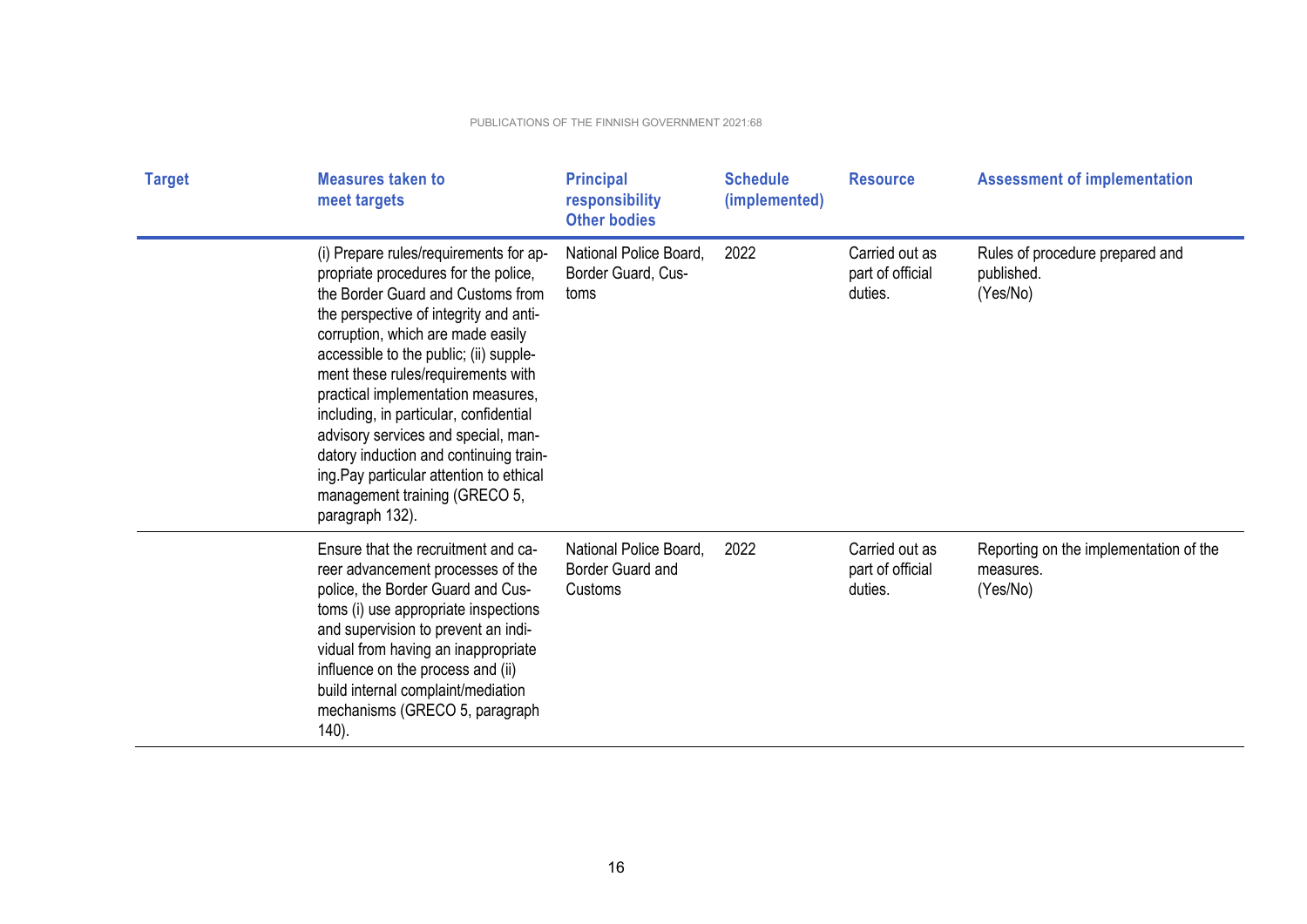| <b>Target</b> | <b>Measures taken to</b><br>meet targets                                                                                                                                                                                                                                                                                                                                                             | <b>Principal</b><br>responsibility<br><b>Other bodies</b> | <b>Schedule</b><br>(implemented) | <b>Resource</b>                               | <b>Assessment of implementation</b>                           |
|---------------|------------------------------------------------------------------------------------------------------------------------------------------------------------------------------------------------------------------------------------------------------------------------------------------------------------------------------------------------------------------------------------------------------|-----------------------------------------------------------|----------------------------------|-----------------------------------------------|---------------------------------------------------------------|
|               | Develop a functioning system for out-<br>side employment permits for the po-<br>lice and organise effective monitor-<br>ing of this system (GRECO 5, para-<br>graph 151).                                                                                                                                                                                                                            | <b>National Police Board</b>                              | 2022                             | Carried out as<br>part of official<br>duties. | System developed.<br>(Yes/No)                                 |
|               | Develop guidance for the police, Bor-<br>der Guard and Customs on the re-<br>quirements and procedures that offi-<br>cials must follow when forming pri-<br>vate interests and taking up outside<br>employment and when negotiating<br>on a future employment contract,<br>which they will enter into after work-<br>ing for the police, the Border Guard<br>or Customs (GRECO 5, paragraph<br>152). | National Police Board,<br>Border Guard and<br>Customs     | 2022                             | Carried out as<br>part of official<br>duties. | Guidance arranged.<br>(Yes/No)                                |
|               | (i) Prepare a plan on the collection of<br>data to further improve police risk<br>management to prevent corruption;<br>and (ii) allow more stringent internal<br>oversight through regular cross-<br>checks and inspection of registers<br>(GRECO 5, paragraph 163);                                                                                                                                 | <b>National Police Board</b>                              | 2022                             | Carried out as<br>part of official<br>duties. | Plan prepared and internal oversight<br>enhanced.<br>(Yes/No) |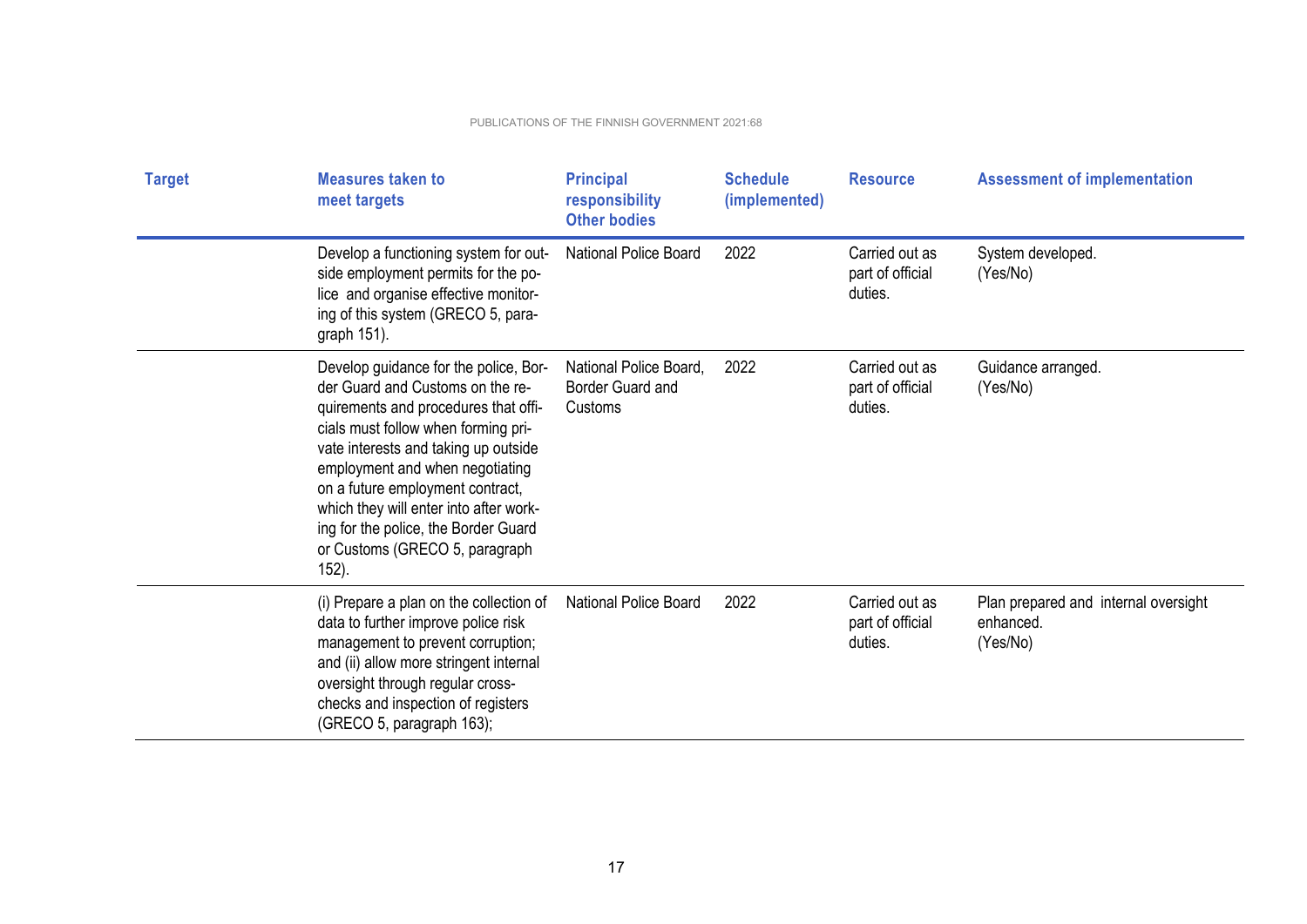| <b>Target</b>                                                                                                                                                                | <b>Measures taken to</b><br>meet targets                                                                                                                                                                                                              | <b>Principal</b><br>responsibility<br><b>Other bodies</b>                                                 | <b>Schedule</b><br>(implemented) | <b>Resource</b>                               | <b>Assessment of implementation</b>                                                                                  |
|------------------------------------------------------------------------------------------------------------------------------------------------------------------------------|-------------------------------------------------------------------------------------------------------------------------------------------------------------------------------------------------------------------------------------------------------|-----------------------------------------------------------------------------------------------------------|----------------------------------|-----------------------------------------------|----------------------------------------------------------------------------------------------------------------------|
|                                                                                                                                                                              | (i) Require the police, border authori-<br>ties and customs authorities to report<br>corruption and (ii) enhance, in this<br>respect, the protection of whistle-<br>blowers (GRECO 5, paragraph 168);                                                 | National Police Board,<br>Border Guard and<br>Customs                                                     | 2022                             | Carried out as<br>part of official<br>duties. | Provisions laid down on the reporting<br>obligation, and the protection of whistle-<br>blowers improved.<br>(Yes/No) |
|                                                                                                                                                                              | Organise special guidance and train-<br>ing on the protection of whistleblow-<br>ers at all hierarchy levels in the po-<br>lice, the Border Guard and Customs<br>(GRECO 5, paragraph 169).                                                            | National Police Board,<br>Border Guard and<br>Customs                                                     | 2022                             | Carried out as<br>part of official<br>duties. | Guidance and training organized.<br>(Yes/No)                                                                         |
| 1.1.4. Measures aimed<br>at ensuring that authori-<br>ties acting in the criminal<br>procedure chain have<br>adequate means to com-<br>bat corruption will be en-<br>hanced. | Take steps to ensure that after the<br>planned restructuring of the prosecu-<br>tion service, cases concerning for-<br>eign corruption will be referred to<br>prosecutors with sufficient expertise<br>and experience on the subject<br>(OECD 4, 2a). | <b>National Prosecution</b><br>Authority                                                                  | 2021-2023                        | Carried out as<br>part of official<br>duties. | Reporting.                                                                                                           |
|                                                                                                                                                                              | Take steps to ensure that the re-<br>sources allocated to the National Bu-<br>reau of Investigation to combat for-<br>eign bribery are kept at the current<br>level and that the prosecution ser-                                                     | National Police Board.<br>National Bureau of In-<br>vestigation, National<br><b>Prosecution Authority</b> | 2021-2023                        | Carried out as<br>part of official<br>duties. | Reporting.                                                                                                           |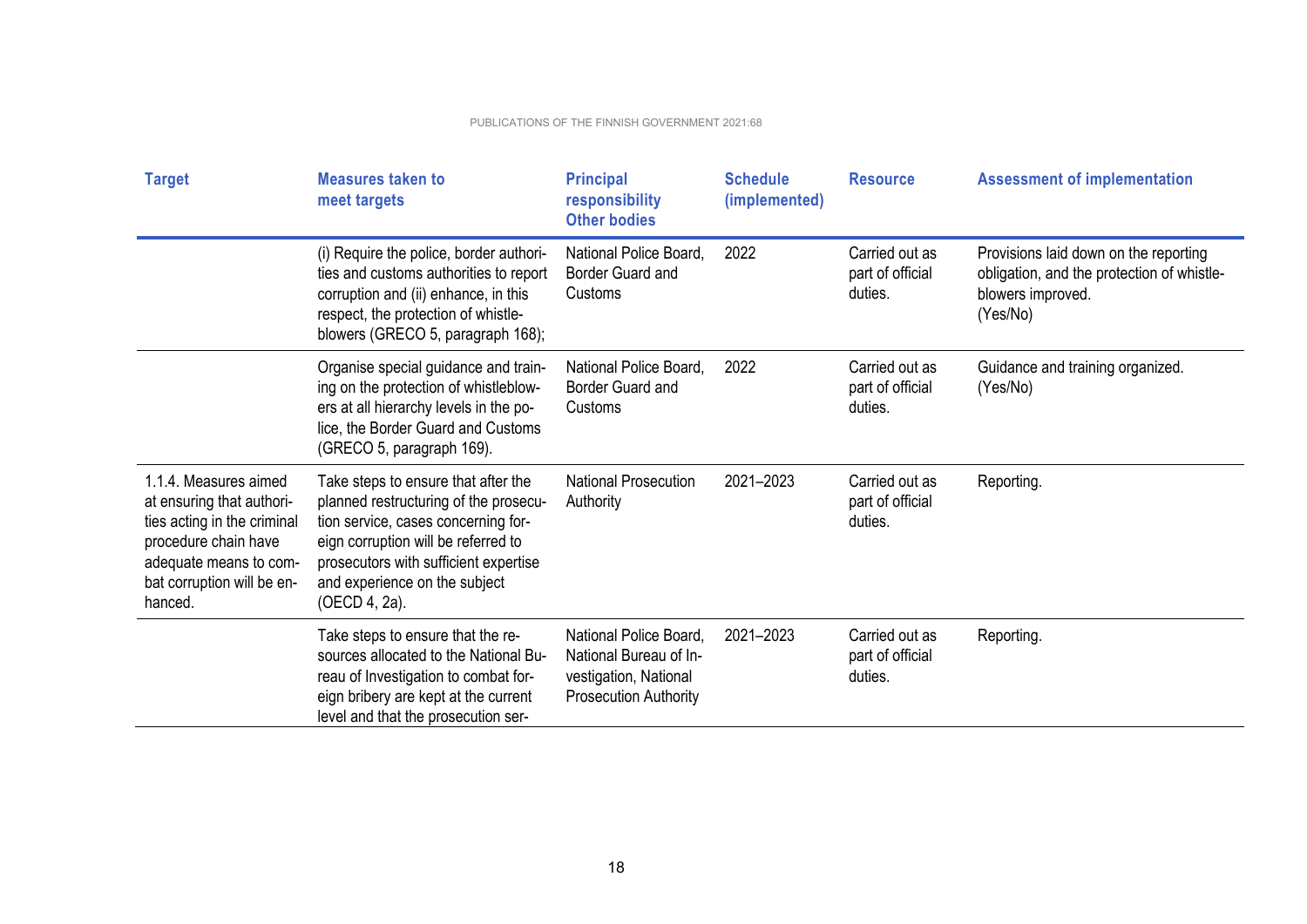| <b>Target</b> | <b>Measures taken to</b><br>meet targets                                                                                                                                                                                                                                                            | <b>Principal</b><br>responsibility<br><b>Other bodies</b>                                                                         | <b>Schedule</b><br>(implemented) | <b>Resource</b>                                                                                                                                                                                                                 | <b>Assessment of implementation</b> |
|---------------|-----------------------------------------------------------------------------------------------------------------------------------------------------------------------------------------------------------------------------------------------------------------------------------------------------|-----------------------------------------------------------------------------------------------------------------------------------|----------------------------------|---------------------------------------------------------------------------------------------------------------------------------------------------------------------------------------------------------------------------------|-------------------------------------|
|               | vice's resources are sufficient to ena-<br>ble prosecutors to continue to partici-<br>pate in the investigation of foreign<br>bribery cases at an early stage<br>(OECD 4, 2b).                                                                                                                      |                                                                                                                                   |                                  |                                                                                                                                                                                                                                 |                                     |
|               | Take steps to ensure that courts and<br>judges dealing with foreign corrup-<br>tion cases have specialised expertise<br>and experience in dealing with such<br>cases (OECD 4, 2c).                                                                                                                  | <b>National Courts Admi-</b><br>nistration                                                                                        | 2021-2023                        | Carried out as<br>part of official<br>duties.                                                                                                                                                                                   | Reporting.<br>(Yes/No)              |
|               | Prepare detailed, written material for<br>criminal investigators, prosecutors<br>and judges (either jointly or sepa-<br>rately) on what is required to fulfil the<br>essential elements of a foreign brib-<br>ery offence in accordance with Arti-<br>cle 1 of the Convention (e.g. OECD<br>4, 3a). | Ministry of Justice, Na-<br>tional Courts Admin-<br>istration, National<br>Prosecution Authority,<br><b>National Police Board</b> | 2022                             | Carried out as<br>part of official<br>duties utilising the<br>results of the<br>Government's<br>analysis, assess-<br>ment and re-<br>search activities<br>(TEAS) project<br>concerning evi-<br>dence require-<br>ment analysis. | Prepared.<br>(Yes/No)               |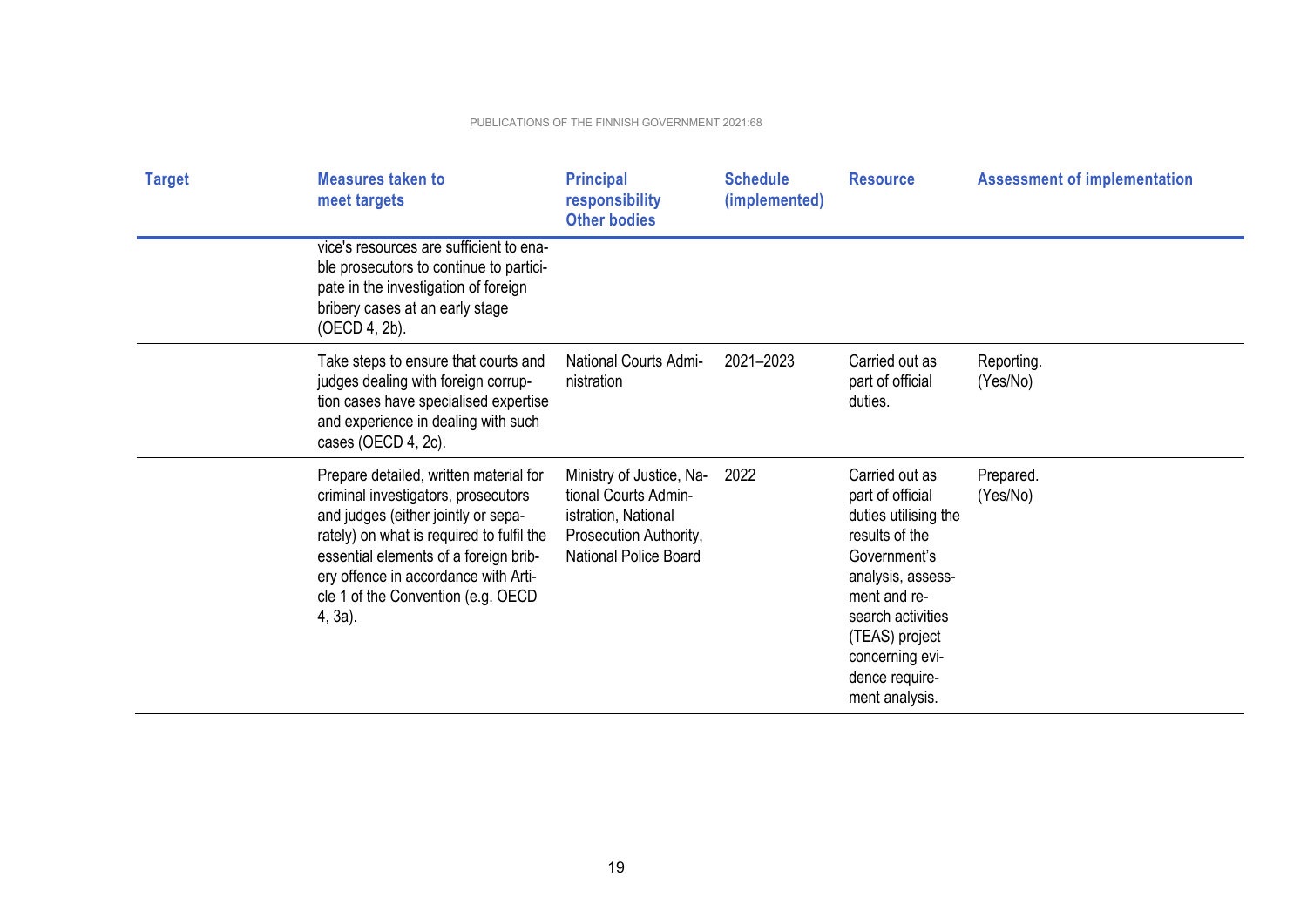| <b>Target</b> | <b>Measures taken to</b><br>meet targets                                                                                                                                                                                                          | <b>Principal</b><br>responsibility<br><b>Other bodies</b>                                                                              | <b>Schedule</b><br>(implemented) | <b>Resource</b>                               | <b>Assessment of implementation</b> |
|---------------|---------------------------------------------------------------------------------------------------------------------------------------------------------------------------------------------------------------------------------------------------|----------------------------------------------------------------------------------------------------------------------------------------|----------------------------------|-----------------------------------------------|-------------------------------------|
|               | Plan comprehensive training, using<br>the information specified above in<br>Recommendation 3a, for criminal in-<br>vestigators, prosecutors and judges<br>on the application of the definition of<br>foreign bribery offences (OECD 4,<br>$3b$ ). | Ministry of Justice, Na-<br>tional Police Board,<br><b>National Prosecution</b><br>Authority, National<br><b>Courts Administration</b> | 2021-2023                        | Carried out as<br>part of official<br>duties. | Training organized.<br>(Yes/No)     |
|               | Encourage prosecutors to make full<br>use of the possibility of demanding<br>business prohibitions in foreign cor-<br>ruption cases (OECD 4, 4a).                                                                                                 | <b>National Prosecution</b><br>Authority                                                                                               | 2021-2023                        | Carried out as<br>part of official<br>duties. | Reporting.                          |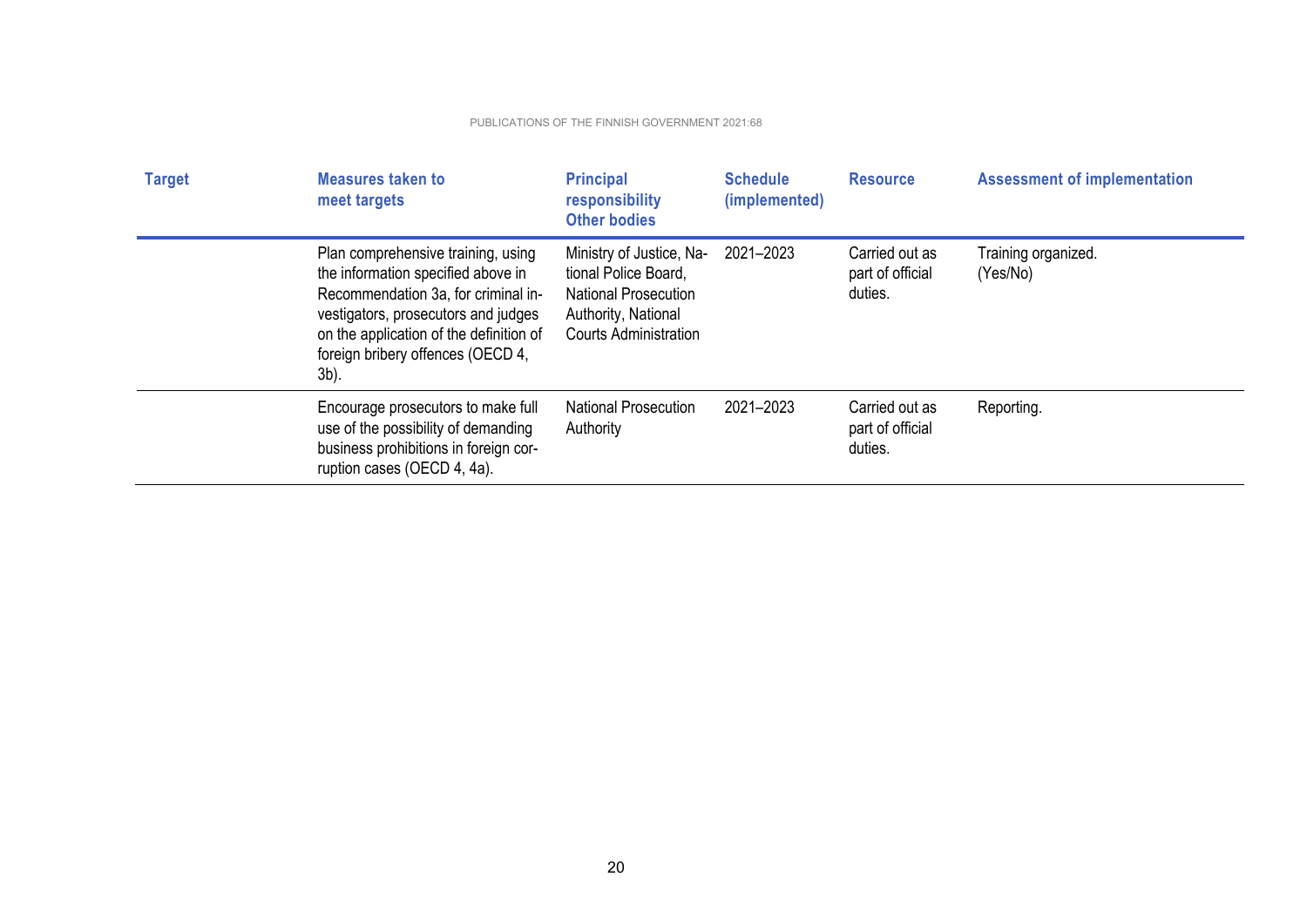## **2. Raising awareness of corruption**

## **2.1. General awareness of corruption**

| <b>Target</b>                                                                          | <b>Measures taken to</b><br>meet targets                                                                                                                                                                                                            | <b>Principal</b><br>responsibility<br><b>Other bodies</b>                                                                                  | <b>Schedule</b><br>(implemented) | <b>Resource</b>                               | <b>Assessment of implementation</b>                                                                      |
|----------------------------------------------------------------------------------------|-----------------------------------------------------------------------------------------------------------------------------------------------------------------------------------------------------------------------------------------------------|--------------------------------------------------------------------------------------------------------------------------------------------|----------------------------------|-----------------------------------------------|----------------------------------------------------------------------------------------------------------|
| 2.1.1. People know what<br>corruption means and<br>understand the damage<br>it causes. | Maintain and update the national<br>anti-corruption website (www.korrup-<br>tiontorjunto.fi) through which the pub-<br>lic, companies and authorities re-<br>ceive objective, fact-based infor-<br>mation on corruption and reporting<br>practices. | Ministry of Justice and<br>the anti-corruption co-<br>operation network and<br>contact persons from<br>ministries                          | 2021-2023                        | Carried out as<br>part of official<br>duties. | The site is being updated and is in active<br>use.<br>(Yes/No)<br>Visitor numbers 2020, 2021, 2022, 2023 |
|                                                                                        | Actively communicate anti-corruption<br>actions on the websites and in the<br>newsletters of authorities/agencies<br>and in the media.                                                                                                              | Ministry of Justice and<br>the anti-corruption co-<br>operation network<br>Agency contact per-<br>sons in matters related<br>to corruption | 2021-2023                        | Carried out as<br>part of official<br>duties. | Active distribution of information.<br>(Yes/No)                                                          |
|                                                                                        | Organise training and distribute anti-<br>corruption and prevention materials<br>to the branch of government of the<br>Ministry of Education and Culture.                                                                                           | (Ministry of Education<br>and Culture)                                                                                                     | 2021-2023                        | Carried out as<br>part of official<br>duties. | Training organized.<br>(Yes/No)                                                                          |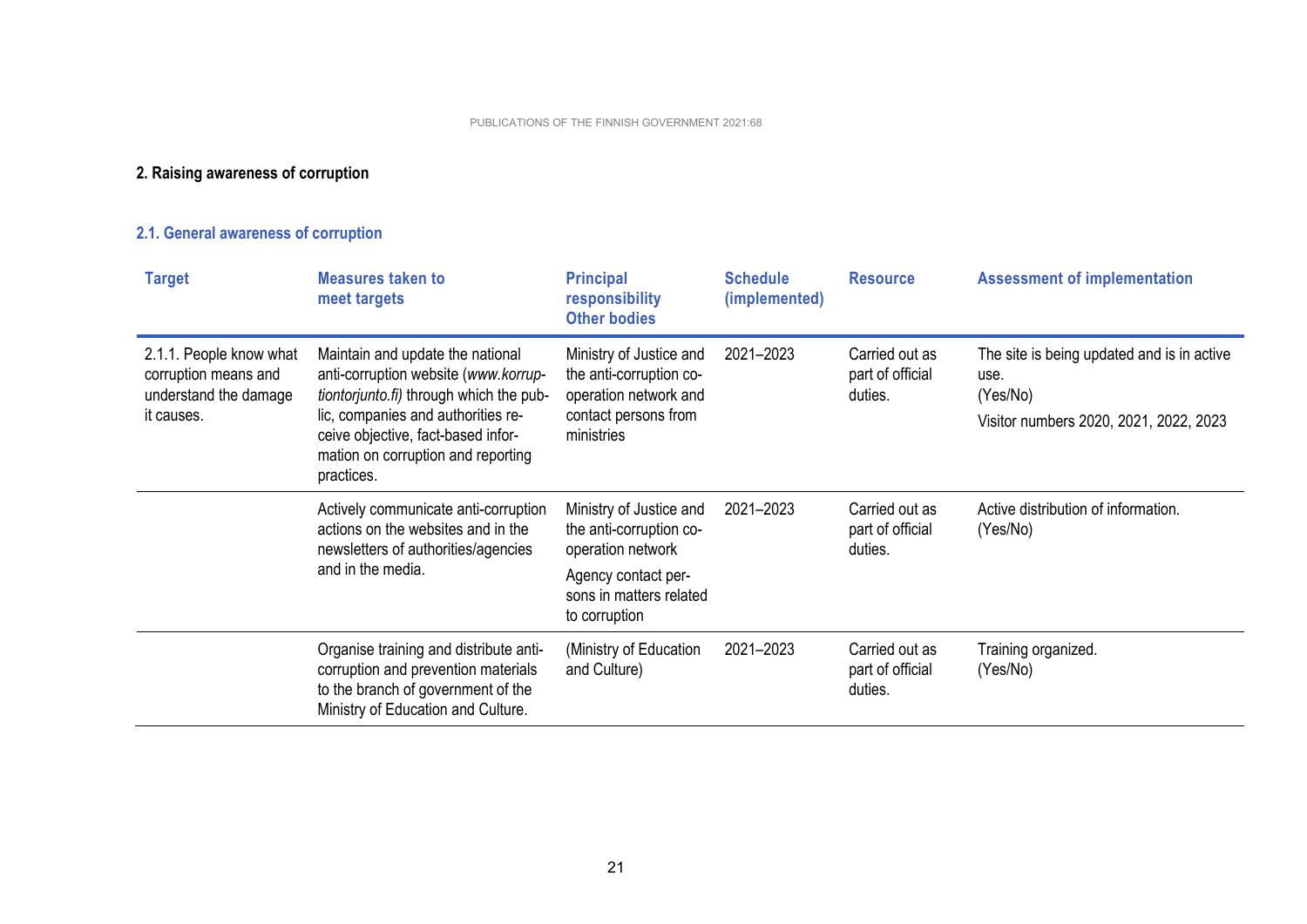| <b>Target</b>                                                                                                                                     | <b>Measures taken to</b><br>meet targets                                                                                                                                                                                                                                                                                                                                                      | <b>Principal</b><br>responsibility<br><b>Other bodies</b>                                                                                              | <b>Schedule</b><br>(implemented) | <b>Resource</b>                               | <b>Assessment of implementation</b>             |
|---------------------------------------------------------------------------------------------------------------------------------------------------|-----------------------------------------------------------------------------------------------------------------------------------------------------------------------------------------------------------------------------------------------------------------------------------------------------------------------------------------------------------------------------------------------|--------------------------------------------------------------------------------------------------------------------------------------------------------|----------------------------------|-----------------------------------------------|-------------------------------------------------|
|                                                                                                                                                   | Highlight the importance of the fight<br>against corruption at various public<br>events and special events aimed at<br>increasing corruption awareness in<br>conjunction with the Anti-Corruption<br>Day.                                                                                                                                                                                     | Ministry of Justice,<br>the anti-corruption co-<br>operation network and<br>stakeholders                                                               | Annually/on<br>9 December        | Carried out as<br>part of official<br>duties. | Annual events.<br>(Yes/No)                      |
| 2.1.2. An effort will be<br>made to increase the<br>awareness of media rep-<br>resentatives in the area<br>of corruption and its pre-<br>vention. | Develop interaction between authori-<br>ties and the media through new<br>forms of cooperation.                                                                                                                                                                                                                                                                                               | Ministry of Justice and<br>the anti-corruption co-<br>operation network                                                                                | 2021-2023                        | Carried out as<br>part of official<br>duties. | New forms of cooperation developed.<br>(Yes/No) |
| 2.1.3. Increase the<br>awareness of corruption<br>that takes place abroad.                                                                        | Take steps to raise awareness of ex-<br>isting guidelines (e.g. OECD guide-<br>lines) and of how corruption abroad<br>in the private sector can be tackled,<br>including in sectors where risks are<br>high, such as the defence industry,<br>state-owned companies, SMEs, and<br>in sectors for legal advice, and ac-<br>counting and auditing professionals<br>(OECD Recommendation 3, 5c). | Ministry of Justice,<br>Ministry of Economic<br>Affairs and Employ-<br>ment, Ministry of Fi-<br>nance, Ministry of De-<br>fence, and stakehold-<br>ers | 2021-2023                        | Carried out as<br>part of official<br>duties. | Awareness increased.<br>(Yes/No)                |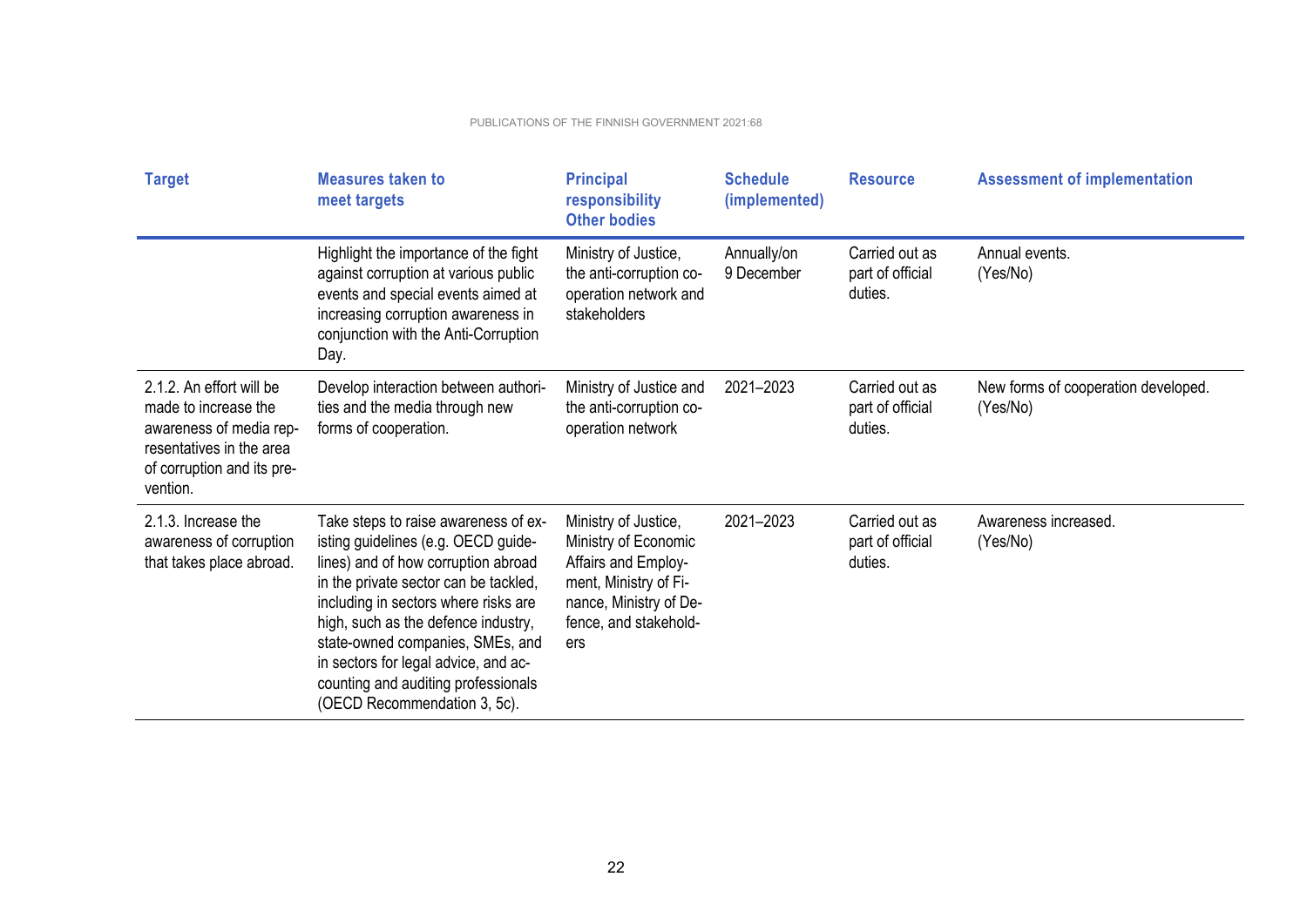| <b>Target</b>                                                                                | <b>Measures taken to</b><br>meet targets                                                          | <b>Principal</b><br>responsibility<br><b>Other bodies</b> | <b>Schedule</b><br>(implemented) | <b>Resource</b>                                                                                                                            | <b>Assessment of implementation</b>                             |
|----------------------------------------------------------------------------------------------|---------------------------------------------------------------------------------------------------|-----------------------------------------------------------|----------------------------------|--------------------------------------------------------------------------------------------------------------------------------------------|-----------------------------------------------------------------|
| 2.1.4. National situation<br>awareness of corruption<br>will be developed and<br>maintained. | Design a monitoring method, and<br>prepare a situation report on corrup-<br>tion every two years. | Ministry of Justice,<br>Police University Col-<br>lege    | 2022-2023                        | Requires addi-<br>tional funding, for<br>which an applica-<br>tion has been<br>submitted to the<br><b>Internal Security</b><br>Fund (ISF). | Monitoring method prepared and report<br>published.<br>(Yes/No) |

## **2.2. Awareness of corruption and the development of expertise in combating corruption in the public sector**

| <b>Target</b>                                                                                                                                                                                                                                                               | <b>Measures taken to</b><br>meet targets                                                                                                                                                                              | <b>Principal</b><br>responsibility<br><b>Other bodies</b>                                 | <b>Schedule</b><br>(implemented) | <b>Resource</b>                                                                                                                                                                       | <b>Assessment of implementation</b>                                  |
|-----------------------------------------------------------------------------------------------------------------------------------------------------------------------------------------------------------------------------------------------------------------------------|-----------------------------------------------------------------------------------------------------------------------------------------------------------------------------------------------------------------------|-------------------------------------------------------------------------------------------|----------------------------------|---------------------------------------------------------------------------------------------------------------------------------------------------------------------------------------|----------------------------------------------------------------------|
| 2.2.1. Awareness among<br>state, municipal and re-<br>gional government offi-<br>cials, employees and<br>elected officials of the<br>forms of manifestation of<br>corruption and its harm-<br>ful effects, and of the<br>means to combat corrup-<br>tion will be increased. | Prepare and implement ethics guide-<br>lines on preventing and combating<br>corruption for state and municipal of-<br>ficials and for other local and re-<br>gional operators, including publicly<br>owned companies. | Ministry of Finance<br>and Ministry of Justice<br>in cooperation with<br>other ministries | 2021-2023                        | Funding in part<br>under project 1.3<br>of the Action Plan<br>for Tackling the<br>Grey Economy<br>and Economic<br>Crime.<br>Otherwise carried<br>out as part of offi-<br>cial duties. | Guidelines prepared and shared with<br>relevant parties.<br>(Yes/No) |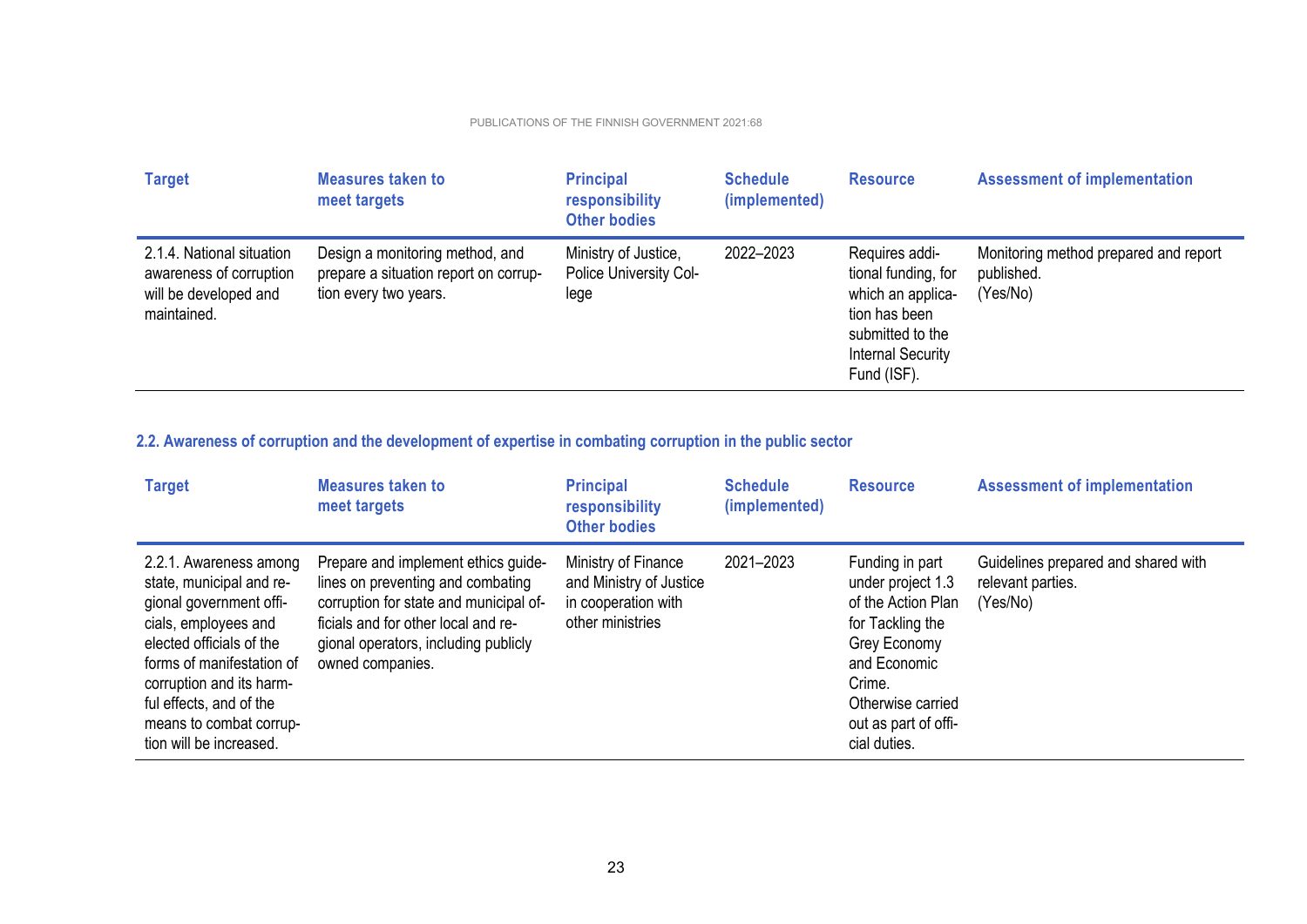| <b>Target</b>                                                                                              | <b>Measures taken to</b><br>meet targets                                                                                                                             | <b>Principal</b><br>responsibility<br><b>Other bodies</b>                                                          | <b>Schedule</b><br>(implemented) | <b>Resource</b>                                                                  | <b>Assessment of implementation</b>                                             |  |  |                                   |          |                                         |
|------------------------------------------------------------------------------------------------------------|----------------------------------------------------------------------------------------------------------------------------------------------------------------------|--------------------------------------------------------------------------------------------------------------------|----------------------------------|----------------------------------------------------------------------------------|---------------------------------------------------------------------------------|--|--|-----------------------------------|----------|-----------------------------------------|
|                                                                                                            | Launch a separate corruption and<br>ethics website aimed specifically at                                                                                             | Ministry of Justice,<br>Ministry of Finance                                                                        | 2021-2023                        | Carried out as<br>part of official                                               | Website created.<br>(Yes/No)                                                    |  |  |                                   |          |                                         |
|                                                                                                            | officials under the national anti-cor-<br>ruption website (korruptiontorjunta.fi)                                                                                    | and Prime Minister's<br>Office                                                                                     | duties.                          |                                                                                  |                                                                                 |  |  |                                   | (Yes/No) | Online training created and introduced. |
|                                                                                                            | that will include an online training<br>module on corruption.<br>An effort will be made to use this                                                                  |                                                                                                                    |                                  |                                                                                  |                                                                                 |  |  | Shared using eOppiva.<br>(Yes/No) |          |                                         |
|                                                                                                            | training as part of the induction of<br>new officials.                                                                                                               |                                                                                                                    |                                  |                                                                                  | The training is now part of the induction<br>of new officials.<br>(Yes/No)      |  |  |                                   |          |                                         |
|                                                                                                            | Organise thematic training on the<br>risks of corruption for officials, inter-                                                                                       | Ministry of Justice and<br>other ministries                                                                        | 2021-2023                        | Funding in part<br>under project 1.3.                                            | Training organized.<br>(Yes/No)                                                 |  |  |                                   |          |                                         |
|                                                                                                            | nal auditors and elected officials en-<br>gaging in recruitment, zoning and<br>land use planning, procurement, con-<br>struction contracts and government<br>grants. | Will be implemented<br>as part of the Action<br>Plan for Tackling the<br>Grey Economy and<br>Economic Crime in co- |                                  | of the Action Plan<br>for Tackling the<br>Grey Economy<br>and Economic<br>Crime. | Survey sent to participants on the useful-<br>ness of the training.<br>(Yes/No) |  |  |                                   |          |                                         |
|                                                                                                            |                                                                                                                                                                      | operation with stake-<br>holders.                                                                                  |                                  | Otherwise carried<br>out as part of offi-<br>cial duties.                        |                                                                                 |  |  |                                   |          |                                         |
| 2.2.2. Officials and<br>elected officials partici-<br>pating in anti-corruption<br>work have the necessary | Give specialised, and when neces-<br>sary, joint training sessions, on cor-<br>ruption to special prosecutors, police                                                | Police University Col-<br>lege, National Prose-<br>cution Authority, Minis-<br>try of Justice, Finnish             | 2021-2023                        | Carried out as<br>part of official<br>duties                                     | Training completed.<br>(Yes/No)                                                 |  |  |                                   |          |                                         |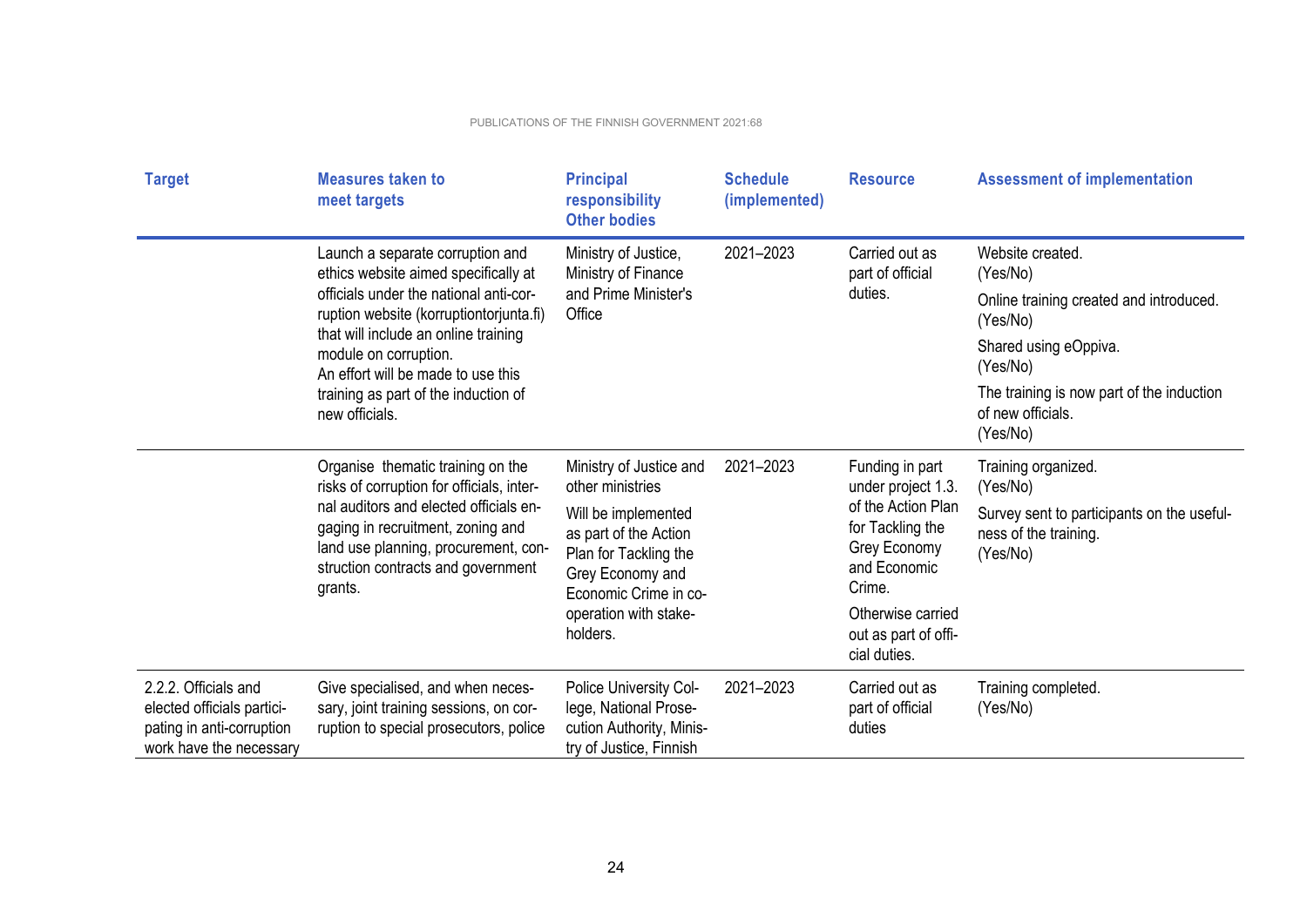| <b>Target</b>                                                                               | <b>Measures taken to</b><br>meet targets                                        | <b>Principal</b><br>responsibility<br><b>Other bodies</b>                     | <b>Schedule</b><br>(implemented) | <b>Resource</b>                    | <b>Assessment of implementation</b>     |
|---------------------------------------------------------------------------------------------|---------------------------------------------------------------------------------|-------------------------------------------------------------------------------|----------------------------------|------------------------------------|-----------------------------------------|
| knowledge and skills re-<br>quired for the prevention                                       | officers, the staff at courts of law and<br>the Financial Intelligence Unit.    | Competition and Con-<br>sumer Authority, Na-                                  |                                  |                                    | Number of persons trained?<br>Feedback? |
| of corruption, the fight<br>against corruption and<br>the investigation of cor-<br>ruption. |                                                                                 | tional Bureau of Inves-<br>tigation, National<br><b>Courts Administration</b> |                                  |                                    |                                         |
|                                                                                             | Organise training for the police and<br>prosecution service organisations on    | <b>National Prosecution</b><br>Authority, National Po-                        | 2021-2023                        | Carried out as<br>part of official | Training completed.<br>(Yes/No)         |
|                                                                                             | the recovery of proceeds from cor-<br>ruption-related offences (OECD 4,<br>5b). | lice Board, National                                                          |                                  | duties.                            | Number of persons trained?              |
|                                                                                             |                                                                                 | Bureau of Investiga-<br>tion, Police University<br>College                    |                                  |                                    | Feedback?                               |

## **2.3 Awareness of corruption in political activities**

| <b>Target</b>                                                               | <b>Measures taken to</b><br>meet targets                                                                                      | <b>Principal</b><br>responsibility<br><b>Other bodies</b> | <b>Schedule</b><br>(implemented) | <b>Resource</b>                            | <b>Assessment of</b><br>implementation             |
|-----------------------------------------------------------------------------|-------------------------------------------------------------------------------------------------------------------------------|-----------------------------------------------------------|----------------------------------|--------------------------------------------|----------------------------------------------------|
| 2.3.1. Increase the aware-<br>ness of corruption among<br>political actors. | Provide material on corruption and its<br>manifestation to political parties, new<br>MPs and other political representatives. | Parliament, Ministry of<br>Justice                        | 2022-2023                        | Carried out as part of<br>official duties. | Materials prepared<br>and distributed.<br>(Yes/No) |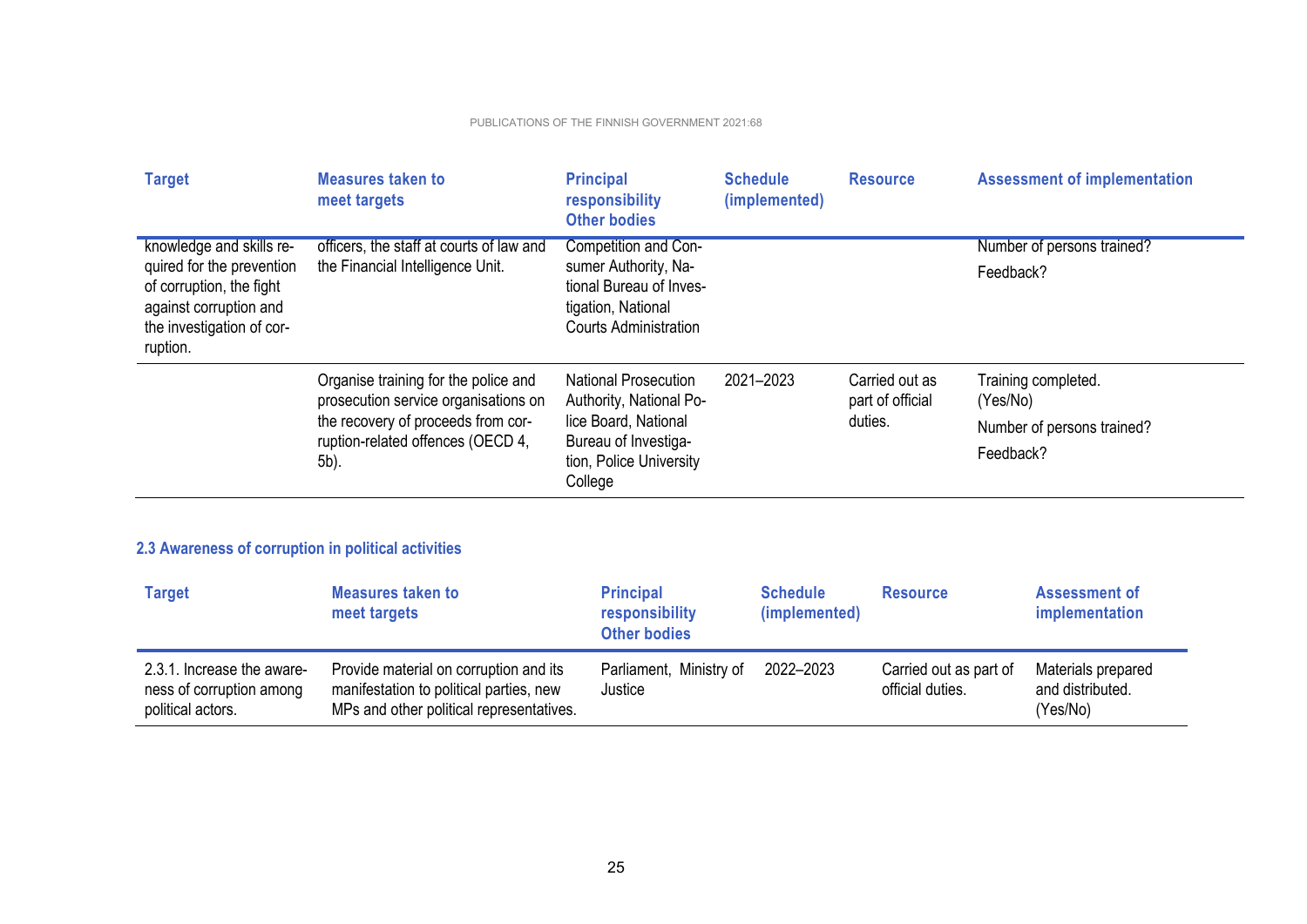| <b>Target</b>                                                                                                             | <b>Measures taken to</b><br>meet targets                                                                                                                                                                                                                                                | <b>Principal</b><br>responsibility<br><b>Other bodies</b>                                                                                                                             | <b>Schedule</b><br>(implemented) | <b>Resource</b>                            | <b>Assessment of</b><br>implementation       |
|---------------------------------------------------------------------------------------------------------------------------|-----------------------------------------------------------------------------------------------------------------------------------------------------------------------------------------------------------------------------------------------------------------------------------------|---------------------------------------------------------------------------------------------------------------------------------------------------------------------------------------|----------------------------------|--------------------------------------------|----------------------------------------------|
| 2.3.2. Increase the aware-<br>ness of corruption among<br>ministers and senior offi-<br>cials in central govern-<br>ment. | Investigate the necessary measures<br>(e.g. rules of procedure, training, guid-<br>ance and advisory services, monitoring<br>and sanction mechanisms) for increas-<br>ing the awareness of senior officials in<br>central government on corruption<br>(GRECO, paragraph 46, 48 and 65). | Prime Minister's Of-<br>fice: ministers<br>Ministry of Finance:<br>senior officials<br>Ministry of Finance<br>and Prime Minister's<br>Office: political state<br>secretaries and spe- | 2021-2022                        | Carried out as part of<br>official duties. | Investigated and<br>implemented.<br>(Yes/No) |
|                                                                                                                           |                                                                                                                                                                                                                                                                                         | cial advisers                                                                                                                                                                         |                                  |                                            |                                              |
|                                                                                                                           |                                                                                                                                                                                                                                                                                         | (working group)                                                                                                                                                                       |                                  |                                            |                                              |
|                                                                                                                           | Lay down provisions on procedures for<br>preventing and avoiding conflicts of in-<br>terest situations when members of Gov-<br>ernment move to other positions.                                                                                                                         | Prime Minister's Office                                                                                                                                                               | 2021-2022                        | Carried out as part of<br>official duties. | Provisions in force.<br>(Yes/No)             |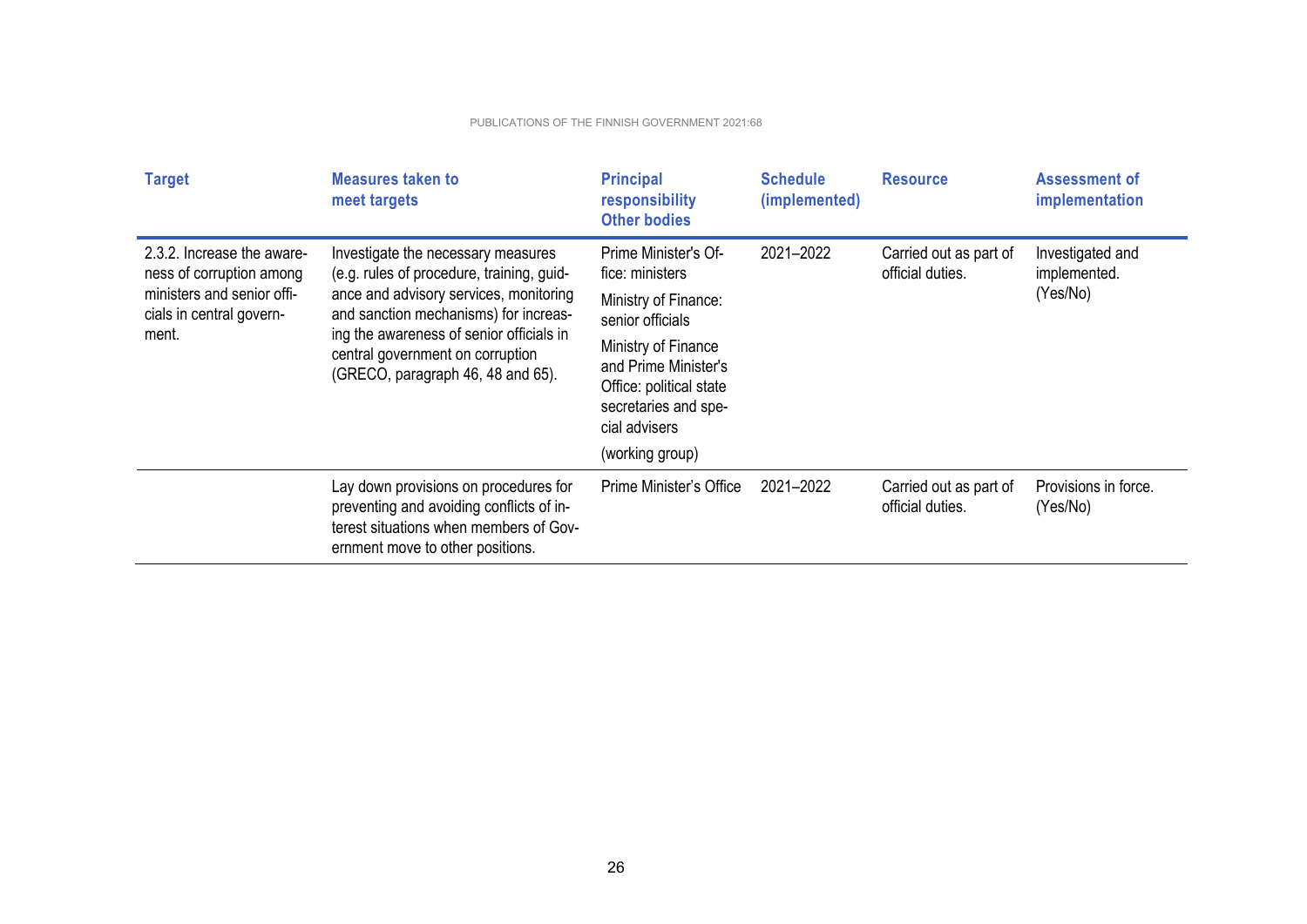| <b>Target</b>                                                                                                                                                     | <b>Measures taken to</b><br>meet targets                                                                                                                                                                                                                                                                                                                                                           | <b>Principal</b><br>responsibility<br><b>Other bodies</b>                                                                                                                                                                                     | <b>Schedule</b><br>(implemented) | <b>Resource</b>                                                                                                                                                                                                                     | <b>Assessment of</b><br>implementation                                                                                                                                                            |
|-------------------------------------------------------------------------------------------------------------------------------------------------------------------|----------------------------------------------------------------------------------------------------------------------------------------------------------------------------------------------------------------------------------------------------------------------------------------------------------------------------------------------------------------------------------------------------|-----------------------------------------------------------------------------------------------------------------------------------------------------------------------------------------------------------------------------------------------|----------------------------------|-------------------------------------------------------------------------------------------------------------------------------------------------------------------------------------------------------------------------------------|---------------------------------------------------------------------------------------------------------------------------------------------------------------------------------------------------|
| 2.4.1. Steps will be taken<br>to increase the awareness<br>of employees of state-<br>owned companies on cor-<br>ruption and the fight<br>against corruption.      | State-owned companies will draw up an<br>action plan against corruption and imple-<br>ment it in accordance with OECD guide-<br>lines.                                                                                                                                                                                                                                                             | <b>Prime Minister's Office</b><br>(Ownership Steering<br>Department)                                                                                                                                                                          | 2022                             | Carried out as part of<br>official duties.                                                                                                                                                                                          | State-owned compa-<br>nies have anti-corrup-<br>tion action plans in<br>place $(\%)$ .<br>Action plans imple-<br>mented.<br>(Yes/No)                                                              |
| 2.4.2. Steps will be taken<br>to increase the awareness<br>of companies engaged in<br>international trade on cor-<br>ruption and the fight<br>against corruption. | Organise discussion events on responsi-<br>ble business for companies engaged in<br>international trade; these will include a<br>section on corruption in international<br>business relationships, its conse-<br>quences and means for its prevention.<br>Prepare and collect guideline materials<br>on the topic. Where possible, utilise ex-<br>isting structures, channels and mecha-<br>nisms. | Ministry of Economic<br>Affairs and Employ-<br>ment, Ministry for For-<br>eign Affairs, Ministry of<br>Justice (in cooperation<br>with Business Finland<br>and key business or-<br>ganisations, compa-<br>nies and other relevant<br>parties) | 2021-2023                        | Funding in part under<br>project 1.3 of the Ac-<br>tion Plan for Tackling<br>the Grey Economy<br>and Economic Crime.<br>Otherwise carried out<br>as part of official du-<br>ties and in coopera-<br>tion with other key<br>parties. | Seminars organized.<br>(Yes/No)<br>Survey sent to training<br>session participants on<br>the usefulness of the<br>seminar: in better un-<br>derstanding of corrup-<br>tion phenomena.<br>(Yes/No) |
| 2.4.3. Awareness of SMEs<br>concerning corruption and<br>anti-corruption will be in-<br>creased.                                                                  | Continue the marketing of the anti-cor-<br>ruption guide prepared by the Ministry of<br>Economic Affairs and Employment for<br>SMEs with stakeholders and participate                                                                                                                                                                                                                              | Ministry of Justice,<br>Ministry of Economic                                                                                                                                                                                                  | 2021-2023                        | Funding in part under<br>project 1.3 of the Ac-<br>tion Plan for Tackling                                                                                                                                                           | Awareness increased.<br>(Yes/No)                                                                                                                                                                  |

## **2.4. Awareness of corruption in the private sector**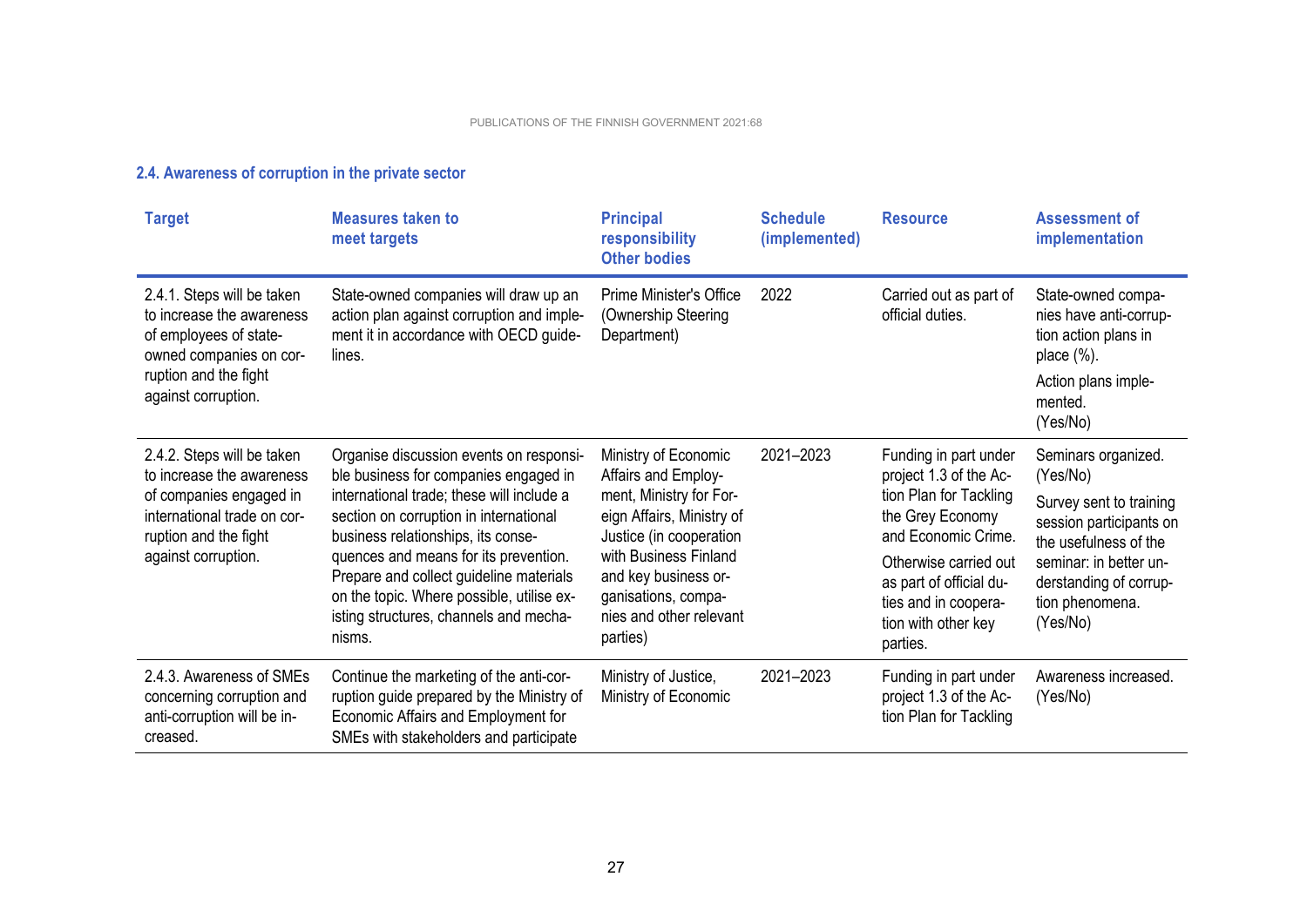| <b>Target</b>                                                                                                                                                               | <b>Measures taken to</b><br>meet targets                                                                                                                                                                                                                                                                                                                                                                                                                                                                                       | <b>Principal</b><br>responsibility<br><b>Other bodies</b>                                                                 | <b>Schedule</b><br>(implemented) | <b>Resource</b>                                                                                                                                        | <b>Assessment of</b><br>implementation                                                                                  |
|-----------------------------------------------------------------------------------------------------------------------------------------------------------------------------|--------------------------------------------------------------------------------------------------------------------------------------------------------------------------------------------------------------------------------------------------------------------------------------------------------------------------------------------------------------------------------------------------------------------------------------------------------------------------------------------------------------------------------|---------------------------------------------------------------------------------------------------------------------------|----------------------------------|--------------------------------------------------------------------------------------------------------------------------------------------------------|-------------------------------------------------------------------------------------------------------------------------|
|                                                                                                                                                                             | in the planning and implementation of<br>training and seminars for SMEs.                                                                                                                                                                                                                                                                                                                                                                                                                                                       | Affairs and Employ-<br>ment, and stakehold-<br>ers                                                                        |                                  | the Grey Economy<br>and Economic Crime.<br>Otherwise carried out<br>as part of official du-<br>ties and in coopera-<br>tion with other key<br>parties. |                                                                                                                         |
| 2.4.4. Companies and<br>other private actors receiv-<br>ing development coopera-<br>tion funding know what<br>corruption means and un-<br>derstand the damage it<br>causes. | Organise training on responsible busi-<br>ness practices, good administration, and<br>statutes, conditions, restrictions and<br>principles related to the use of discre-<br>tionary government grants, including a<br>section on the harmful effects, sanctions<br>and prevention measures of corruption,<br>for companies receiving development<br>cooperation funding (Ministry for Foreign<br>Affairs/Finnfund, etc.) and other private<br>actors. Where possible, utilise existing<br>structures, channels and mechanisms. | Ministry for Foreign<br>Affairs/<br>Finnpartnership, com-<br>panies                                                       | Annually                         | Carried out as part of<br>official duties.                                                                                                             | Training organized.<br>(Yes/No)<br>Survey sent to partici-<br>pants on the useful-<br>ness of the training.<br>(Yes/No) |
| 2.4.5. Employees at enter-<br>prises in the construction<br>sector know what corrup-<br>tion means and understand<br>the damage it causes.                                  | Offer seminars to enterprises in the con-<br>struction sector that focus on corruption<br>and cartels in the construction sector,                                                                                                                                                                                                                                                                                                                                                                                              | Ministry of Justice,<br>Ministry of the Envi-<br>ronment, Finnish Com-<br>petition and Consumer<br>Authority, the police, | 2021-2023                        | Funding in part under<br>project 1.3 of the Ac-<br>tion Plan for Tackling<br>the Grey Economy<br>and Economic Crime.                                   | Seminars organized.<br>(Yes/No)<br>Survey sent to semi-<br>nar participants on the                                      |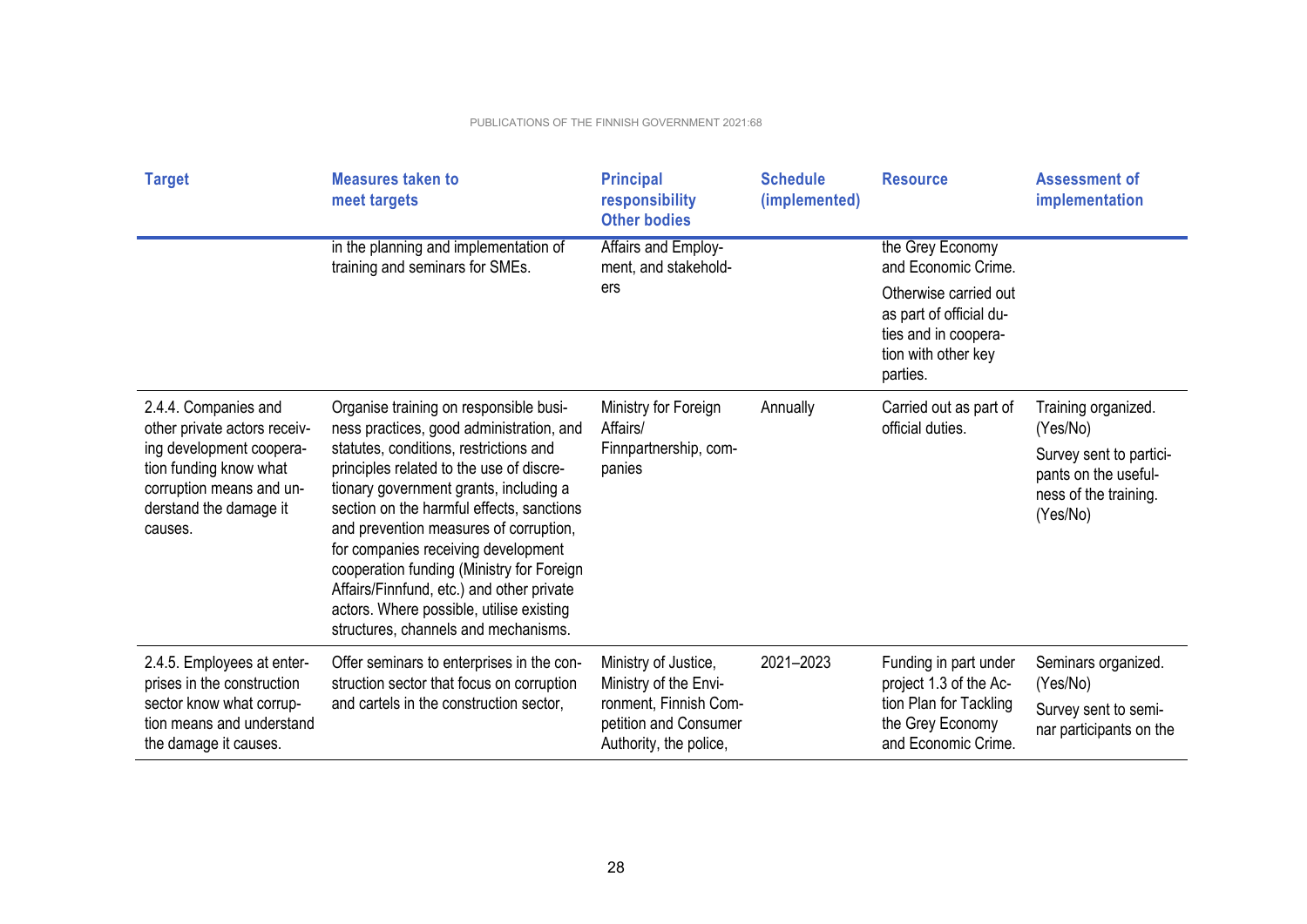| <b>Target</b>                                                                                                                                                             | <b>Measures taken to</b><br>meet targets                                                                                                                                                                                                                                        | <b>Principal</b><br>responsibility<br><b>Other bodies</b>                                                                                          | <b>Schedule</b><br>(implemented) | <b>Resource</b>                                                                                             | <b>Assessment of</b><br>implementation                                                                  |
|---------------------------------------------------------------------------------------------------------------------------------------------------------------------------|---------------------------------------------------------------------------------------------------------------------------------------------------------------------------------------------------------------------------------------------------------------------------------|----------------------------------------------------------------------------------------------------------------------------------------------------|----------------------------------|-------------------------------------------------------------------------------------------------------------|---------------------------------------------------------------------------------------------------------|
|                                                                                                                                                                           | the damage caused by corruption, sanc-<br>tions for corruption and means of pre-<br>venting corruption.                                                                                                                                                                         | the Finnish Tax Ad-<br>ministration and stake-<br>holders                                                                                          |                                  | Otherwise carried out<br>as part of official du-<br>ties and in coopera-<br>tion with other key<br>parties. | usefulness of the sem-<br>inar.<br>(Yes/No)                                                             |
| 2.4.6. Parties subject to the<br>reporting obligation under<br>the Anti-Money Laundering<br>Act know what corruption<br>means and recognise its<br>various forms.         | Offer training to parties subject to the re-<br>porting obligation under the Anti-Money<br>Laundering Act and other reporting bod-<br>ies on the more effective identification of<br>corruption.                                                                                | National Bureau of In-<br>vestigation, Regional<br><b>State Administrative</b><br>Agencies, Ministry of<br>Justice, Police Univer-<br>sity College | 2021-2023                        | Carried out as part of<br>official duties.                                                                  | Training organised.<br>(Yes/No)                                                                         |
| 2.4.7. Efforts will be made<br>to raise awareness of cor-<br>ruption among parties re-<br>ceiving significant govern-<br>ment grants.                                     | Take steps to increase awareness of the<br>fight against corruption so that parties<br>receiving government grants are familiar<br>with the principles of good administra-<br>tion and the necessary processes and<br>legislation related to the use of govern-<br>ment grants. | <b>Ministries</b>                                                                                                                                  | 2021-2023                        | Carried out as part of<br>official duties.                                                                  | Awareness increased.<br>(Yes/No)                                                                        |
| 2.4.8. Consideration of dis-<br>cretionary government<br>grants to organisations<br>promoting physical activity<br>will include an assessment<br>of how the organisations | Add good administration that includes<br>measures against the manipulation of<br>sports competitions (match fixing) to the                                                                                                                                                      | (Ministry of Education<br>and Culture)                                                                                                             | 2021                             | Carried out as part of<br>official duties.                                                                  | Criteria taken into<br>account in considera-<br>tion of discretionary<br>government grants.<br>(Yes/No) |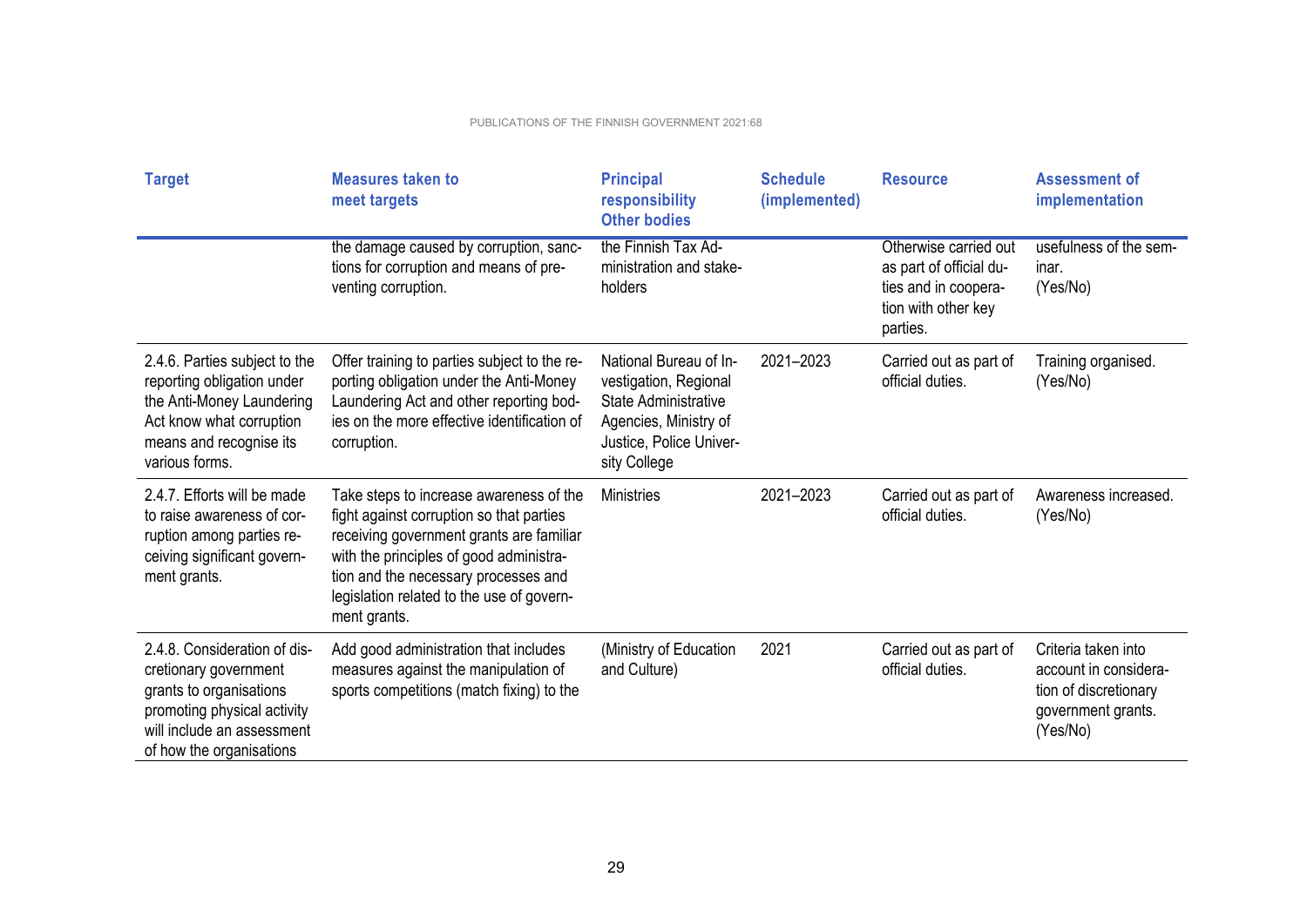| <b>Target</b>                                                              | <b>Measures taken to</b><br>meet targets                                                                    | <b>Principal</b><br>responsibility<br><b>Other bodies</b> | <b>Schedule</b><br>(implemented) | <b>Resource</b> | Assessment of<br>implementation |
|----------------------------------------------------------------------------|-------------------------------------------------------------------------------------------------------------|-----------------------------------------------------------|----------------------------------|-----------------|---------------------------------|
| implement the principles of<br>good administration in their<br>activities. | criteria for granting discretionary govern-<br>ment grants to organisations promoting<br>physical activity. |                                                           |                                  |                 |                                 |

## **3. Increasing transparency**

## **3.1. Increasing transparency in official activities**

| <b>Target</b>                                                                                                                | <b>Measures taken to</b><br>meet targets                                                                                                                                                                                                                        | <b>Principal</b><br>responsibility<br><b>Other bodies</b> | <b>Schedule</b><br>(implemented) | <b>Resource</b>                            | <b>Assessment of</b><br>implementation                     |
|------------------------------------------------------------------------------------------------------------------------------|-----------------------------------------------------------------------------------------------------------------------------------------------------------------------------------------------------------------------------------------------------------------|-----------------------------------------------------------|----------------------------------|--------------------------------------------|------------------------------------------------------------|
| 3.1.1. Transparency of de-<br>cision-making will be in-<br>creased in accordance with<br>the Government Pro-<br>gramme.      | Take steps to investigate and assess<br>the appropriate implementation of the<br>principle of openness, the problem ar-<br>eas in its implementation and measures<br>that will impact these.                                                                    | Ministry of Justice                                       | 2021-2023                        | Carried out as part of<br>official duties. | Investigated.<br>(Yes/No)<br>Targets achieved.<br>(Yes/No) |
| 3.1.2. Steps will be taken<br>to examine ways to make<br>appointment processes of<br>senior officials more trans-<br>parent. | Assess the grounds for the appointment<br>of senior officials and examine the<br>length of the periods in office as part of<br>the power to appoint and, if necessary,<br>update the relevant guidelines. Addition-<br>ally, investigate the functioning of the | Ministry of Finance                                       | 2021                             | Carried out as part of<br>official duties. | Investigation<br>completed.<br>(Yes/No)                    |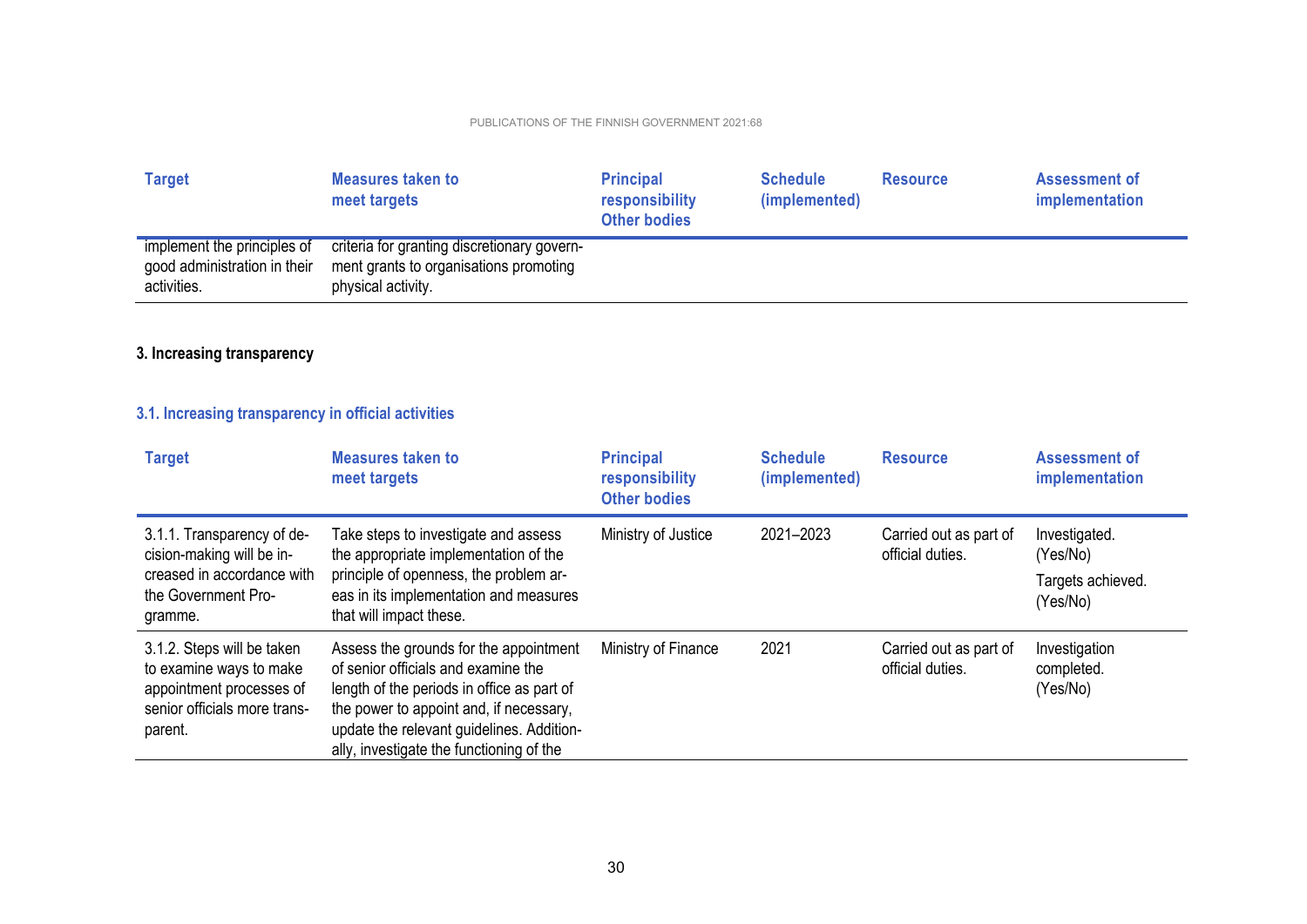| <b>Target</b>                                                                                                                                                                                                                                                                                                                                                                                                                                             | <b>Measures taken to</b><br>meet targets                                                                                                                                                                                                                                                                                                                                                                                         | <b>Principal</b><br>responsibility<br><b>Other bodies</b> | <b>Schedule</b><br>(implemented) | <b>Resource</b>                            | <b>Assessment of</b><br>implementation                                                                                                                                                    |
|-----------------------------------------------------------------------------------------------------------------------------------------------------------------------------------------------------------------------------------------------------------------------------------------------------------------------------------------------------------------------------------------------------------------------------------------------------------|----------------------------------------------------------------------------------------------------------------------------------------------------------------------------------------------------------------------------------------------------------------------------------------------------------------------------------------------------------------------------------------------------------------------------------|-----------------------------------------------------------|----------------------------------|--------------------------------------------|-------------------------------------------------------------------------------------------------------------------------------------------------------------------------------------------|
|                                                                                                                                                                                                                                                                                                                                                                                                                                                           | prohibition of appeal laid down in the Act<br>on Public Officials in Central Govern-<br>ment.                                                                                                                                                                                                                                                                                                                                    |                                                           |                                  |                                            |                                                                                                                                                                                           |
| 3.1.3. Steps will be taken<br>to limit or prevent the use<br>of confidential information.<br>or other information pro-<br>tected by provisions limit-<br>ing its disclosure, and of<br>the related knowledge in<br>an employment relation-<br>ship or activity for personal<br>gain or the gain of another,<br>or to the detriment of an-<br>other in situations where<br>public officials leave cen-<br>tral government for other<br>work opportunities. | Officials dealing with exceptionally sen-<br>sitive information or information with sig-<br>nificant economic value are required to<br>sign a non-compete agreement, making<br>it possible to impose a non-compete pe-<br>riod before they can take up employ-<br>ment with another employer (see<br>GRECO 5, paragraph 82).<br>Investigate possibilities to extend the<br>same practice to regional and municipal<br>officials. | Ministry of Finance                                       | 2022-2023                        | Carried out as part of<br>official duties. | Non-compete agree-<br>ments are being pre-<br>pared with information<br>on the length of a po-<br>tential non-compete<br>period.<br>(Yes/No)<br>Investigation com-<br>pleted.<br>(Yes/No) |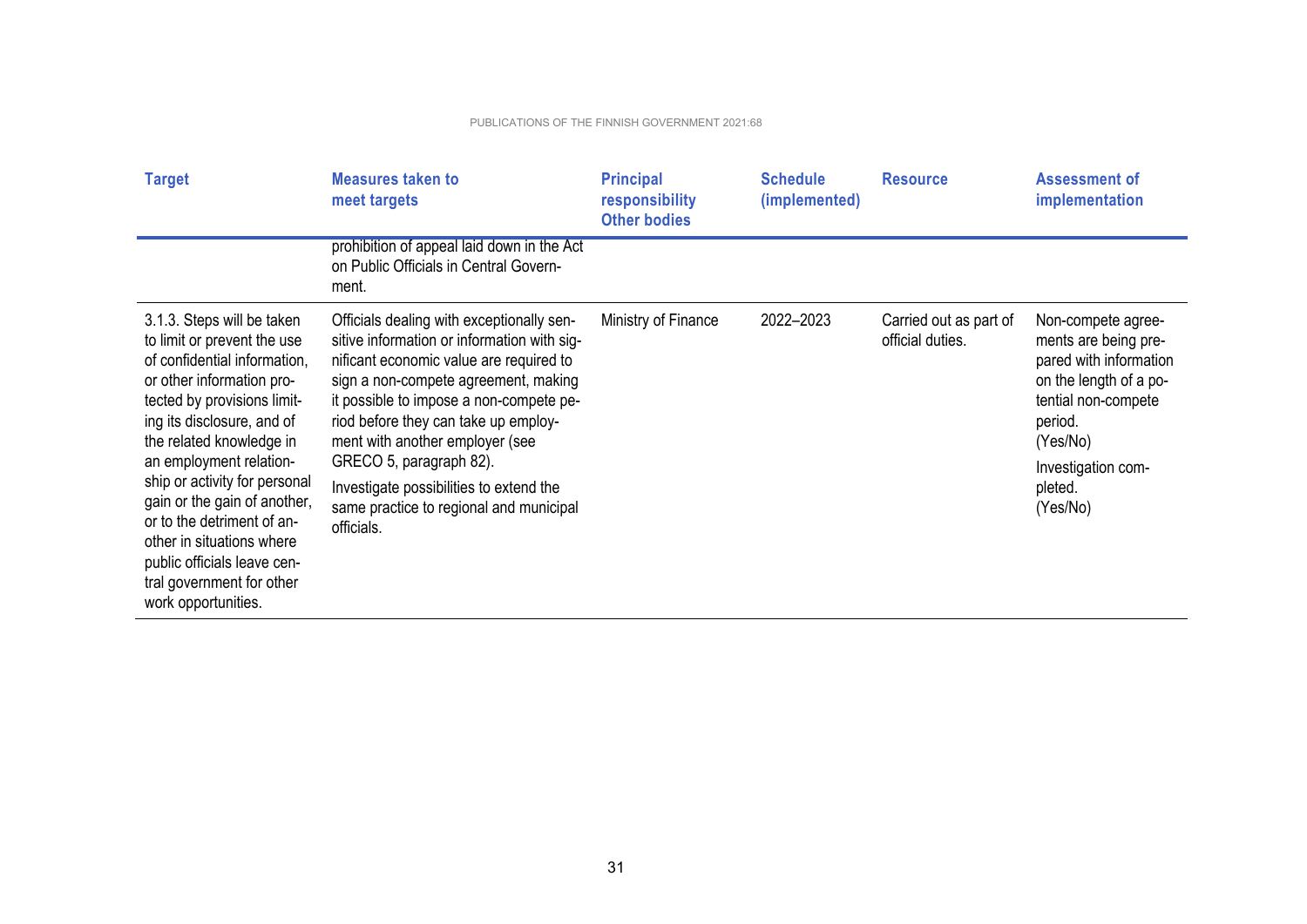| <b>Target</b>                                                                                                                                               | <b>Measures taken to</b><br>meet targets                                                                                                                                                                                                                                                                                                                                 | <b>Principal responsibility</b><br><b>Other bodies</b>                                                                                                             | <b>Schedule</b><br>(implemented) | <b>Resource</b>                                                                                                                        | <b>Assessment of</b><br>implementation        |
|-------------------------------------------------------------------------------------------------------------------------------------------------------------|--------------------------------------------------------------------------------------------------------------------------------------------------------------------------------------------------------------------------------------------------------------------------------------------------------------------------------------------------------------------------|--------------------------------------------------------------------------------------------------------------------------------------------------------------------|----------------------------------|----------------------------------------------------------------------------------------------------------------------------------------|-----------------------------------------------|
| 3.2.1. Transparency of<br>decision-making will<br>be improved.                                                                                              | Prepare and adopt a transparency<br>register (lobbying register).                                                                                                                                                                                                                                                                                                        | Parliament prepares the legisla-<br>tive proposal, and the Ministry of<br>Justice in cooperation with the<br>register authority carry out its<br>implementation.   | 2020-2023                        | A Parliament-guided<br>project set up by the<br>Government, which<br>will be carried out in<br>close cooperation with<br>stakeholders. | Government proposal<br>submitted.<br>(Yes/No) |
|                                                                                                                                                             | In connection with the preparation of<br>the transparency register, take steps<br>to ensure that the good lobbying<br>practices to be prepared will contain<br>guidelines for increasing transpar-<br>ency and combating conflicts of in-<br>terest.                                                                                                                     | Parliament prepares the legisla-<br>tive proposal, and the Ministry of<br>Justice in cooperation with the<br>register authority carries out its<br>implementation. | 2021-2023                        | A Parliament-guided<br>project set up by the<br>Government, which<br>will be carried out in<br>close cooperation with<br>stakeholders. | Guidelines prepared.<br>(Yes/No)              |
| 3.2.2. Steps will be<br>taken to increase the<br>transparency of the<br>private interests of<br>senior officials, minis-<br>ters and special advis-<br>ers. | With regard to all senior manage-<br>ment (including special advisers),<br>(i) standardise and specify the con-<br>tent and timing of the requirements<br>for declarations of private interests;<br>and (ii) consider the possibility of ex-<br>tending the scope of the declarations<br>to include information on gifts, finan-<br>cial interests, secondary employment | Prime Minister's Office:<br>ministers<br>Ministry of Finance: senior offi-<br>cials<br>Ministry of Finance, Prime Minis-<br>ter's Office: special advisers         | 2021-2022                        | Carried out as part of<br>official duties.                                                                                             | Implemented.<br>(Yes/No)                      |

### **3.2. Increasing transparency in political activities**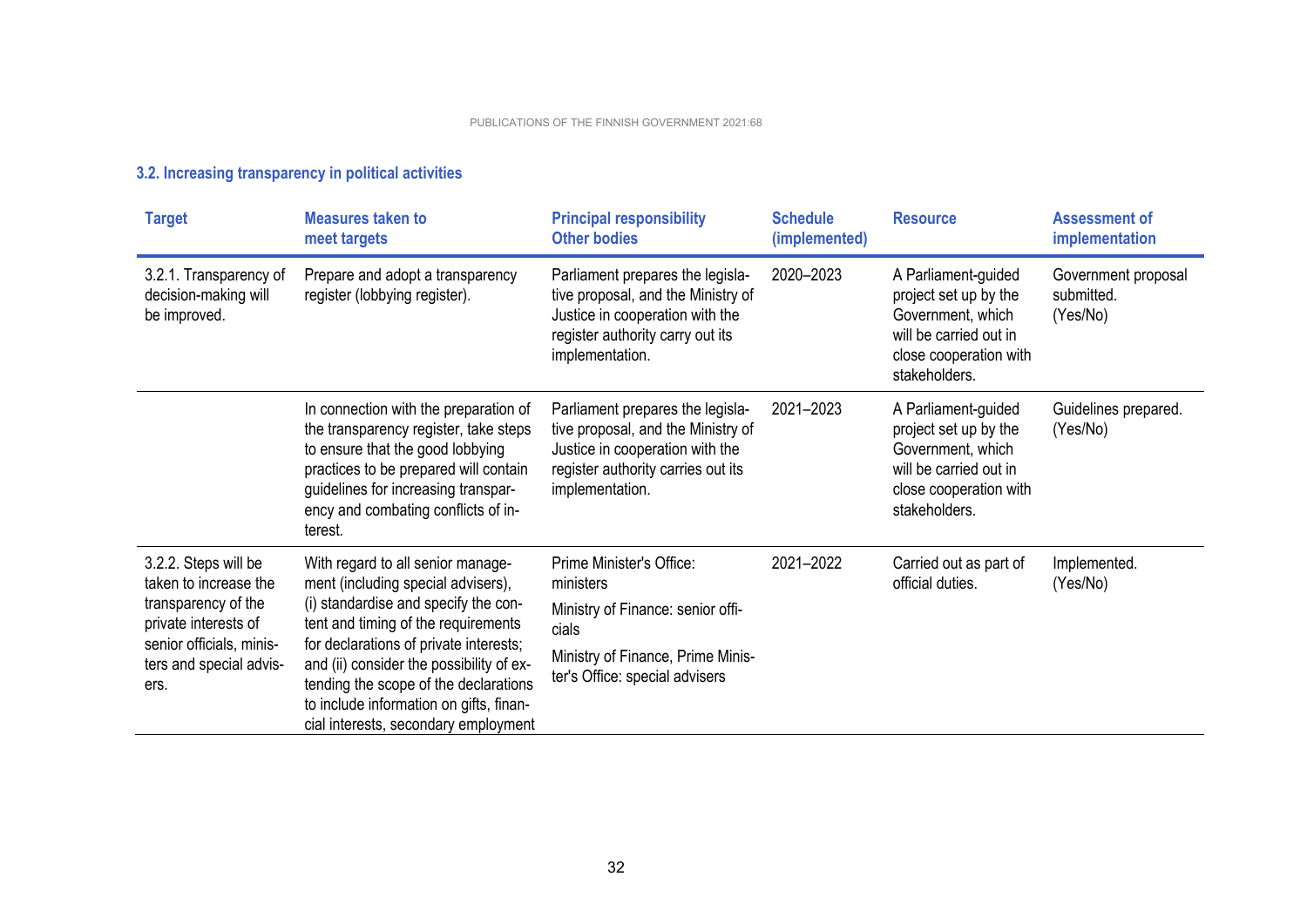| <b>Target</b> | Measures taken to<br>meet targets                                                                                                                                                                                                                                                                                                               | <b>Principal responsibility</b><br><b>Other bodies</b> | <b>Schedule</b><br>(implemented) | <b>Resource</b>                            | Assessment of<br>implementation |
|---------------|-------------------------------------------------------------------------------------------------------------------------------------------------------------------------------------------------------------------------------------------------------------------------------------------------------------------------------------------------|--------------------------------------------------------|----------------------------------|--------------------------------------------|---------------------------------|
|               | and debts of a spouse and depend-<br>ent family members above a certain<br>threshold (in which case, this infor-<br>mation of close relatives may not<br>necessarily need to be disclosed)<br>(GRECO 5, paragraph 95); in addi-<br>tion, consider whether information on<br>declared interests should be added<br>to the transparency register. |                                                        |                                  |                                            |                                 |
|               | Introduce a government gift register<br>to which information on gifts received<br>by ministers will be added.                                                                                                                                                                                                                                   | Prime Minister's Office                                | 2021                             | Carried out as part of<br>official duties. | Introduced.<br>(Yes/No)         |

## **3.3. Increased transparency in public procurement**

| <b>Target</b>                                                                                                                 | <b>Measures taken to</b><br>meet targets                                            | <b>Principal responsibility</b><br><b>Other bodies</b>                                          | <b>Schedule</b><br>(implemented) | <b>Resource</b>                            | <b>Assessment of</b><br>implementation                                                                                     |
|-------------------------------------------------------------------------------------------------------------------------------|-------------------------------------------------------------------------------------|-------------------------------------------------------------------------------------------------|----------------------------------|--------------------------------------------|----------------------------------------------------------------------------------------------------------------------------|
| 3.3.1. The procure-<br>ment process will be<br>made more transpar-<br>ent and healthy com-<br>petition will be en-<br>hanced. | Examine means for promoting ac-<br>cess to information on direct pro-<br>curements. | Ministry of Economic Affairs and<br>Employment, Finnish Competi-<br>tion and Consumer Authority | 2021-2023                        | Carried out as part of<br>official duties. | Examination com-<br>pleted and develop-<br>ment proposals pre-<br>pared and, where pos-<br>sible, implemented.<br>(Yes/No) |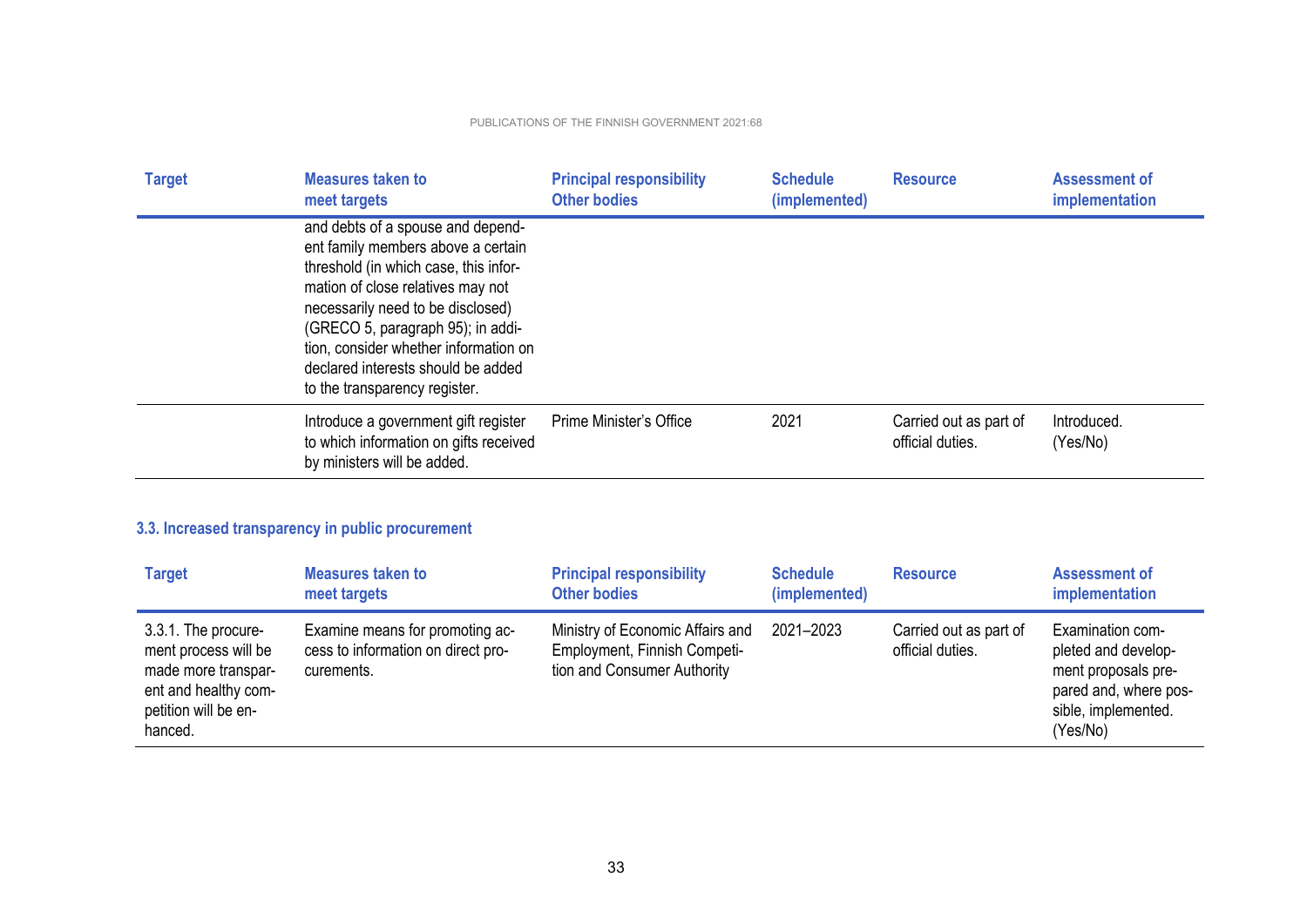| <b>Target</b> | <b>Measures taken to</b><br>meet targets                                                                                                                                                            | <b>Principal responsibility</b><br><b>Other bodies</b>                                        | <b>Schedule</b><br>(implemented) | <b>Resource</b>                                                                                                      | <b>Assessment of</b><br>implementation                                     |
|---------------|-----------------------------------------------------------------------------------------------------------------------------------------------------------------------------------------------------|-----------------------------------------------------------------------------------------------|----------------------------------|----------------------------------------------------------------------------------------------------------------------|----------------------------------------------------------------------------|
|               | Investigate ways of effectively pre-<br>venting conflicts of interest and pri-<br>vate interests in decision-making in<br>contracting entities that are limited li-<br>ability companies.           | Ministry of Finance, Ministry of<br><b>Economic Affairs and Employ-</b><br>ment               | 2021-2022                        | Carried out as part of<br>official duties.                                                                           | Investigated.<br>(Yes/No)                                                  |
|               | Investigate means to improve access<br>to information for contracting entities<br>in connection with procurements.                                                                                  | Ministry of Finance, Ministry of<br>Justice, Ministry of Economic Af-<br>fairs and Employment | 2021                             | Funding in part under<br>project 3.1 of the Ac-<br>tion Plan for Tackling<br>the Grey Economy<br>and Economic Crime. | Means investigated<br>and access to infor-<br>mation improved.<br>(Yes/No) |
|               |                                                                                                                                                                                                     |                                                                                               |                                  | Otherwise carried out<br>as part of official du-<br>ties.                                                            |                                                                            |
|               | Investigate the possibility of requiring<br>declarations of private interests from<br>persons involved in the preparation<br>of procurements or other means of<br>preventing conflicts of interest. | Ministry of Finance                                                                           | 2020-2022                        | Carried out as part of<br>official duties.                                                                           | Investigation<br>completed.<br>(Yes/No)                                    |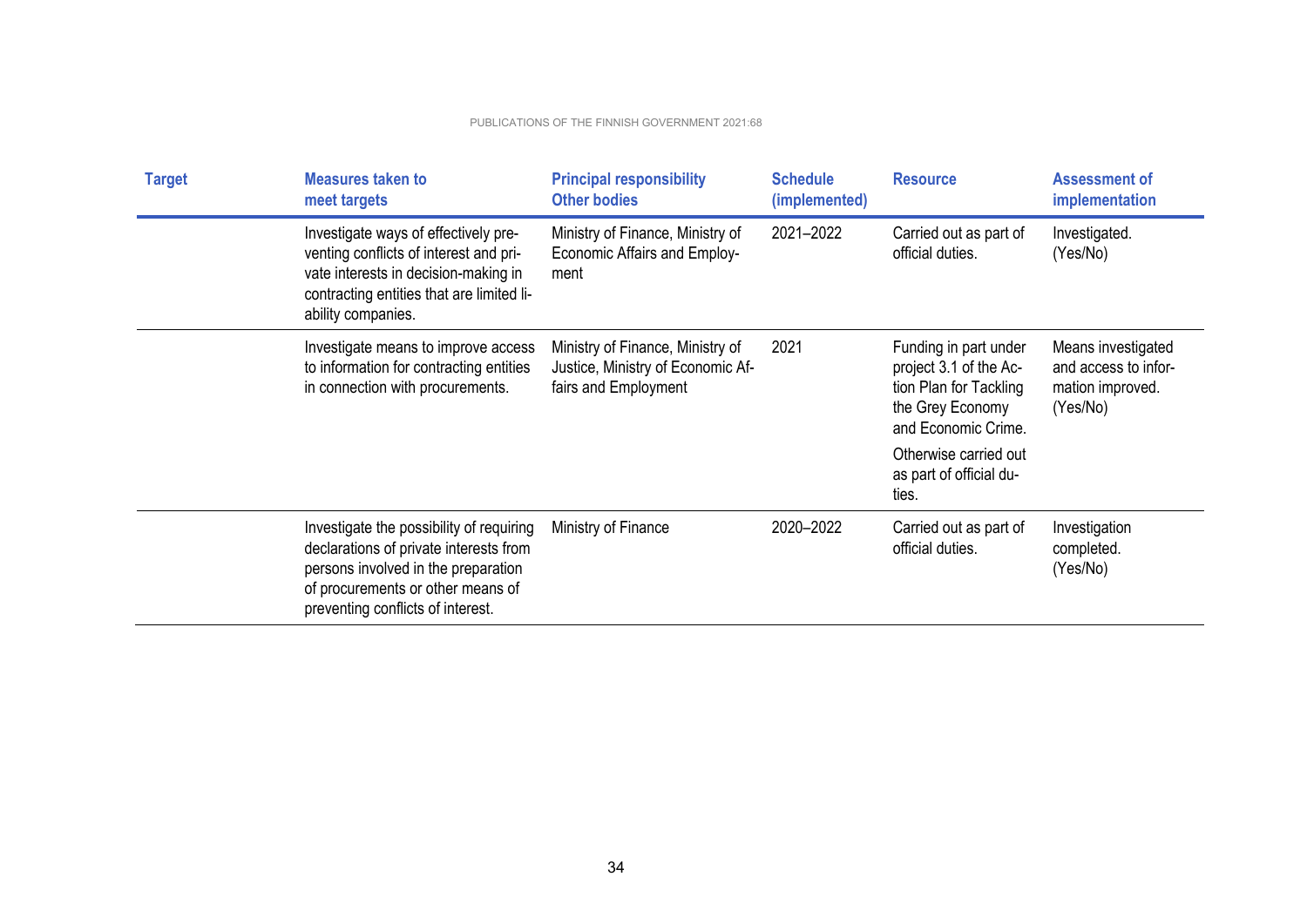## **3.4. Promoting transparency in business**

| <b>Target</b>                                                                                                        | <b>Measures taken to</b><br>meet targets                                                                                                                                                                                                                                                                                                                                                                                                                               | <b>Principal responsibility</b><br><b>Other bodies</b>                                                                                                   | <b>Schedule</b><br>(implemented) | <b>Resource</b>                                                                                                                   | <b>Assessment of</b><br>implementation                                                                                                                                   |
|----------------------------------------------------------------------------------------------------------------------|------------------------------------------------------------------------------------------------------------------------------------------------------------------------------------------------------------------------------------------------------------------------------------------------------------------------------------------------------------------------------------------------------------------------------------------------------------------------|----------------------------------------------------------------------------------------------------------------------------------------------------------|----------------------------------|-----------------------------------------------------------------------------------------------------------------------------------|--------------------------------------------------------------------------------------------------------------------------------------------------------------------------|
| 3.4.1. Operators have<br>as much information<br>as possible on the<br>management of corpo-<br>rate responsibilities. | Investigate the possibility of setting<br>up a public service from which the<br>general public, companies and au-<br>thorities can easily and cost-effec-<br>tively verify that companies are ful-<br>filling their statutory obligations as<br>employers and contracting parties.<br>Running this type of public service<br>would require that information on<br>companies included in the certificate<br>for the fulfilment of obligations be<br>made public by law. | Ministry of Finance/Tax Admin-<br>istration<br>Will be implemented as part of<br>the Action Plan for Tackling the<br>Grey Economy and Economic<br>Crime. | 2021-2022                        | Resourcing will be<br>from the funds allo-<br>cated to the Action<br>Plan for Tackling the<br>Grey Economy and<br>Economic Crime. | Investigation<br>completed.<br>(Yes/No)<br>Provisions laid down<br>to make the certifi-<br>cates for fulfilling obli-<br>gations available to<br>the public.<br>(Yes/No) |
| 3.4.2. Transparency of<br>publicly owned compa-<br>nies will be increased.                                           | In accordance with the Government<br>Programme, take steps to assess<br>whether the scope of the Act on the<br><b>Openness of Government Activities</b><br>should be extended to include legal<br>persons owned or controlled by the<br>public sector. In the assessment,<br>take into account the market impacts<br>of the different options and the ef-<br>fects on the competitive position of<br>companies.                                                        | Ministry of Justice                                                                                                                                      | 2021-2023                        | Carried out as part of<br>official duties.                                                                                        | Assessment and<br>possible changes<br>implemented.<br>(Yes/No)                                                                                                           |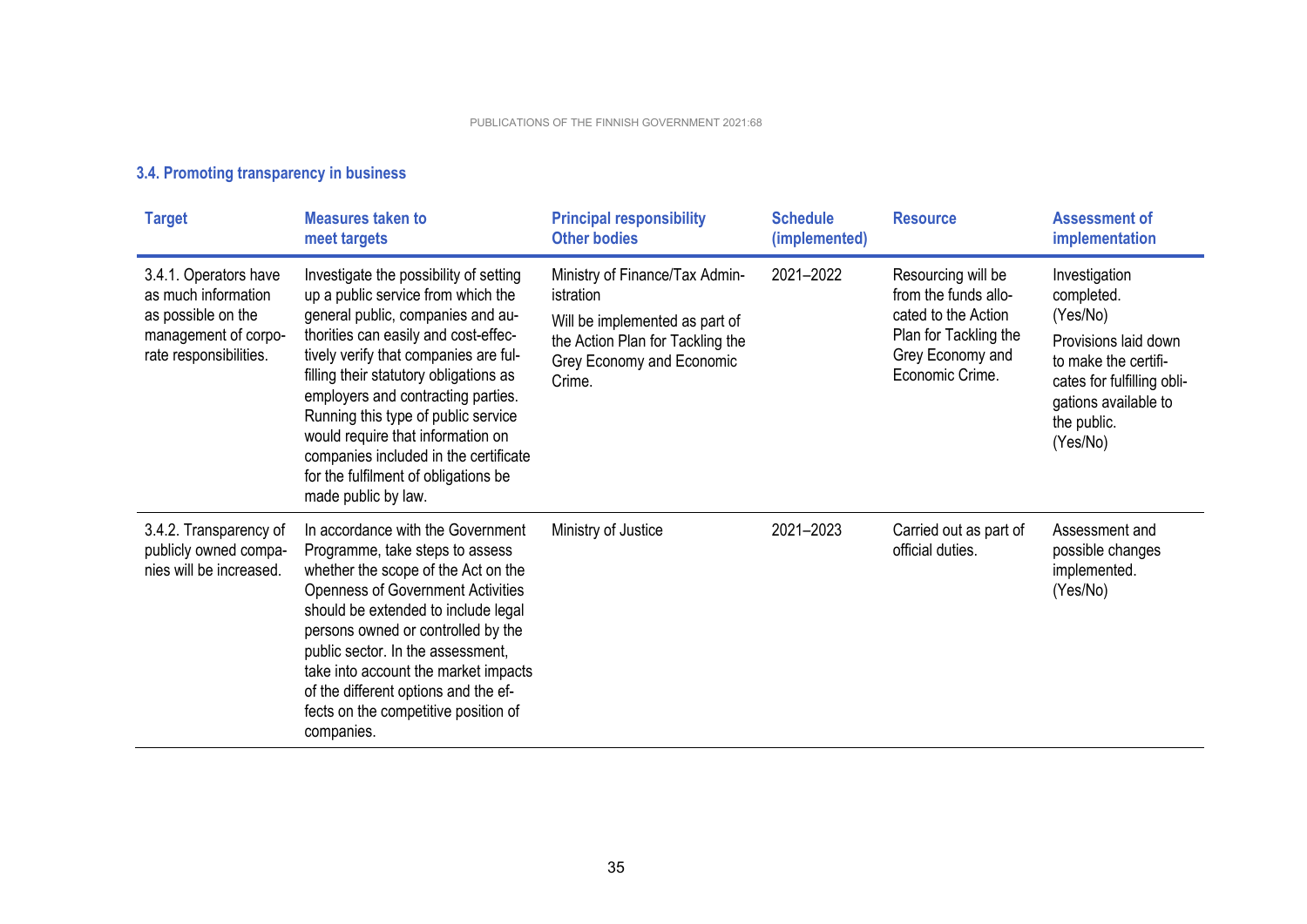## **4. Promoting the exposure of cases of corruption**

## **4 .1. Promoting the exposure of corruption cases in election and party funding**

| <b>Target</b>                                                                                                                           | <b>Measures taken to</b><br>meet targets                                                                                                                                                                                                                                                                                               | <b>Principal responsibility</b><br><b>Other bodies</b> | <b>Schedule</b><br>(implemented) | <b>Resource</b>                                             | <b>Assessment of</b><br>implementation |
|-----------------------------------------------------------------------------------------------------------------------------------------|----------------------------------------------------------------------------------------------------------------------------------------------------------------------------------------------------------------------------------------------------------------------------------------------------------------------------------------|--------------------------------------------------------|----------------------------------|-------------------------------------------------------------|----------------------------------------|
| 4.1.1. The prerequi-<br>sites for detecting the<br>links between election<br>and party funding and<br>corruption will be im-<br>proved. | Methods will be sought to further increase<br>the transparency of the election funding re-<br>ceived by local political organisations.                                                                                                                                                                                                 | Parliament will investigate.                           | 2020-2022                        | A Parliament-guided<br>project set up by the<br>Government. | Investigated.<br>(Yes/No)              |
|                                                                                                                                         | Investigate the need for a legislative<br>amendment that would increase the right of<br>the National Audit Office to obtain from third<br>parties necessary comparative information<br>for the performance of control or audit tasks<br>free of charge, where necessary.                                                               | Parliament will investigate.                           | 2020-2022                        | A Parliament-guided<br>project set up by the<br>Government. | Investigated.<br>(Yes/No)              |
|                                                                                                                                         | Take steps to determine whether it would<br>be possible to draft a legislative amendment<br>according to which all candidates in non-<br>municipal elections should open a separate<br>bank account as a campaign account and<br>that donations addressed to the candidate<br>for election should be paid to that election<br>account. | Parliament will investigate.                           | 2020-2022                        | A Parliament-guided<br>project set up by the<br>Government. | Investigated.<br>(Yes/No)              |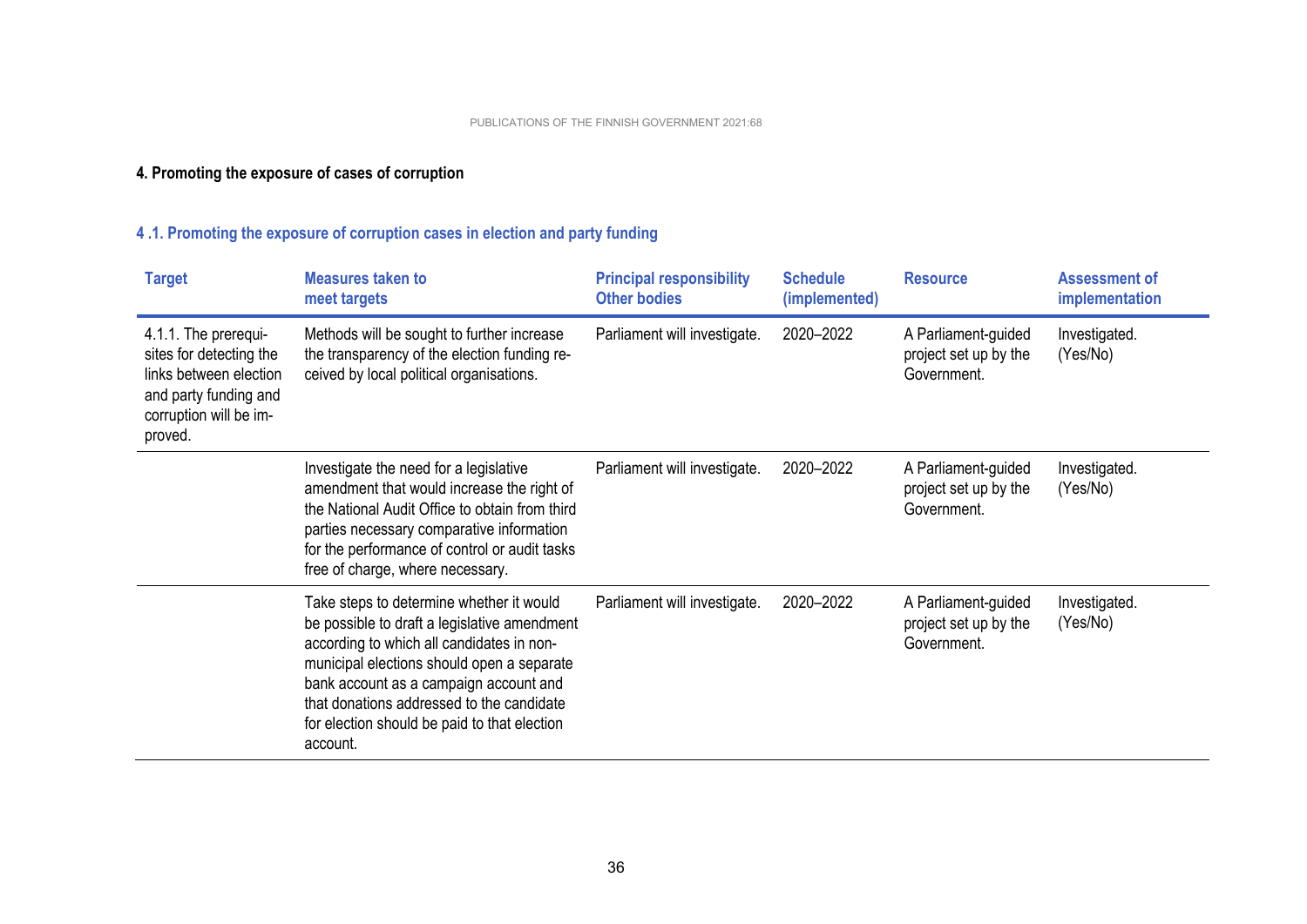## **4.2. Promoting the exposure of corruption cases in public activities**

| <b>Target</b>                                                                                                 | <b>Measures taken to</b><br>meet targets                                                                                                                                                                                                                                                                                                                                 | <b>Principal responsibility</b><br><b>Other bodies</b>                                                                                                                        | <b>Schedule</b><br>(implemented)                             | <b>Resource</b>                                                                              | <b>Assessment of</b><br>implementation              |
|---------------------------------------------------------------------------------------------------------------|--------------------------------------------------------------------------------------------------------------------------------------------------------------------------------------------------------------------------------------------------------------------------------------------------------------------------------------------------------------------------|-------------------------------------------------------------------------------------------------------------------------------------------------------------------------------|--------------------------------------------------------------|----------------------------------------------------------------------------------------------|-----------------------------------------------------|
| 4.2.1. Corrupt prac-<br>tices in public procure-<br>ment processes will be<br>detected more effec-<br>tively. | Improve the competence of persons<br>working with public procurement in<br>procurement processes and procure-<br>ment legislation by increasing train-<br>ing as part of the activities of the<br><b>Public Procurement Advisory Unit</b><br>and the implementation of the objec-<br>tives related to increasing the com-<br>petence of the Hankinta-Suomi pro-<br>ject. | Ministry of Economic Affairs and<br><b>Employment, Ministry of Finance</b>                                                                                                    | 2021-2023                                                    | Carried out as part of<br>official duties.                                                   | Competence<br>improved.<br>(Yes/No)                 |
|                                                                                                               | Organise training for internal auditing<br>in municipalities to support increased                                                                                                                                                                                                                                                                                        | Principal responsibility: Ministry<br>of Justice                                                                                                                              | 2021-2023                                                    | Resourcing will be<br>from the funds allo-                                                   | Training organised.<br>(Yes/No)                     |
|                                                                                                               | awareness.                                                                                                                                                                                                                                                                                                                                                               | Others: Finnish Competition and<br>Consumer Authority, Tax Admin-<br>istration, Association of Finnish<br>Local and Regional Authorities,<br>National Bureau of Investigation | Plan for Tackling the<br>Grey Economy and<br>Economic Crime. | cated to the Action                                                                          |                                                     |
| 4.2.2. The prerequi-<br>sites of internal audits<br>to detect corruption<br>will be improved.                 | Draw up and implement guidelines<br>on corruption risks for internal audits<br>of central government to strengthen<br>the identification of corruption risks.                                                                                                                                                                                                            | Ministry of Finance                                                                                                                                                           | 2022                                                         | Carried out as part of<br>official duties, will pos-<br>sibly require separate<br>financing. | Guidelines prepared<br>and implemented.<br>(Yes/No) |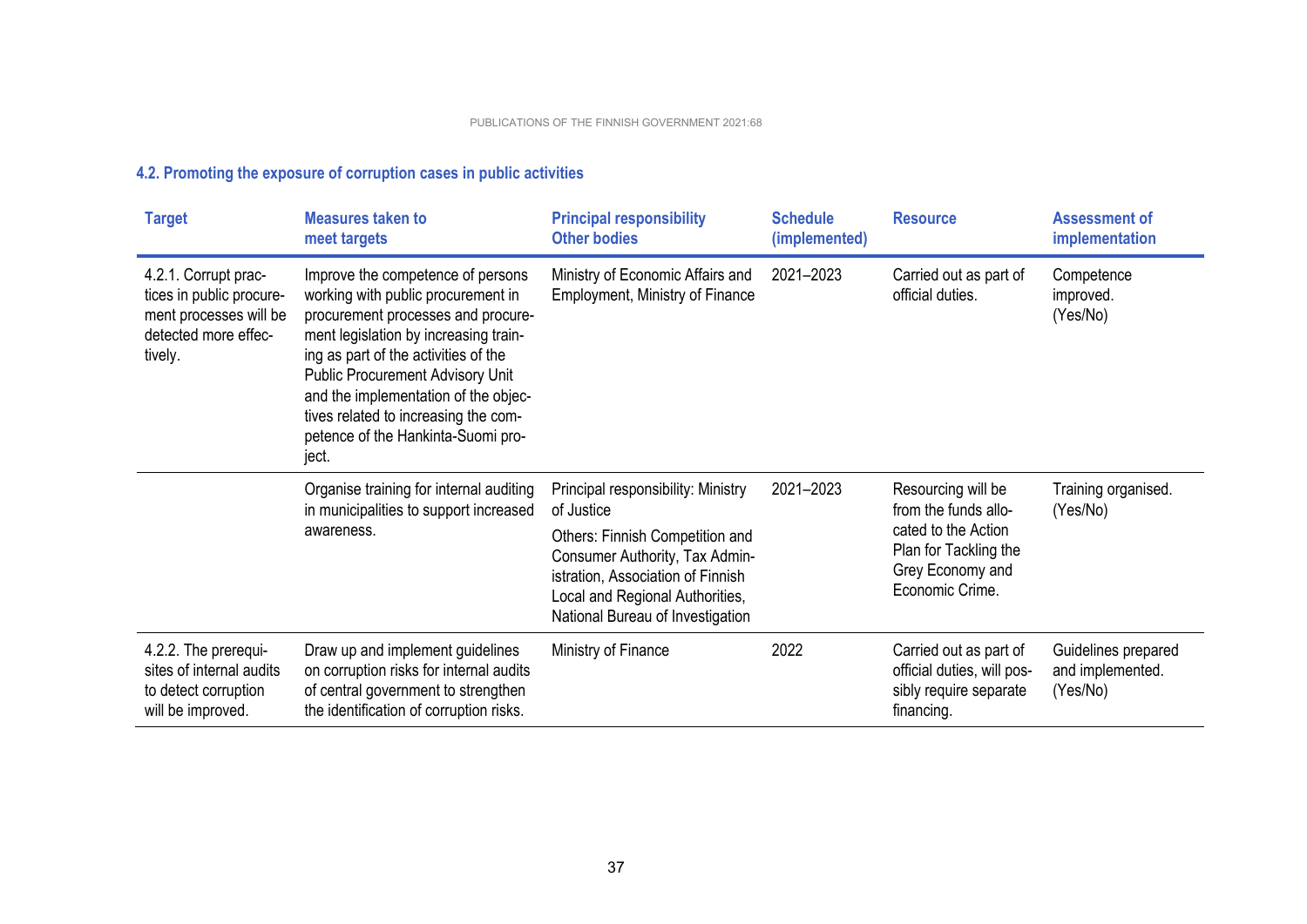| <b>Target</b> | <b>Measures taken to</b><br>meet targets                                                                                            | <b>Principal responsibility</b><br><b>Other bodies</b> | <b>Schedule</b><br>(implemented) | <b>Resource</b>                            | Assessment of<br>implementation          |
|---------------|-------------------------------------------------------------------------------------------------------------------------------------|--------------------------------------------------------|----------------------------------|--------------------------------------------|------------------------------------------|
|               | Examine and implement methods for<br>strengthening the autonomy of public<br>sector internal audits.                                | Ministry of Finance                                    | 2022                             | Carried out as part of<br>official duties. | Examined and<br>implemented.<br>(Yes/No) |
|               | Examine and implement methods to<br>ensure the adequate access of pub-<br>lic actors to information for the inter-<br>nal auditing. | Ministry of Finance                                    | 2022                             | Carried out as part of<br>official duties. | Examined and<br>implemented.<br>(Yes/No) |

## **4.3. Facilitating easier means for reporting on suspected corruption and for the protection of the persons submitting a report**

| <b>Target</b>                                                                                                                       | Measures taken to<br>meet targets                                                                            | <b>Principal responsibility</b><br><b>Other bodies</b> | <b>Schedule</b><br>(implemented) | <b>Resource</b>                                                         | <b>Assessment of</b><br>implementation            |
|-------------------------------------------------------------------------------------------------------------------------------------|--------------------------------------------------------------------------------------------------------------|--------------------------------------------------------|----------------------------------|-------------------------------------------------------------------------|---------------------------------------------------|
| 4.3.1. Information will<br>be produced on the<br>implementation of the<br>EU Directive on the<br>protection of whistle-<br>blowers. | Prepare guidelines on reporting<br>channels, reporting practices and<br>protecting whistleblowers.           | Ministry of Justice                                    | 2022-2023                        | Funding has been ap-<br>plied for from the Inter-<br>nal Security Fund; | Guidelines prepared<br>and published.<br>(Yes/No) |
|                                                                                                                                     |                                                                                                              |                                                        |                                  | Otherwise carried out<br>as part of official du-<br>ties.               |                                                   |
|                                                                                                                                     | Organise general communication,<br>advice and guidance on reporting<br>and the protection of whistleblowers, | Ministry of Justice, external<br>reporting channel     | 2022-2023                        | Carried out as part of<br>official duties.                              | Training organised.<br>(Yes/No)⊟                  |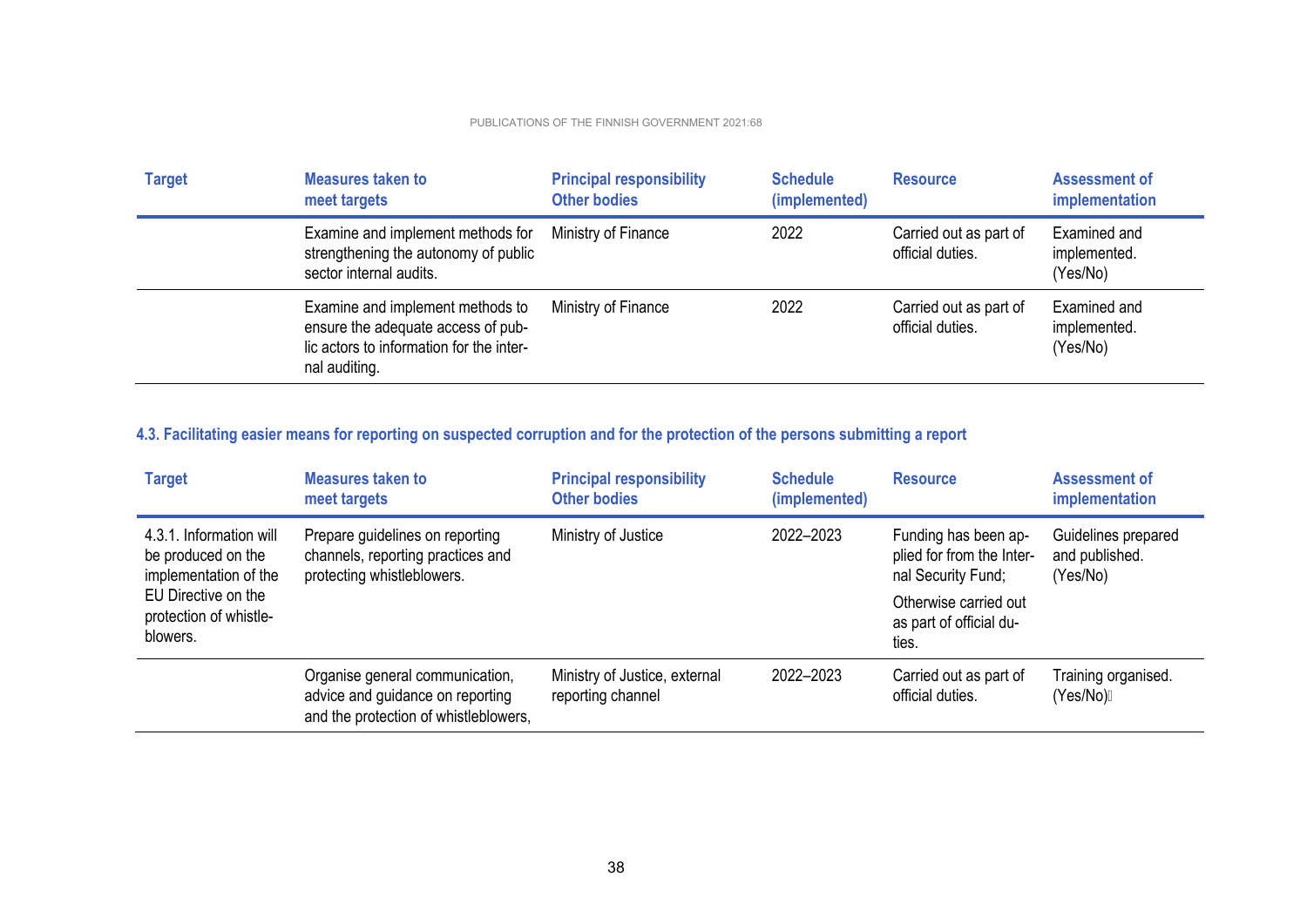| <b>Target</b>                                                                                                                   | <b>Measures taken to</b><br>meet targets                                                                                                                                                                                                                                                                                                             | <b>Principal responsibility</b><br><b>Other bodies</b> | <b>Schedule</b><br>(implemented) | <b>Resource</b>                            | <b>Assessment of</b><br>implementation  |
|---------------------------------------------------------------------------------------------------------------------------------|------------------------------------------------------------------------------------------------------------------------------------------------------------------------------------------------------------------------------------------------------------------------------------------------------------------------------------------------------|--------------------------------------------------------|----------------------------------|--------------------------------------------|-----------------------------------------|
|                                                                                                                                 | and organise training for those re-<br>ceiving and processing reports and<br>for the authorities and companies<br>participating in the protection.                                                                                                                                                                                                   |                                                        |                                  |                                            |                                         |
| 4.3.2. The reporting of<br>suspected corruption<br>by officials to the com-<br>petent authority will be<br>further facilitated. | Examine the possibility of obligating<br>officials to report suspected cases of<br>bribery that they observe within the<br>scope of their own duties to the com-<br>petent authority (OECD 3, xi).                                                                                                                                                   | Ministry of Finance                                    | 2021-2023                        | Carried out as part of<br>official duties. | Examination<br>completed.<br>(Yes/No)   |
|                                                                                                                                 | Investigate the role, operating meth-<br>ods and tools of public supervisory<br>authorities, with the aim of strength-<br>ening their autonomy in relation to<br>those whose activities they supervise<br>and promoting reporting observa-<br>tions related to corruption at one's<br>own initiative to the criminal investi-<br>gation authorities. | Ministry of Finance                                    | 2021-2022                        | Carried out as part of<br>official duties. | Investigation<br>completed.<br>(Yes/No) |
|                                                                                                                                 | Examine the possibility of extending<br>liability for acts in office to cover mu-<br>nicipal and state majority-owned<br>companies.                                                                                                                                                                                                                  | Ministry of Justice and Ministry<br>of Finance         | 2020-2021                        | TEAS project under<br>way.                 | Investigation<br>completed?<br>(Yes/No) |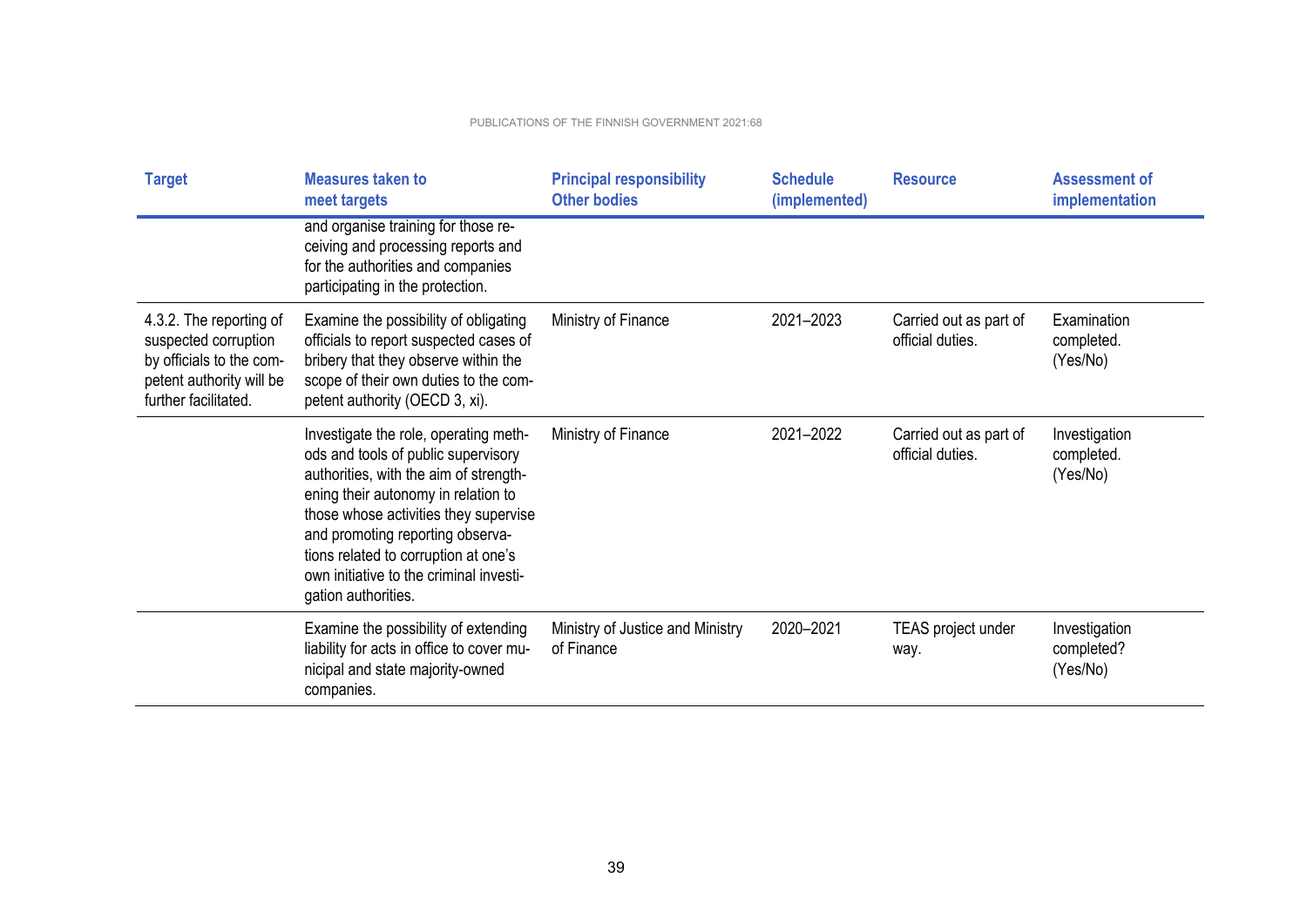| <b>Target</b>                                                                         | <b>Measures taken to</b><br>meet targets                                                                                                                                                                                                                                                                                                                                                                                                   | <b>Principal responsibility</b><br><b>Other bodies</b> | <b>Schedule</b><br>(implemented) | <b>Resource</b>                            | <b>Assessment of</b><br>implementation |
|---------------------------------------------------------------------------------------|--------------------------------------------------------------------------------------------------------------------------------------------------------------------------------------------------------------------------------------------------------------------------------------------------------------------------------------------------------------------------------------------------------------------------------------------|--------------------------------------------------------|----------------------------------|--------------------------------------------|----------------------------------------|
| 4.4.1. The ability of<br>authorities to identify<br>corruption will be im-<br>proved. | Authorities prepare guidelines for<br>their personnel operating abroad on<br>how to identify corruption and how to<br>proceed when corruption is detected.                                                                                                                                                                                                                                                                                 | <b>Ministries</b>                                      | 2021                             | Carried out as part of<br>official duties. | Prepared.<br>(Yes/No)                  |
|                                                                                       | The Ministry for Foreign Affairs pre-<br>pares guidelines for all officials<br>posted abroad; the guidelines must<br>require reporting on foreign bribery,<br>provide information on different re-<br>porting channels and provide instruc-<br>tions on how foreign bribery can be<br>identified. (OECD 4, 1a).<br>In addition, Finnish foreign missions<br>monitor the corruption situation in<br>their host countries as part of a wider | (Ministry for Foreign Affairs)                         | 2021                             | Carried out as part of<br>official duties. | Prepared.<br>(Yes/No)                  |
|                                                                                       | operating environment and assess<br>its impact on Finland's operations in<br>the country.                                                                                                                                                                                                                                                                                                                                                  |                                                        |                                  |                                            |                                        |
|                                                                                       | In the planning, implementation and<br>monitoring.                                                                                                                                                                                                                                                                                                                                                                                         | (Ministry for Foreign Affairs)                         | 2021                             | Carried out as part of<br>official duties. | Guidelines improved.<br>(Yes/No)       |

## **4.4. Enhancing the identification and exposure of foreign bribery, and international anti-corruption work**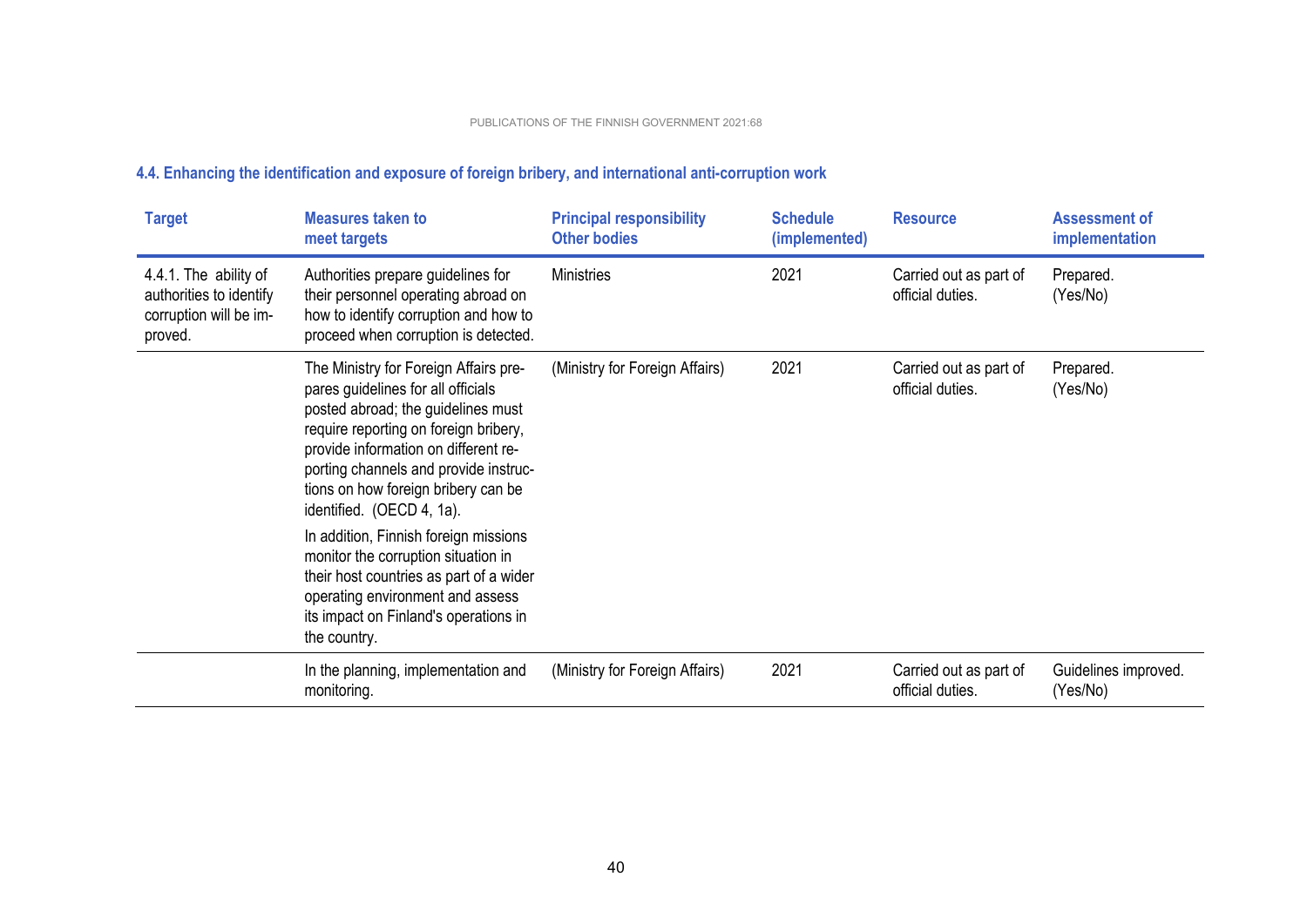| <b>Target</b> | <b>Measures taken to</b><br>meet targets                                                                                                                  | <b>Principal responsibility</b><br><b>Other bodies</b> | <b>Schedule</b><br>(implemented) | <b>Resource</b> | <b>Assessment of</b><br>implementation |
|---------------|-----------------------------------------------------------------------------------------------------------------------------------------------------------|--------------------------------------------------------|----------------------------------|-----------------|----------------------------------------|
|               | of development cooperation, im-<br>prove existing risk management<br>guidelines and processes.                                                            |                                                        |                                  |                 |                                        |
|               | This work will be supported by a risk<br>management policy for development<br>cooperation that is due to be com-<br>pleted during the first half of 2021. |                                                        |                                  |                 |                                        |

### **5. Examination of the functioning of legislation relevant to the prevention of corruption, and the development of legislation**

## **5 .1. Ensure that legislation related to the fight against corruption is sufficiently effective and appropriate and that legal protection requirements are met**

| <b>Target</b>                                                             | <b>Measures taken to</b><br>meet targets                                                          | <b>Principal responsibility</b><br><b>Other bodies</b> | <b>Schedule</b><br>(implemented) | <b>Resource</b>                            | Assessment of<br>implementation                       |
|---------------------------------------------------------------------------|---------------------------------------------------------------------------------------------------|--------------------------------------------------------|----------------------------------|--------------------------------------------|-------------------------------------------------------|
| 5.1.1. Assessment of<br>criminalisation and<br>necessary amend-<br>ments. | Submit a legislative proposal on the<br>criminalisation of trading in influence<br>to Parliament. | Ministry of Justice                                    | 2021-2023                        | Carried out as part of<br>official duties. | Government proposal<br>submitted.<br>(Yes/No)         |
|                                                                           | Increase the size of corporate fines<br>(OECD 4, 4c).                                             | Ministry of Justice                                    | 2021-2022                        | Carried out as part of<br>official duties. | The size of corporate<br>fines increased.<br>(Yes/No) |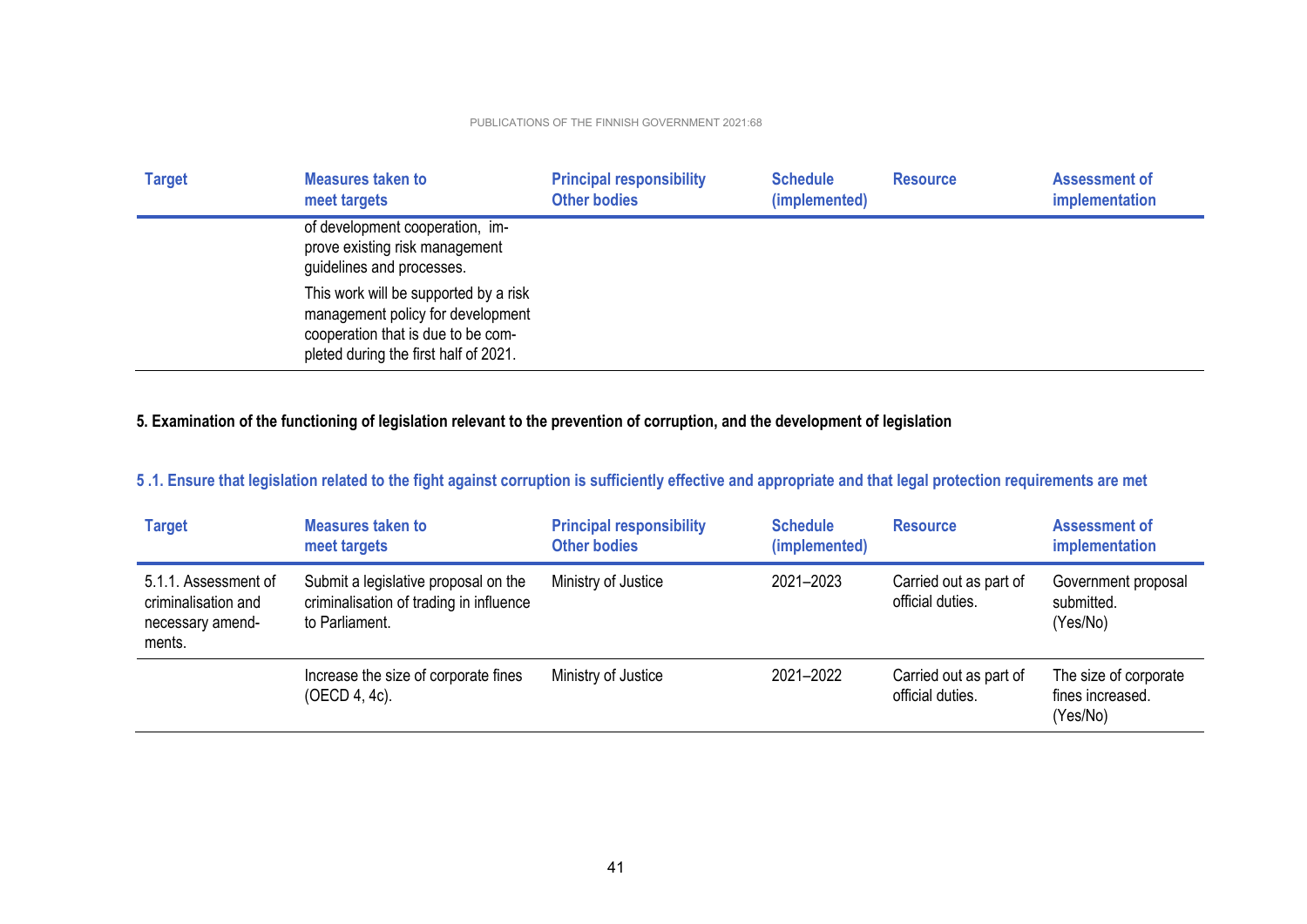| <b>Target</b>                                                                                   | <b>Measures taken to</b><br>meet targets                                                                                                                                                                                                             | <b>Principal responsibility</b><br><b>Other bodies</b>            | <b>Schedule</b><br>(implemented) | <b>Resource</b>                                                                                      | <b>Assessment of</b><br>implementation  |
|-------------------------------------------------------------------------------------------------|------------------------------------------------------------------------------------------------------------------------------------------------------------------------------------------------------------------------------------------------------|-------------------------------------------------------------------|----------------------------------|------------------------------------------------------------------------------------------------------|-----------------------------------------|
|                                                                                                 | Investigate whether the provisions<br>under chapter 30 of the Criminal<br>Code on bribery offences in business<br>should be amended so that the pro-<br>visions related to bribery offences in<br>public office and in business are<br>more similar. | Ministry of Justice                                               | 2022-2023                        | The measure requires<br>additional funding.<br>Financial repercus-<br>sions to be investi-<br>gated. | Investigated.<br>(Yes/No)               |
|                                                                                                 | Examine the adequacy of current<br>regulation in the fight against com-<br>petitive manipulation.                                                                                                                                                    | Ministry of Justice                                               | 2022-2023                        | The measure requires<br>additional funding.<br>Financial repercus-<br>sions to be investi-<br>gated. | Investigation<br>completed.<br>(Yes/No) |
| 5.1.2. Implementation<br>of the Whistleblower<br>Directive.                                     | Implementation of the EU Directive<br>on the protection of whistleblowers.                                                                                                                                                                           | Ministry of Justice                                               | 2020-2023                        | Carried out as part of<br>official duties.                                                           | Legislation in force.<br>(Yes/No)       |
| 5.1.3. Determine the<br>possible need to de-<br>velop the ministerial<br>responsibility system. | Examine the possible need to de-<br>velop the regulation concerning the<br>ministerial responsibility system (e.g.<br>GRECO 5, paragraph 109).                                                                                                       | Ministry of Justice and Prime<br>Minister's Office in cooperation | 2022-2023                        | The measure requires<br>additional funding.                                                          | Investigation<br>completed.<br>(Yes/No) |
| 5.1.4. Effective recov-<br>ery of criminal pro-<br>ceeds in cases of cor-<br>ruption.           | Examine in the light of case law, the<br>effectiveness of current regulation in<br>the recovery of criminal proceeds in<br>bribery offences (e.g. OECD 4, 5a).                                                                                       | Ministry of Justice, relevant au-<br>thorities                    | 2021-2023                        | Carried out as part of<br>official duties.                                                           | Verified.<br>(Yes/No)                   |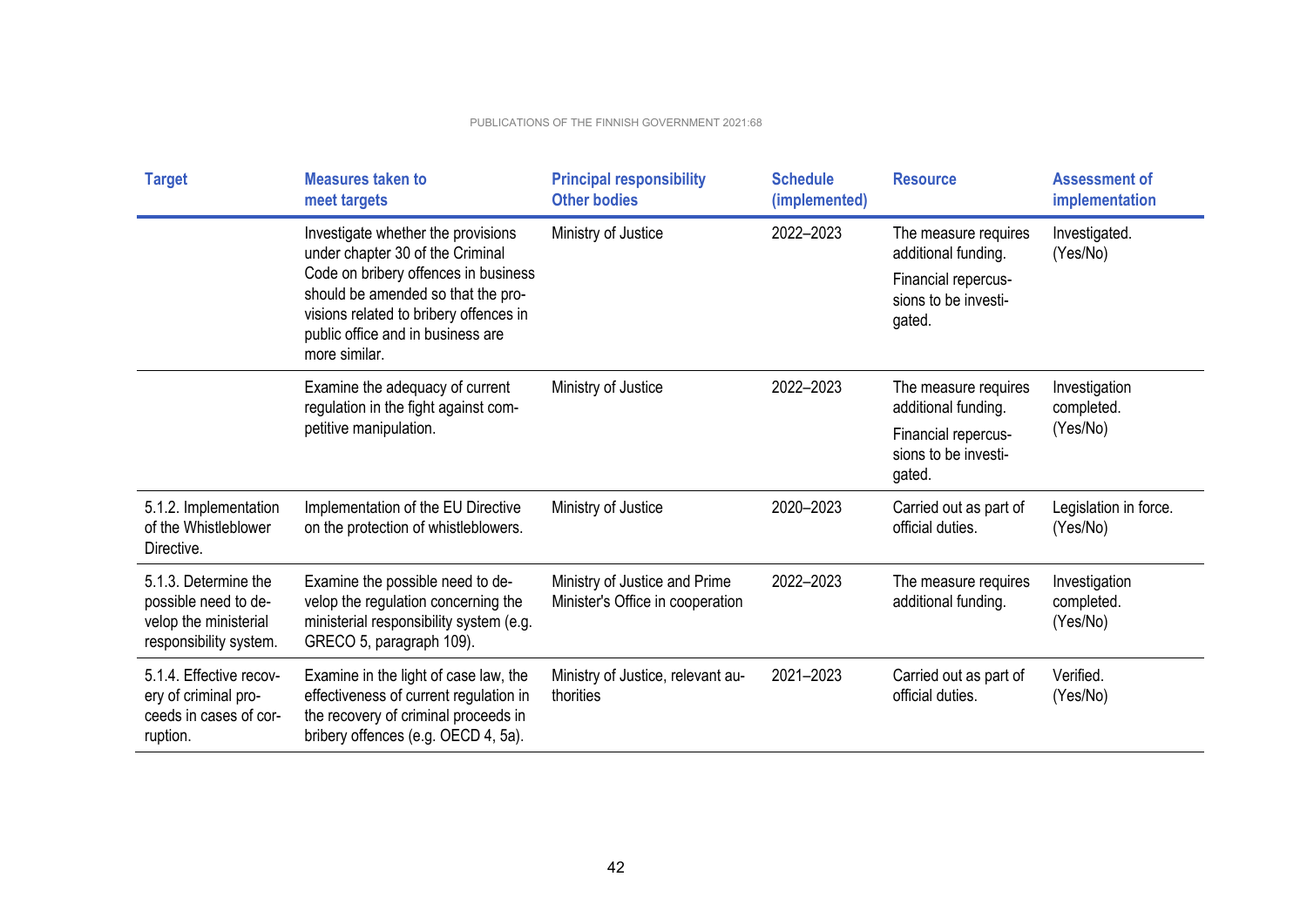## **6. Promotion of research related to corruption and its prevention**

## **6.1. Increasing and utilising research data related to corruption**

| <b>Target</b>                                                                                                                                                        | <b>Measures taken to</b><br>meet targets                                                                                                                                              | <b>Principal responsibility</b><br><b>Other bodies</b>                              | <b>Schedule</b><br>(implemented) | <b>Resource</b>                                       | Assessment of<br>implementation                         |
|----------------------------------------------------------------------------------------------------------------------------------------------------------------------|---------------------------------------------------------------------------------------------------------------------------------------------------------------------------------------|-------------------------------------------------------------------------------------|----------------------------------|-------------------------------------------------------|---------------------------------------------------------|
| 6.1.1. Carry out re-<br>search projects that<br>will provide information<br>on the nature and ex-<br>tent of corruption at<br>national and interna-<br>tional level. | Implement a project promoting the<br>measurement and identification of<br>corruption and utilise the results of<br>the project in measuring and identify-<br>ing national corruption. | Ministry of Justice,<br><b>TEAS</b> project                                         | 2022-2023                        | TEAS project money.                                   | Studies completed and<br>the data analysed.<br>(Yes/No) |
|                                                                                                                                                                      | Carry out a joint Nordic research pro-<br>ject on the links between corruption<br>and money laundering in interna-<br>tional business.                                                | Nordic Council of Ministers,<br>Ministry of Justice, Police Uni-<br>versity College | 2021-2022                        | Funded by the Nordic<br>Council of Ministers.         | Investigation<br>completed.<br>(Yes/No)                 |
|                                                                                                                                                                      | Analysis and international compari-<br>son of evidence requirements in con-<br>nection with bribery offences.                                                                         | Ministry of Justice                                                                 | 2021-2022                        | TEAS project, funding<br>approved on 5 Novem-<br>ber. | Implemented.<br>(Yes/No)                                |